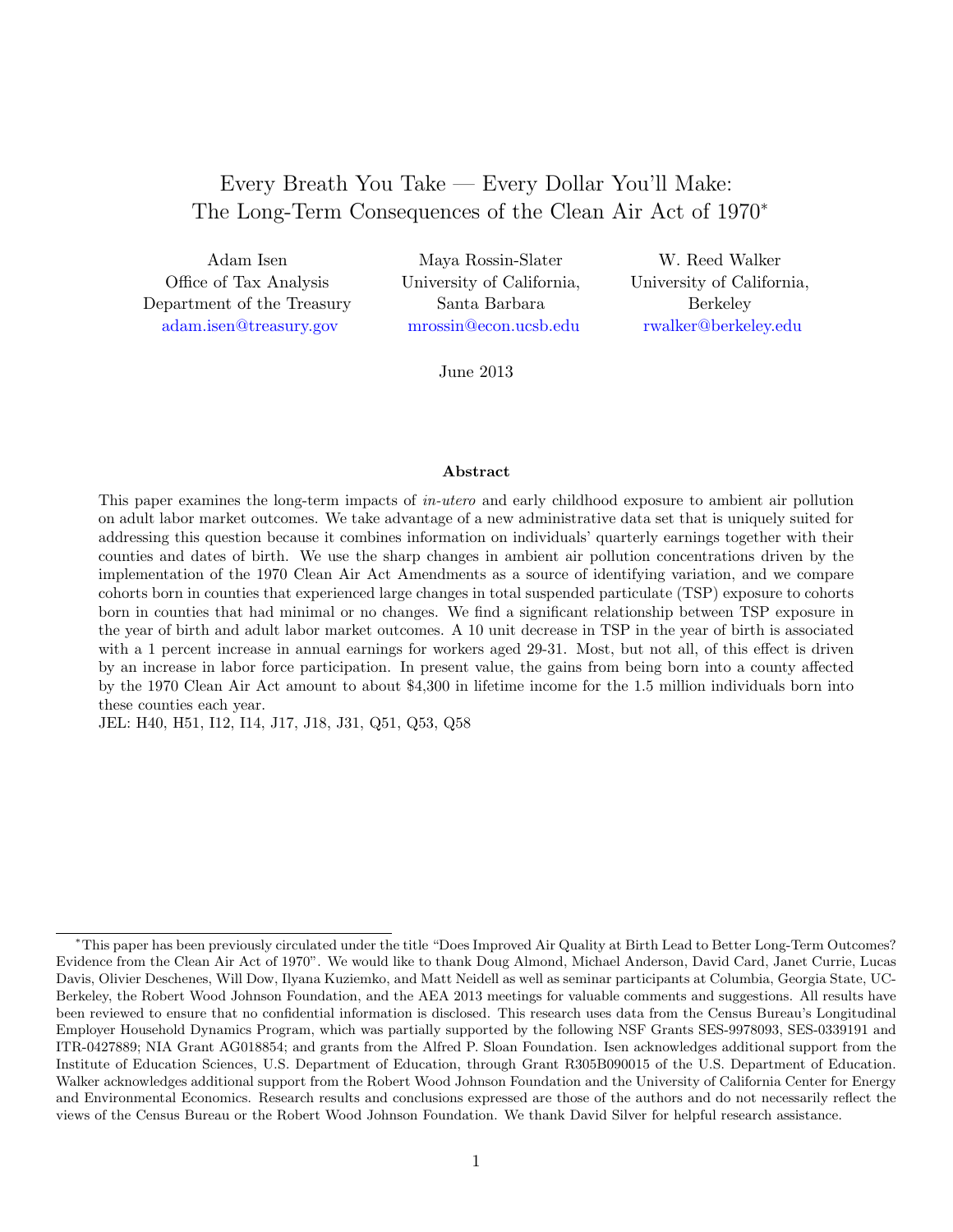## 1 Introduction

The desire to protect human health and welfare motivates much of modern environmental regulation.<sup>[1](#page-1-0)</sup> While there is growing evidence in both epidemiology and economics pointing to the contemporaneous influences of ambient air pollution on population health and other measures of welfare (see [Graff-Zivin and Neidell,](#page-20-0) [Forth](#page-20-0)[coming](#page-20-0) for a recent review), there is a relative dearth of empirical evidence on the long-run and cumulative impacts of environmental toxins. We view this gap in the literature as particularly important because research has suggested a critical link between population health and wealth throughout the life cycle [\(Currie,](#page-19-0) [2009\)](#page-19-0).Therefore, contemporaneous measures of the dose-response relationship between environmental conditions and health outcomes may substantially underestimate the total welfare impact of environmental toxins.

This paper provides some of the first quasi-experimental evidence linking short-run environmental exposure in very early childhood to life-long measures of well-being. We explore this topic by focusing on a policy experiment in the early 1970's that generated large changes in ambient pollution levels in hundreds of counties in the United States. We then examine whether cohorts that were born just before and just after these large changes in air pollution exhibit persistent differences in outcomes measured 30 years after birth. Our focus on pollution exposure in early periods of life is motivated by the emerging empirical evidence on the fetal origins of life-long well-being [\(Barker,](#page-19-1) [1990;](#page-19-1) [Almond and Currie,](#page-18-0) [2011\)](#page-18-0) combined with the mounting evidence on the particularly severe impacts of pollution on infant and fetal health.<sup>[2](#page-1-1)</sup>

We combine this policy experiment with newly available administrative data from the U.S. Census Bureau's Longitudinal Employer Household Dynamics (LEHD) file that allows us to observe adult outcomes linked to location and exact date of birth for 5.7 million individuals born around the time of the policy experiment. We focus on measures of labor market performance at age 30 that broadly encompass (i) changes to cognitive and non-cognitive skill formation that may have been "imprinted" in early childhood, (ii) any persistent health effects attributable to early-life air pollution exposure, and (iii) any reinforcing or compensatory parental investments.[3](#page-1-2) As such, our outcomes represent quantifiable summary measures that may be particularly relevant for cost-benefit calculations in environmental policy design.

The policy experiment in the paper stems from the introduction of the 1970 Clean Air Act Amendments (CAAA), which imposed county-level restrictions on the maximum-allowable concentrations of total suspended particulates (TSP). As a result, the set of counties that exceeded these new restrictions (nonattainment counties) were forced to reduce their TSP concentrations, while counties that had air pollution levels below the regulatory ceiling (attainment counties) were not legally required to change their TSP concentrations. This legislation induced substantial variation in county-level pollution changes over this time period that has been previously used to study the effects of air pollution on infant mortality [\(Chay and Greenstone,](#page-19-2) [2003a\)](#page-19-2), adult mortality [\(Chay,](#page-19-3) [Dobkin, and Greenstone,](#page-19-3) [2003\)](#page-19-3), and fetal mortality [\(Sanders and Stoecker,](#page-21-0) [2011a\)](#page-21-0). We use this variation to estimate whether cohorts exposed to lower levels of ambient air pollution in-utero and in early childhood exhibit improved labor market outcomes measured 30 years later. Our baseline empirical specification compares cohorts of individuals born just before and after the the mandated improvements in air quality in nonattainment counties,

<span id="page-1-0"></span><sup>&</sup>lt;sup>1</sup>See, for example, the Environmental Protection Agency's (EPA) mission statement at: [http://www2.epa.gov/aboutepa/our](http://www2.epa.gov/aboutepa/our-mission-and-what-we-do)[mission-and-what-we-do](http://www2.epa.gov/aboutepa/our-mission-and-what-we-do) (accessed on June 13, 2013).

<span id="page-1-1"></span><sup>&</sup>lt;sup>2</sup>The "fetal origins hypothesis", originally put forth by British epidemiologist David J. Barker, argues that poor nutrition in-utero "programs" the fetus to have metabolic characteristics that can lead to future disease in adulthood. For recent evidence on the link between pollution and infant/fetal health, see, for example: [Chay and Greenstone,](#page-19-2) [2003a;](#page-19-2) [Chay and Greenstone,](#page-19-4) [2003b;](#page-19-4) [Currie and](#page-19-5) [Neidell,](#page-19-5) [2005;](#page-19-5) [Currie, Neidell, and Schmieder,](#page-19-6) [2009;](#page-19-6) [Currie and Walker,](#page-19-7) [2011;](#page-19-7) [Sanders and Stoecker,](#page-21-0) [2011a.](#page-21-0)

<span id="page-1-2"></span><sup>&</sup>lt;sup>3</sup>See [Becker and Tomes](#page-19-8) [\(1976\)](#page-19-8) for economic theory regarding parental responses to initial endowments, [Almond and Mazumder](#page-18-1) [\(2012\)](#page-18-1) for recent empirical evidence on parental responses with regards to the fetal origins hypothesis, and [Gelber and Isen](#page-20-1) [\(2013\)](#page-20-1) for some related empirical evidence on complementarity in schooling and parental investment.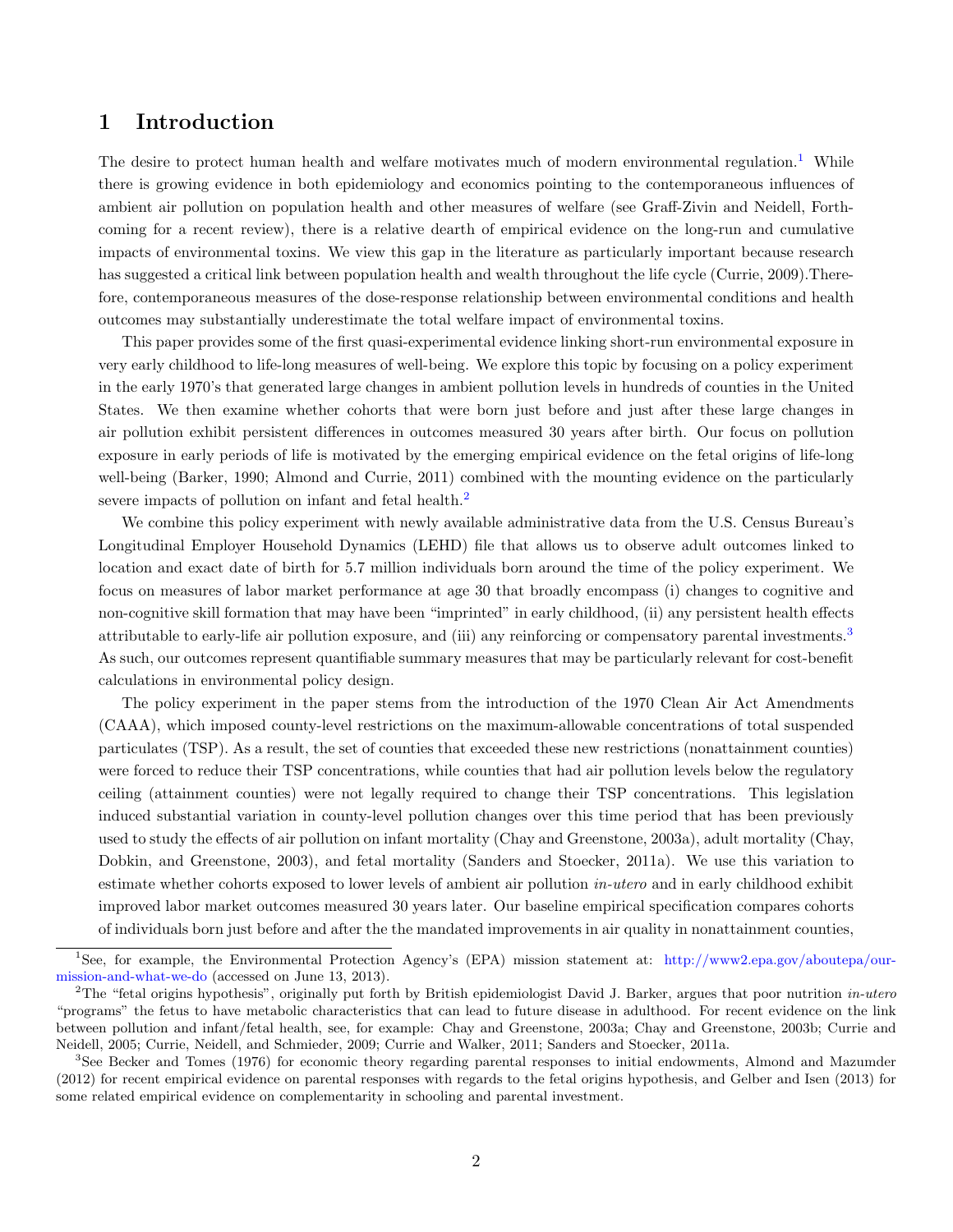using cohorts born in attainment counties as a counterfactual control group. While nonattainment status is not randomly assigned, we show that observable characteristics of nonattainment and attainment counties in the years prior to regulation are similar in both levels and, more importantly, trends.

We find a strong association between ambient air pollution in a cohort's year of birth and labor market outcomes measured 30 years later. We first show that nonattainment status is associated with an over ten percent reduction in ambient TSP levels in the years after the regulation went into effect. We then show that this regulation-induced reduction in air pollution is associated with an increase in the labor force participation rate for affected cohorts. This estimated impact translates to an increase in mean annual earnings of about one percent. Assuming a constant earnings effect over the lifecycle, our results suggest that the cumulative lifetime income gain is approximately \$4,300 in present value terms (using a 5% annual discount rate). This calculation implies that the present discounted total wage bill attributable to the improvements in early life air quality amounts to about \$6.5 billion for each affected cohort. We view these estimates as lower bounds on the true value due to various sources of potential bias that would tend to attenuate our baseline estimates. Nevertheless, our estimates suggest that the long-run impacts of environmental exposure may be as large or larger than the short-run impacts on infant mortality examined in previous research (e.g., [Chay and Greenstone,](#page-19-2) [2003a\)](#page-19-2).

This paper provides three primary contributions: First, prior literature estimating the health effects of the CAAA typically focuses on contemporaneous changes in infant health. While infant mortality is an important outcome to study, it reflects some of the most severe consequences of adverse environmental conditions. There may be other consequences for individuals that survived, and, as human capital is an engine for long-run economic growth [\(Romer,](#page-21-1) [1986;](#page-21-1) [Schultz,](#page-21-2) [1961\)](#page-21-2), in aggregate these effects may be larger and far more long-lasting than those associated with infant mortality gains [\(Graff-Zivin and Neidell,](#page-20-0) [Forthcoming\)](#page-20-0). Although there is some evidence of a contemporaneous relationship between pollution and economic outcomes<sup>[4](#page-2-0)</sup>, there is very little work that examines how the short-run benefits of environmental policy may persist in the long run.<sup>[5](#page-2-1)</sup>

Second, we provide additional quasi-experimental empirical support for the theory of fetal origins and earlylife determinants of long-run outcomes. Much of the existing empirical literature in this area focuses on rare natural disasters, disease outbreaks, or famines, which are difficult to forecast or protect against [\(Almond,](#page-18-2) [2006;](#page-18-2) [Almond, Edlund, and Palme,](#page-18-3) [2009;](#page-18-3) [Almond, Edlund, Li, and Zhang,](#page-18-4) [2010\)](#page-18-4).<sup>[6](#page-2-2)</sup> In contrast, we examine the long-run returns to environmental regulation, an intervention over which policy makers have direct control. The dose-response relationship between ambient air pollution and long-run labor market performance is an important policy parameter for which we have very few estimates. Moreover, since less advantaged individuals live in more

<span id="page-2-2"></span> ${}^{6}A$  recent exception includes work by [Hoynes, Schanzenbach, and Almond](#page-20-7) [\(2012\)](#page-20-7), who study the long-term consequences of the roll-out of the Food Stamps program.

<span id="page-2-0"></span><sup>4</sup>For example, [Hanna and Oliva](#page-20-2) [\(2011\)](#page-20-2) examine labor supply, while [Graff-Zivin and Neidell](#page-20-3) [\(2013\)](#page-20-3) study labor productivity. Studies also show that contemporaneous pollution exposure can affect human capital accumulation by increasing school absenteeism [\(Ransom](#page-21-3) [and Pope,](#page-21-3) [1992;](#page-21-3) [Gilliland, Berhane, Rappaport, Thomas, Avol, Gauderman, London, Margolis, McConnell, Islam, et al.,](#page-20-4) [2001;](#page-20-4) [Currie,](#page-19-9) [Hanushek, Kahn, Neidell, and Rivkin,](#page-19-9) [2009\)](#page-19-9), and impairing cognitive performance on high-stakes tests [\(Lavy, Ebenstein, and Roth,](#page-20-5) [2012\)](#page-20-5). There is also a possibility that pollution can affect adult income if parents have to forego work to take care of asthmatic children [\(Currie, Hanushek, Kahn, Neidell, and Rivkin,](#page-19-9) [2009\)](#page-19-9).

<span id="page-2-1"></span><sup>5</sup>Within the United States, we are only aware of two papers that study these questions, although they focus on non labor market outcomes. [Sanders](#page-21-4) [\(2012\)](#page-21-4) analyzes the relationship between early-life air pollution and high school test scores in Texas, while [Reyes](#page-21-5) [\(2007\)](#page-21-5) examines the effects of early-life lead exposure on young adult crime. However, an important limitation of both studies is the lack of information on place of birth. As a result, [Sanders](#page-21-4) [\(2012\)](#page-21-4) effectively assigns birth location based on county of high school attendance, while [Reyes](#page-21-5) [\(2007\)](#page-21-5) assigns exposure based on state of crime occurrence around age 20. These analyses may therefore be affected by bias from endogenous mobility responses and measurement error. Nonetheless, these studies suggest that there might be an earnings effect of pollution. Outside the U.S., a few recent studies have also estimated the impacts of early-life lead exposure on adult outcomes in Sweden [\(Nilsson,](#page-20-6) [2009\)](#page-20-6) and Chile [\(Rau, Reyes, and Urzua,](#page-21-6) [2013\)](#page-21-6). However, these studies are limited in their ability to directly observe labor market outcomes (specifically [Rau, Reyes, and Urzua,](#page-21-6) [2013\)](#page-21-6), while also focusing on a very different and far more toxic pollutant (lead) in a context outside of the United States.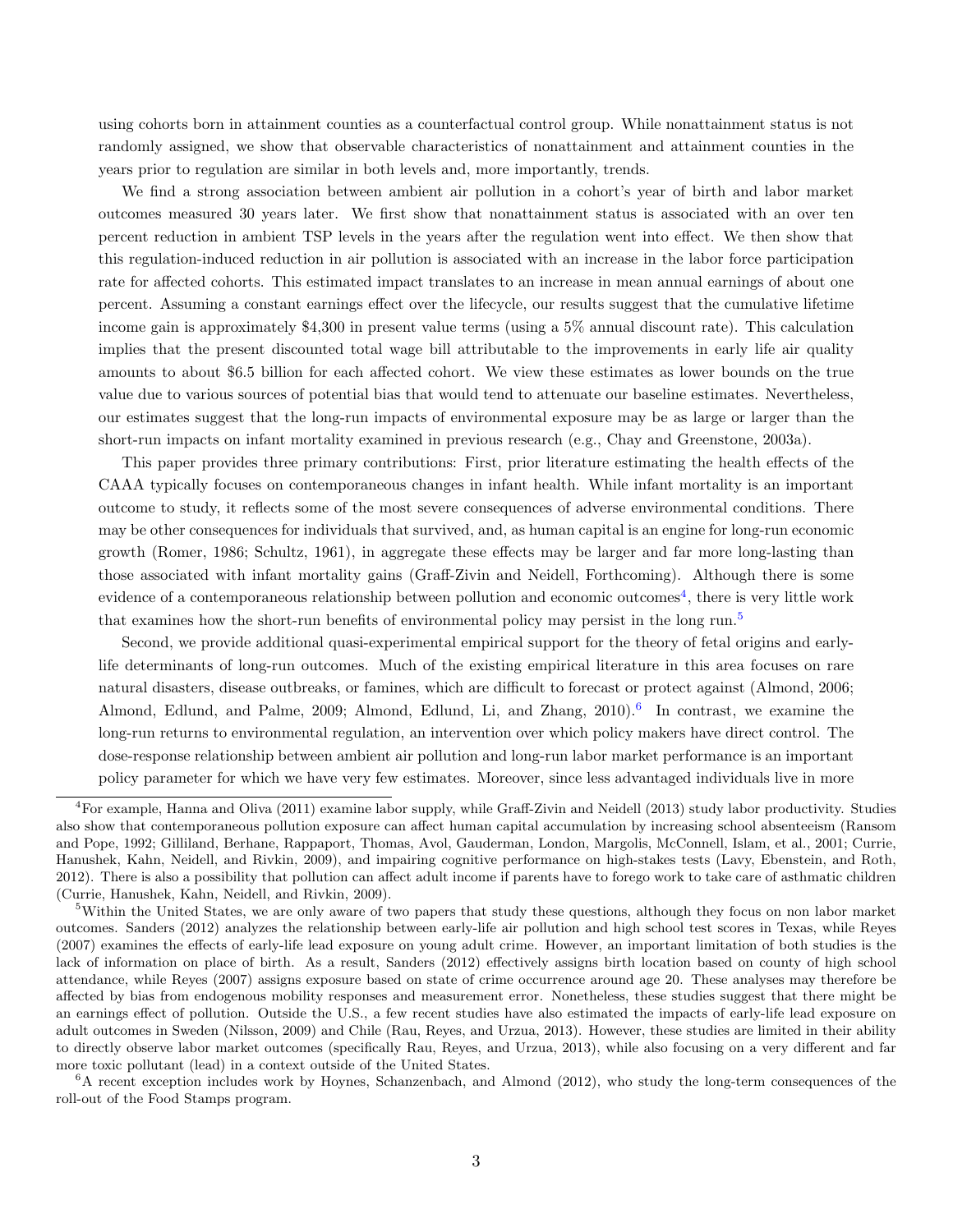polluted areas, our results may have important implications for characterizing disparities in earnings as a function of the early childhood environment.

Third, this paper introduces a new resource for studying long-term outcomes in the United States: the Longitudinal Employer-Household Dynamic Files from the U.S. Census Bureau. Previous work focusing on long-run implications of early-life interventions in the United States is typically challenged by the fact that very few publicly available datasets contain detailed information on birth location linked to long-run outcomes (the few that do are of limited use in this context because of small sample sizes).[7](#page-3-0) In contrast, our administrative earnings data contain the near-universe of the employed workforce, with precise information on both location and date of birth.

The rest of the paper proceeds as follows: Section [2](#page-3-1) presents a basic conceptual framework to help guide the empirical analysis. Section [3](#page-4-0) provides a brief overview of the CAAA and related literature. Section [4](#page-5-0) provides a description of the data used in the analysis, with a more complete discussion found in Appendix [B.1.](#page-43-0) Section [5](#page-7-0) outlines the various econometric models used, and Section [6](#page-10-0) discusses the results of those models. Sections [7](#page-15-0) and [8](#page-17-0) discusses the implications of our findings and concludes, respectively.

## <span id="page-3-1"></span>2 Conceptual Framework

How might early-life exposure to ambient air pollution affect adult outcomes? An existing literature in biology, epidemiology, and (more recently) economics provides motivation for treating exposure to air pollution as an input into an individual's health stock. While precise biological mechanisms underlying the relationship between environmental toxins and human health remain unclear, there is consensus among researchers that air pollution can affect respiratory function, lung development, and further internal problems as particulates can be transferred from lungs into the bloodstream. Fetal health can be impacted as a result of health impairments to the mother as well as direct effects due to particulates transferred to the fetus through the bloodstream.<sup>[8](#page-3-2)</sup> As a shock to *in-utero* and early childhood health, exposure to environmental toxins can further influence an individual's cognitive and physiological development, thereby affecting returns to human capital investments. Additionally, there may also be a direct effect of pollution on human capital accumulation as health can affect an individual's occupational choice, his decision to enter or exit the labor force, or the benefit-cost calculation associated with his educational attainment decision.

We present a simple framework designed to formalize the relationship between early-life inputs into health and long-run human capital accumulation while also motivating our empirical approach.<sup>[9](#page-3-3)</sup> Let an individual's health stock be a function of inputs during two time periods:  $h = h(I_1, I_2)$ , where  $I_t$  are inputs in each period t, and  $t = 1, 2$ . In our case, we can think of  $t = 1$  as representing early childhood, while  $t = 2$  as representing the rest of life up to the point of observation.

An individual's earnings are a function of his health stock h and his education level e, where education also depends upon the health stock. Formally,  $y = y(e, h) = y(e(h(I_1, I_2)), h(I_1, I_2))$ , where y represents earnings

<span id="page-3-0"></span> $^7$ The restricted version of the Panel Study of Income Dynamics (PSID) is the best currently available dataset that gives information on location and date of birth linked to long-run earnings [\(Johnson and Schoeni,](#page-20-8) [2007;](#page-20-8) [Hoynes, Schanzenbach, and Almond,](#page-20-7) [2012;](#page-20-7) [Johnson,](#page-20-9) [2011\)](#page-20-9).

<span id="page-3-2"></span> ${}^{8}$ For more information on the link between air pollution and health, see [World Health Organization](#page-22-0) [\(2005\)](#page-22-0), available at: [http:](http://www.euro.who.int/__data/assets/pdf_file/0010/74728/E86575.pdf) [//www.euro.who.int/\\_\\_data/assets/pdf\\_file/0010/74728/E86575.pdf](http://www.euro.who.int/__data/assets/pdf_file/0010/74728/E86575.pdf).

<span id="page-3-3"></span> $9$ Our framework is closely related to the model described in [Bleakley](#page-19-10) [\(2010\)](#page-19-10). This framework abstracts away from modeling parental investments in response to health shocks [\(Becker and Tomes,](#page-19-8) [1976\)](#page-19-8), or the dynamic complementarities between shocks and investments across different time periods [\(Cunha and Heckman,](#page-19-11) [2007\)](#page-19-11). We instead focus on the reduced-form relationship between early-life inputs into health and adult earnings because this is what we can measure in our data. The framework could also model pollution as a more general direct input into earnings without hypothesizing that the mechanism occurs solely through the health stock.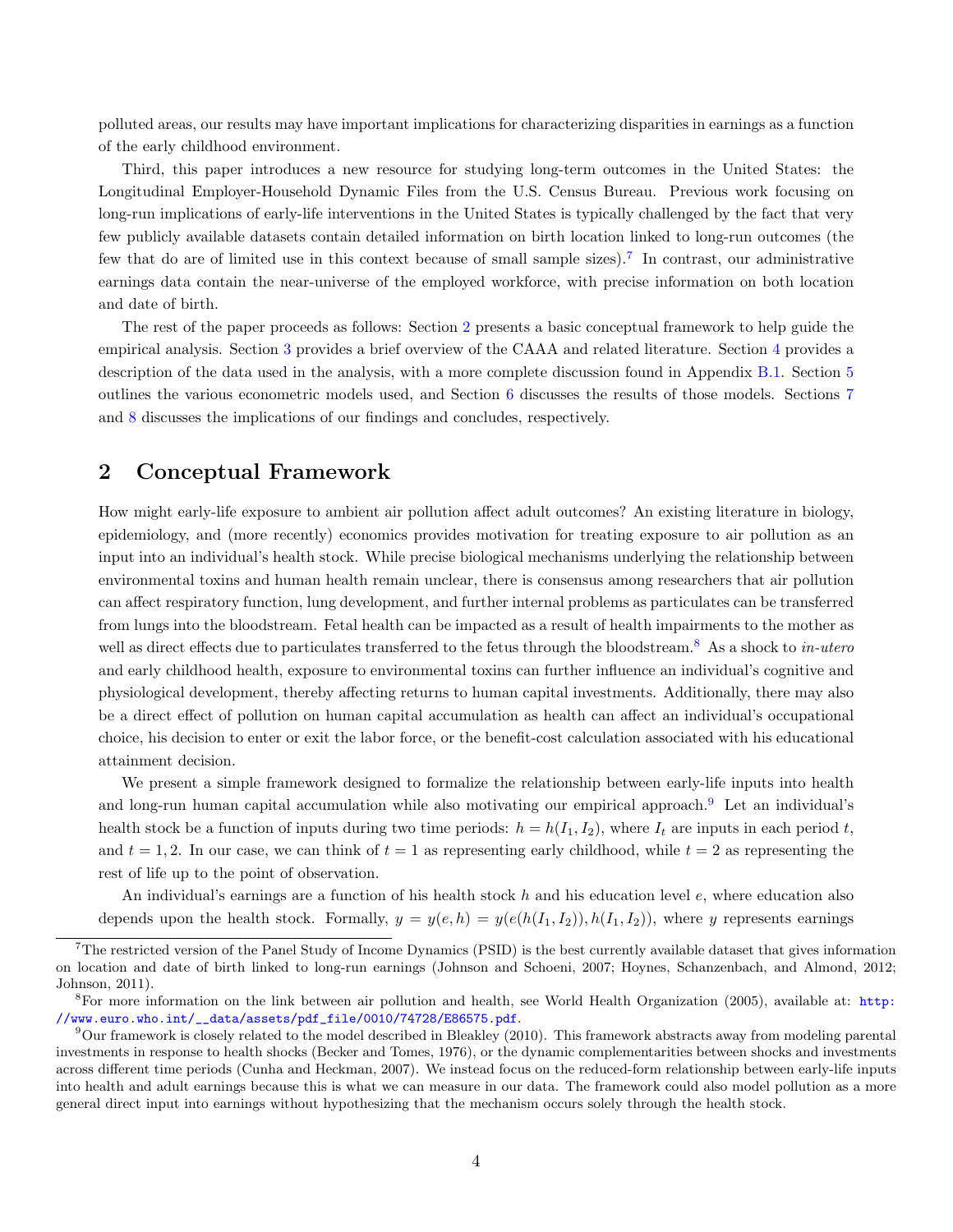and e represents years of schooling. We are interested in the impact of health inputs in period  $1$  ( $I_1$ ) on earnings. The CAAA improved ambient levels of pollution for certain counties, and the cohorts born just before the CAAA had relatively "low-quality" inputs in period 1 (i.e. high pollution levels) versus relatively "high-quality" inputs in period 2 (i.e. lower pollution levels). In contrast, the cohorts born just after the CAAA in affected counties had "high-quality" inputs in both periods. Thus, the thought experiment in the paper is to use the variation in CAAA implementation to isolate the impact of changes to  $I_1$  investments on adult earnings:

<span id="page-4-1"></span>
$$
\frac{\partial y}{\partial I_1} = \left[ \frac{\partial y}{\partial e} \times \frac{\partial e}{\partial h} \times \frac{\partial h}{\partial I_1} + \frac{\partial y}{\partial h} \times \frac{\partial h}{\partial I_1} \right] \tag{1}
$$

If we assume that earnings are observed after an individual has completed his desired schooling, the partial derivatives in equation  $(1)$  should be evaluated at the optimal schooling level,  $e^*$ . The envelope theorem tells us  $\frac{\partial e}{\partial h}|_{e^*}$  must equal zero such that Equation [\(1\)](#page-4-1) simplifies to:<sup>[10](#page-4-2)</sup>

$$
\frac{\partial y}{\partial I_1} = \frac{\partial y}{\partial h} \times \frac{\partial h}{\partial I_1}
$$
 (2)

Hence, the long-run impact of changes in period 1 investments consist not only of the direct health impacts of shocks to period 1 investments  $\frac{\partial h}{\partial I_1}$  (i.e. that which is typically measured in dose-response, environmental health estimates) but also the interactive effect of how these early life health impacts influence long run earnings or human capital accumulation  $\frac{\partial y}{\partial h}$ .

The goal of the rest of the paper is to deliver estimates of  $\frac{\partial y}{\partial I_1}$ , where the change in period 1 inputs stems from changes in the levels of ambient air pollution experienced by cohorts surrounding the 1970 CAAA. The precise details of both the research design and econometric strategy are described more fully below.

### <span id="page-4-0"></span>3 The Clean Air Act

The Clean Air Act regulates air pollution in the United States and is the largest environmental program in the country. The Clean Air Act requires the Environmental Protection Agency (EPA) to develop and enforce regulations to protect the general public from exposure to airborne contaminants that are known to be hazardous to human health. The Act was passed in 1963 and significantly amended in 1970, 1977, and 1990. The enactment of the Clean Air Act Amendments of 1970, by authorizing federal regulations to limit emissions, resulted in a major shift in the federal government's role in air pollution control. In doing so, the EPA established national ambient air quality standards (NAAQS), which specify the minimum level of air quality acceptable for six criteria air pollutants.<sup>[11](#page-4-3)</sup>

In a series of pathbreaking papers, [Henderson](#page-20-10) [\(1996\)](#page-20-10) first showed how nonattainment designations led to large changes in ambient air concentrations; [Chay and Greenstone](#page-19-2) [\(2003a,](#page-19-2) [2005\)](#page-19-12) then showed how these regulatory induced changes may be exploited as a source of quasi-experimental variation to better understand the underlying relationships between ambient air pollution, infant health, and willingness to pay for air quality more generally. [Chay and Greenstone](#page-19-2) [\(2003a\)](#page-19-2) showed how the 1970 Clean Air Act Amendments led to large reductions in ambient air pollution in newly regulated counties, and they then showed how this reduction was causally related to the significant decrease in the infant mortality rate in these affected set of counties. We ask whether these

<span id="page-4-2"></span><sup>&</sup>lt;sup>10</sup>The basic logic of the envelope theorem suggests that while the change in period t investments may induce changes in behavior, these behavioral responses cannot have a first order effect on income — if they did, the individuals would not have been optimizing.

<span id="page-4-3"></span><sup>&</sup>lt;sup>11</sup>These pollutants consist of sulfur dioxide  $(SO_2)$ , particulates (TSP, PM2.5, and PM10), nitrogen dioxide  $(NO_2)$ , carbon monoxide (CO), ozone, and lead.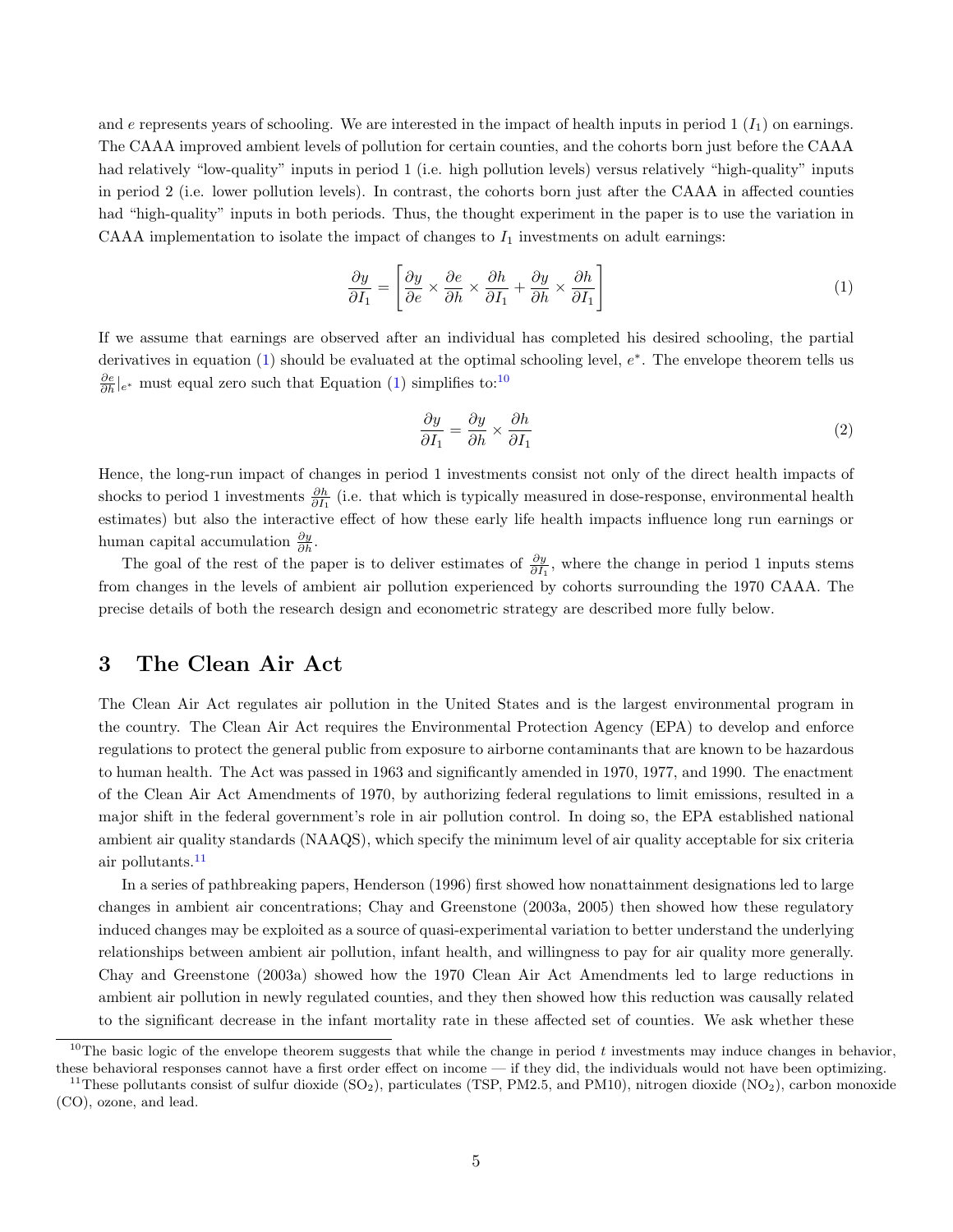same changes in air pollution in the 1970's led to any long run consequences for the cohorts of individuals born in these counties.

While the [Chay and Greenstone](#page-19-2) [\(2003a,](#page-19-2) [2005\)](#page-19-12) papers serve as the underlying basis for our research design, they also presage potential sources of confounders with regards to earnings determination in later life. For example, the reduction in the infant mortality rate in the years after the CAAA suggests that the wage distribution, conditional on survival, may be influenced by the "marginal" births that were saved due to the air quality improvements. Moreover, [Chay and Greenstone](#page-19-12) [\(2005\)](#page-19-12) show how these regulation-induced improvements in air quality led to increases in housing prices in communities most affected by the changes. These findings at least raise the possibility that if households have heterogeneous preferences for air quality that are correlated with the underlying health endowment of their children, then households may differentially sort after the improvements in air quality so that the cohorts born before and after the changes are of different underlying quality. Our research design and subsequent analysis intends to address these and many other sources of confounding variation. The exact details are specified in subsequent sections.

### <span id="page-5-0"></span>4 Data

The primary source of data for this project comes from the Longitudinal Employer Household Dynamics File (LEHD). We link this dataset to various other proprietary and public use datasets described below. Additional details can be found in Appendix [B.1.](#page-43-0)

### Longitudinal Employer Household Dynamics File (LEHD)

The Census Bureau's LEHD file provides administrative, quarterly earnings records for over 90% of the United States workforce.<sup>[12](#page-5-1)</sup> The earnings records correspond to the report of an individual's UI-covered earnings by an employer in a given quarter. While the LEHD earnings records are fairly comprehensive, notable exceptions include the self-employed, agricultural workers, and some state, local, and federal employees.

The LEHD provides longitudinal employment and earnings histories for workers along with some basic de-mographic characteristics such as sex and race.<sup>[13](#page-5-2)</sup> Crucially for our analysis, the LEHD also provides information on both the place and exact date of birth. The place of birth variable in the LEHD is a string variable detailing in most cases the city and state of birth. We developed a matching algorithm to connect this string variable to the Census Bureau database of places, counties, and minor civil divisions as well as the United States Geological Survey's Geographic Names Information System (GNIS) file. This provides us with a crosswalk between the LEHD place of birth string variable and County FIPS codes. A full description of the matching algorithm is detailed in Appendix [B.2.](#page-43-1) Over 95 percent of the individuals in the LEHD file were matched to their county of birth. Lastly, we use the Bureau of Economic Analysis "county-equivalent" as our baseline definition of a county, both to maintain a consistent definition of counties throughout our sample frame as well as to match the BEA's Regional Economic Information System (REIS) data described below.

While the LEHD provides extraordinary levels of detail for a large fraction of the United States workforce, several limitations bear mention. Firstly, the LEHD is assembled by combining various state's administrative earnings records. This means that states have varying degrees of temporal coverage in the main dataset, with most states entering the sample by the late 1990s. The second challenge is that it is not possible to distinguish between unemployment and non-participation. For example, we would observe a missing earnings record for an

<span id="page-5-1"></span> $12$ See [Abowd, Stephens, Vilhuber, Andersson, McKinney, Roemer, and Woodcock](#page-18-5) [\(2008\)](#page-20-11) and [McKinney and Vilhuber](#page-20-11) (2008) for a comprehensive discussion of both the construction and contents of the LEHD files.

<span id="page-5-2"></span><sup>&</sup>lt;sup>13</sup>The race variable is divided into 6 mutually exclusive categories: White, Black, Other, Asian, Hispanic, and American Indian.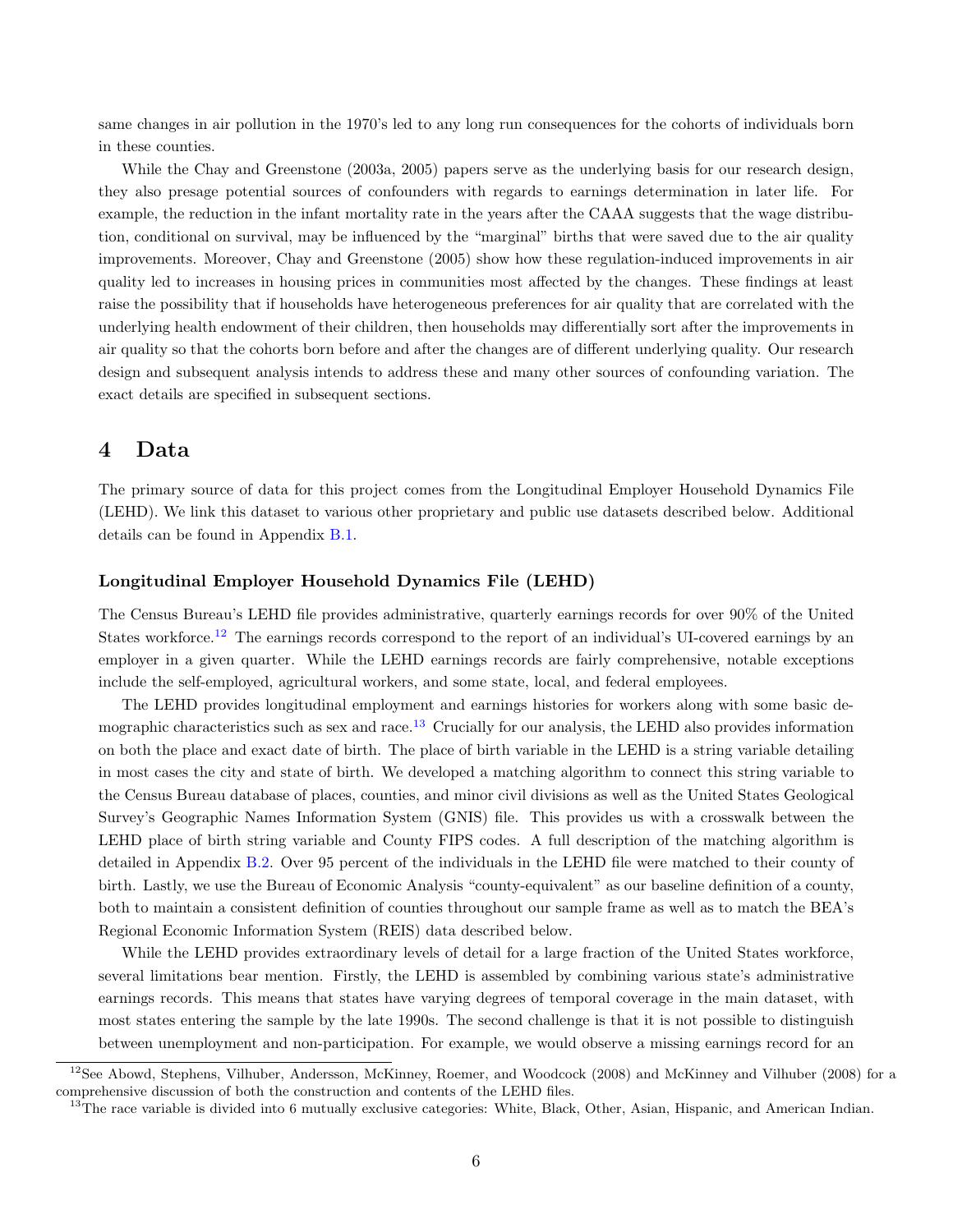individual both if he/she were to move to a state not covered in the LEHD and if he/she became unemployed or self-employed in a given year. Since our treatment variable may also covary with this form of sample attrition, we are careful to construct a sample which tries to address such concerns.

Specifically, we limit our sample to the 24 states which continuously contain earnings records between 1998-  $2007<sup>14</sup>$  $2007<sup>14</sup>$  $2007<sup>14</sup>$  Furthermore, we limit ourselves to examining earnings records of individuals who were *born* in one of those 24 states.[15](#page-6-1) Workers are able to move from their state of birth to other states, but they will only be in our sample if they ever work in one of these 24 states between 1998-2007.

Our research design exploits the sharp changes in ambient TSP exposure experienced as a result of the 1970 CAAA. Since the data on labor market outcomes begins in 1998, we are limited with respect to the ages for which we may observe cohorts born in the 1970s. The correlation between annual earnings and lifetime income rises rapidly as individuals enter the labor market and begins to stabilize only in the late twenties [\(Chetty, Friedman,](#page-19-13) [and Rockoff,](#page-19-13) [2011\)](#page-19-13). Therefore, our focus is on labor market outcomes of affected cohorts well into their 20s or early 30s. Our main outcomes of interest are the average annual number of quarters employed and the average annual earnings of an individual between the ages of 29-31. We study labor market outcomes averaged over a set of years rather than outcomes in a particular year in order to (i) minimize the residual variance in the observed unemployment/earnings distribution, and (ii) ameliorate concerns that any effects we see are driven by a contemporaneous economic shock in one particular earnings year. Our data allow for pre-post comparisions of cohorts of individuals born in the treated counties before the sharp changes in TSP took place, relative to those born after. Additionally, in several robustness checks, we also study outcomes measured at all ages between 28 and 32.

For each individual in our sample, we calculate the years at which they turn 29 to 31, and we search for their earnings record in the employment history file. We take the combined earnings for a worker in a given year, adding over both employers and states (in the event of multiple job spells within a year). We also calculate the number of quarters for which that worker has positive earnings in a given year. In the event that a worker works in more than one state in a given year, we assign the worker to be working in the state for which he/she has the maximum earnings in that year. If the earnings record is missing for a particular age category (i.e. because the worker is unemployed or has attritted from the data), we estimate specifications where we either keep this earnings record as missing or we replace it with a zero. For the workers for which we do not observe an earnings records in "the sample period", we impute the current state of work using the state for which the worker has the most quarterly earnings observations either in future or previous years. In the event that a worker has the same earnings observations in more than one state, we randomly assign the worker to one of these states.<sup>[16](#page-6-2)</sup>

We express all monetary variables in 2008 dollars, adjusting for inflation using the Consumer Price Index. For each cohort, we cap earnings at age 28 equivalent \$100,000 allowing for 2% annual growth in earnings in order to limit the influence of outliers.<sup>[17](#page-6-3)</sup> Our baseline sample consists of earnings records from 5.7 million individuals born between the 1969 and 1974. We use these earnings records to construct a balanced panel of county×year cohort data, for 148 counties in our 24 states. The mean earnings between the ages of 29-31 is \$23,563 for those

<span id="page-6-0"></span> $14$ We exclude the year 2008 from our analysis because some states only have partial quarterly coverage in 2008. The states in our sample include: CA, CO, FL, GA, ID, IL, IN, LA, MD, ME, MT, NC, NJ, NM, OR, RI, TX, WA, WI, WV, TN, SC, NV, and VA. Total non-farm employment in these 24 states accounted for 61% total United States non-farm workforce in 2000.

<span id="page-6-1"></span><sup>&</sup>lt;sup>15</sup>Formally, we take the full sample of individuals who ever worked in one these 24 states in the years for which the state is covered within the LEHD by pooling over the individuals in the LEHD Individual Characteristics Files for all 24 states.

<span id="page-6-2"></span><sup>&</sup>lt;sup>16</sup>For the purposes of our analysis, it does not particularly matter where an individual ends up. We are primarily focused on place of birth. However, in some econometric specifications, we control for underlying earnings heterogeneity in a particular work-state×year.

<span id="page-6-3"></span><sup>&</sup>lt;sup>17</sup>Here, we follow [Chetty, Friedman, Hilger, Saez, Schanzenbach, and Yagan](#page-19-14) [\(2011\)](#page-19-14) although the results are robust to windsorizing at other points in the distribution or using raw earnings. Specifically, we cap earnings at \$100,000 for 28 year olds, \$102,000 for 29 year olds, \$104,040 for 30 year olds, \$106,121 for 31 year olds, and \$108,243 for 32 year olds.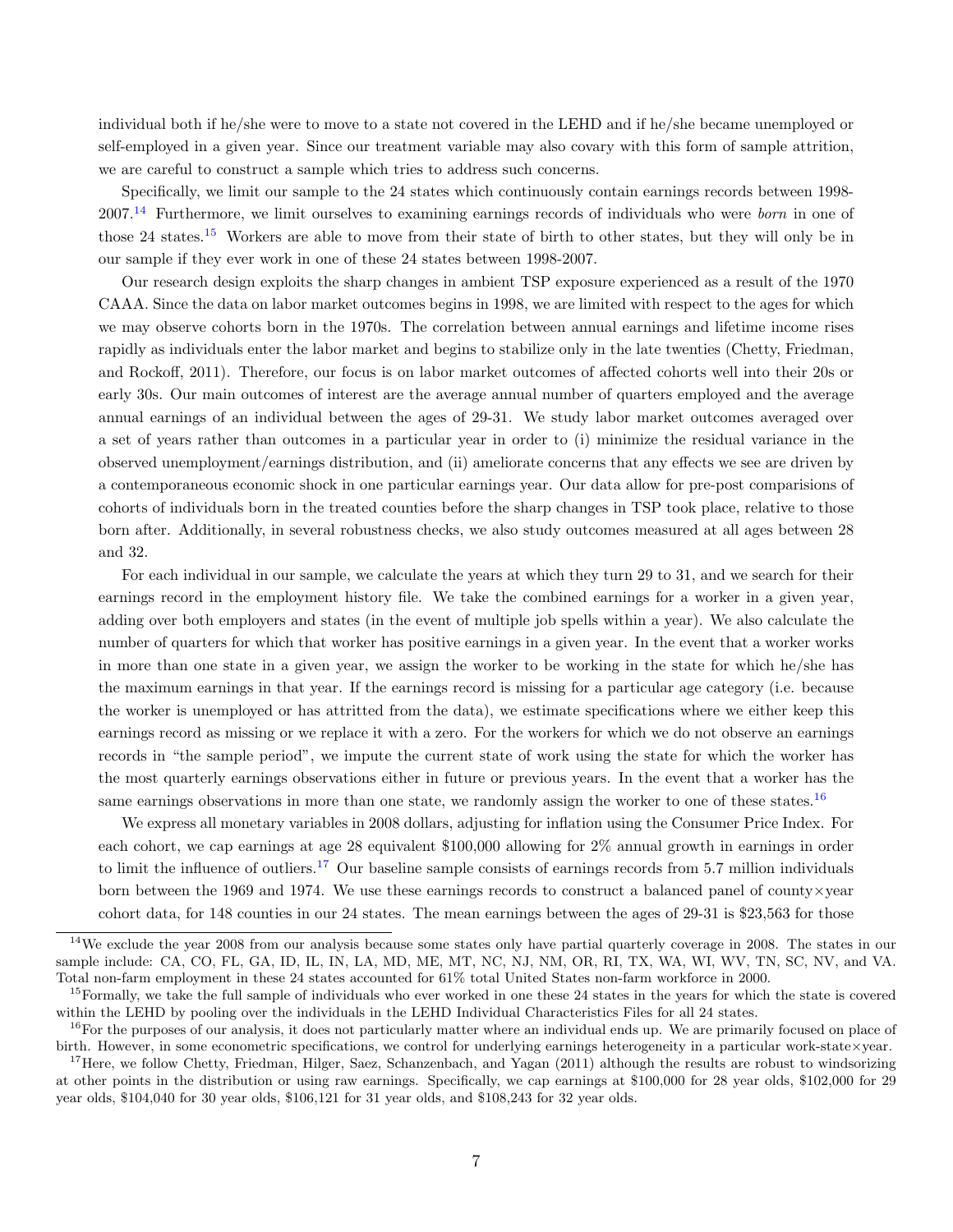individuals born in 1969 (in 2008 dollars).

#### Additional County×Year Data

We match the LEHD earnings records to the Regional Economic Information System data from the Bureau of Economic Analysis at the "county-equivalent" by birth-year level. This provides us with a variety of time-varying information at the county-level for the year of birth.<sup>[18](#page-7-1)</sup> We make use of the data on population counts, employment, per capita income, and information regarding transfer receipts (i.e. total unemployment spending and total transfer receipts in a county×year).

We match all of our data to data from the universe of individual-level natality and mortality files from the National Center from Health Statistics (NCHS). These data provide a rich source of time-varying information on maternal, paternal, and child characteristics for each birth county and birth year. Moreover, these data allow us to examine how infant health responds to adverse environmental conditions for our particular subsample of states and compare our results to those found in [Chay and Greenstone](#page-19-2) [\(2003a\)](#page-19-2).

Our measure of pollution comes from the EPA's air pollution monitoring network, which provides annual readings for the universe of air pollution monitors scattered throughout the United States. Following [Chay and](#page-19-2) [Greenstone](#page-19-2) [\(2003a,](#page-19-2) [2005\)](#page-19-12), we use this data to construct two measures of county-level air pollution in each year. The first consists of a weighted average of annual air pollution over all monitors, with weights proportional to the number of monitor observations within a given year. The second measure of air pollution consists of the second highest TSP reading in a county (taken over all monitors in a county). These two pollution measures form the basis for the NAAQS standards, central to the Clean Air Act and county nonattainment designations. Specifically, a county is designated as nonattainment if one of the following criteria are met in a given year: (i) the annual geometric mean concentration exceeds 75  $\mu$ g/m<sup>3</sup>, or (ii) the second-highest daily concentration exceeds 260  $\mu$ g/m<sup>3</sup>. We use these definitions to classify counties into nonattainment based on their 1970 ambient air quality readings.[19](#page-7-2) The empirical analysis restricts the sample to only include monitors which had more than 15 readings in a given year.

Lastly, we bring in data on temperature and precipitation in the county and year of birth from [Schlenker](#page-21-7) [and Roberts](#page-21-7) [\(2009\)](#page-21-7) to control for potential concomitant variation between ambient pollution levels and weather. Further details about the data may be found in Appendix [B.1.](#page-43-0)

### <span id="page-7-0"></span>5 Econometric Specification

Our baseline empirical specification examines the effect of ambient TSP exposure in the year of birth on labor market outcomes 29 to 31 years later. Earnings and labor force participation are complex functions of age, experience, education, and various other labor market conditions, both current and past. In addition, costs of living differences across locations imply further earnings heterogeneity based on location. In order to understand the relationship between early-life environmental conditions and long-run outcomes, we need an econometric model that explicitly addresses these different sources of variation in labor market outcomes. For each of the 5.7 million individuals in our sample, we observe the place of birth, date of birth, age 29-31 earnings, and the state of work. We collapse the data to the county×year cohort level, where cohorts are defined by their county and

<span id="page-7-1"></span><sup>&</sup>lt;sup>18</sup>In subsequent sections, we also control for earnings heterogeneity in the state of work, for which we use state-level REIS data (population weighted). Recall, that we only observe the state in which a worker is currently employed.

<span id="page-7-2"></span> $^{19}$ As highlighted in [Chay and Greenstone](#page-19-2) [\(2003a,](#page-19-2) [2005\)](#page-19-12), the EPA does not maintain historical records of county-level nonattainment status dating back prior to 1978. Thus, we are forced to reconstruct which counties were likely to be in nonattainment based on historical pollution levels.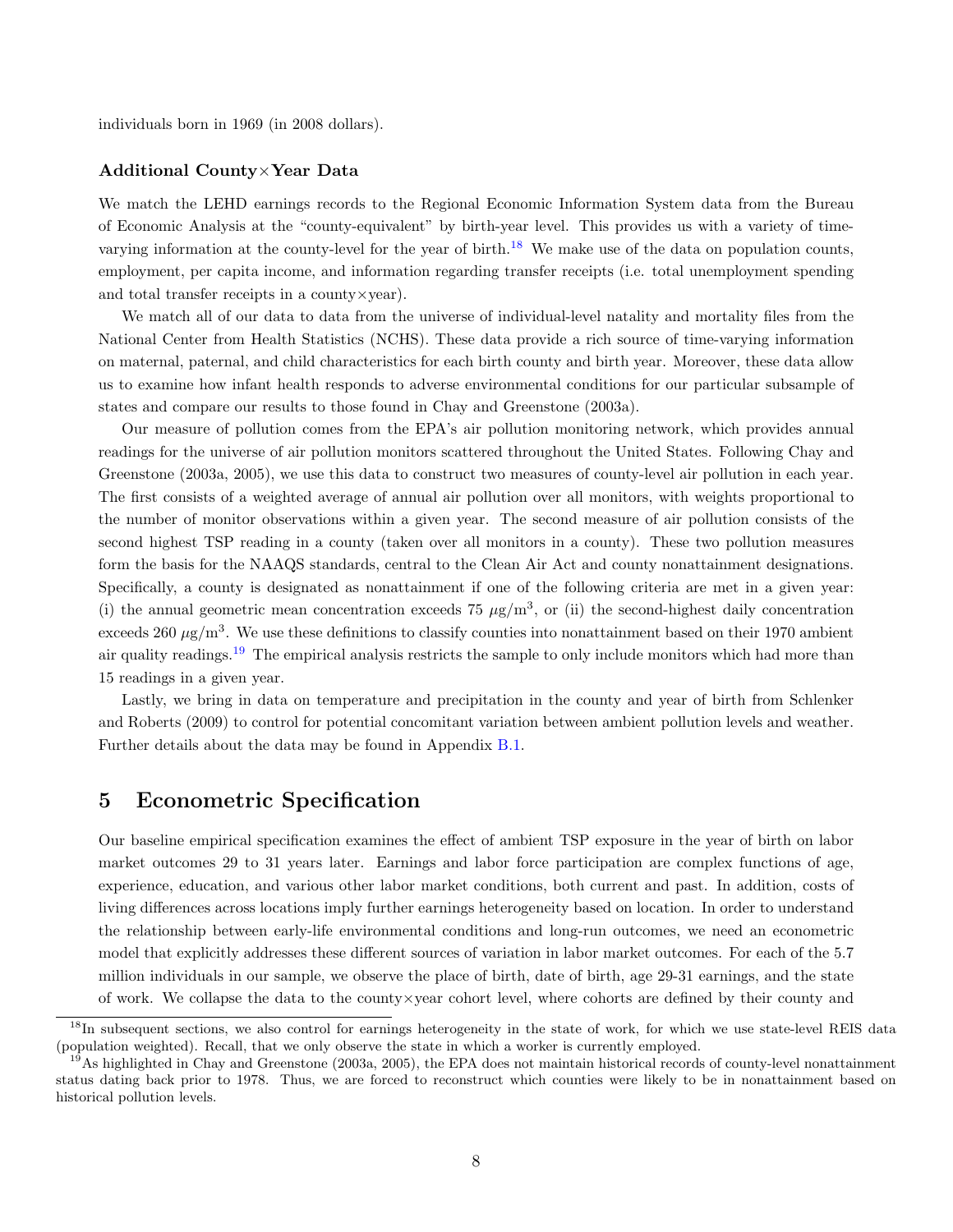year of birth. We collapse the data in order to limit the computational burden of working with the full set of individuals, while also estimating the models at the level of variation (i.e. a county  $\times$ year). We estimate various forms of the following cohort-based econometric model:

<span id="page-8-0"></span>
$$
y_{ct}^a = \beta_0 + \beta_1 TSP_{ct} + X'\Phi + \gamma_c + \eta_{st} + \mu_{ct}
$$
\n
$$
\tag{3}
$$

where outcome  $y_{ct}^a$  is either annual earnings or quarters employed for workers at age a who were born in county c in year t. We also control for a number of time-varying socioeconomic and demographic characteristics  $X^{\prime}\Phi$ in the county and year of birth that may also influence earnings determination and labor force participation at ages 29-31. The exact controls vary across specifications and will be described in more detail both below and in Appendix [B.1.](#page-43-0) All specifications of Equation [\(3\)](#page-8-0) include county fixed effects  $\gamma_c$  to control for time-invariant, unobserved determinants of labor market outcomes for workers born in a particular county as well as birthstate×year fixed effects  $\eta_{st}$  to control for time-varying determinants of long run outcomes that are common to all individuals born in a particular state×year.

There are many micro-level determinants of labor market outcomes that are effectively ignored when collapsing the data to the birth-county×year level. To control for some of this observed heterogeneity, we estimate Equation  $(3)$  via a two-step estimator:<sup>[20](#page-8-1)</sup>

<span id="page-8-2"></span>Step 1: 
$$
y_{ic\tilde{s}t}^a = \Gamma'_{ic\tilde{s}t}\pi + \theta_{ct} + \epsilon_{ic\tilde{s}t}
$$
 (4a)

<span id="page-8-4"></span>Step 2: 
$$
\widehat{\theta_{ct}} = \phi_0 + \phi_1 TSP_{ct} + X' \rho + \gamma_c + \eta_{st} + \nu_{ct}
$$
 (4b)

First, we use the micro-data to estimate employment and earnings regressions using equation [\(4a\)](#page-8-2), controlling for micro covariates such as race, sex, month of birth using indicator variables. In terms of notation, any variable with a tilde, represents a contemporaneous relationship (i.e. in the year the worker was observed working at age a), while those covariates without a tilde represent information in the year of birth. Equation [\(4a\)](#page-8-2) also controls for some contemporaneous state-level outcomes to explain some of the labor market outcome heterogeneity in a given work-state×year. All of the control variables, both in the county of birth and state of work, are denoted by the vector  $\Gamma_{icst}$ <sup>[21](#page-8-3)</sup>. In this same regression, we include a full set of birth-county×year indicators  $\theta_{ct}$ . The coefficient estimates,  $\widehat{\theta}_{ct}$ , represent covariate-adjusted average labor market outcomes for a birth-county×year after controlling for race, sex, month of birth, and work-state×year covariates. We then use the coefficient estimates,  $\hat{\theta}_{ct}$ , from equation [\(4a\)](#page-8-2) as the dependent variable in equation [\(4b\)](#page-8-4). Equation (4b) is the exact same regression model as equation [\(3\)](#page-8-0) with the exception of using the group-level, composition-adjusted averages, rather than the unadjusted group means.<sup>[22](#page-8-5)</sup> Equation [\(4b\)](#page-8-4) is estimated using weighted least squares, weighting by the group-level cell size.

Exposure to TSP in the year of birth is likely correlated with many observable and unobservable determinants of long-run labor market potential. Including county-cohort fixed effects  $\gamma_c$  will absorb any time-invariant determinants of long run human capital unique to a specific cohort-county, and including cohort-state×year fixed effects will control for transitory determinants of long-run outcomes common to all cohorts within a given state×year. However, there may exist local *and* transitory determinants of long-run outcomes that may also

<span id="page-8-3"></span><span id="page-8-1"></span> $^{20}$ Similar two-step estimators may be found in [Angrist and Lavy](#page-18-6) [\(2009\)](#page-18-6), [Baker and Fortin](#page-19-15) [\(2001\)](#page-19-15), and [Donald and Lang](#page-20-12) [\(2007\)](#page-20-12). <sup>21</sup>The exact controls include indicators for race, sex, and month of birth and the following work-state level controls (all in per-capita terms): Supplemental Nutrition Assistance Program (SNAP) spending, Medical benefit spending, public medical care benefits, family assistance spending, personal transfer receipts, income maintenance, and unemployment insurance benefits. The state-level data was constructed by taking population weighted averages over all counties in a state×year from the REIS data.

<span id="page-8-5"></span><sup>&</sup>lt;sup>22</sup>Composition adjusted earnings measures, such as those used here, can be found in work by [Albouy](#page-18-7) [\(2009a,](#page-18-7)[b\)](#page-18-8); [Notowidigdo](#page-21-8) [\(2011\)](#page-21-8); [Shapiro](#page-21-9) [\(2006\)](#page-21-9).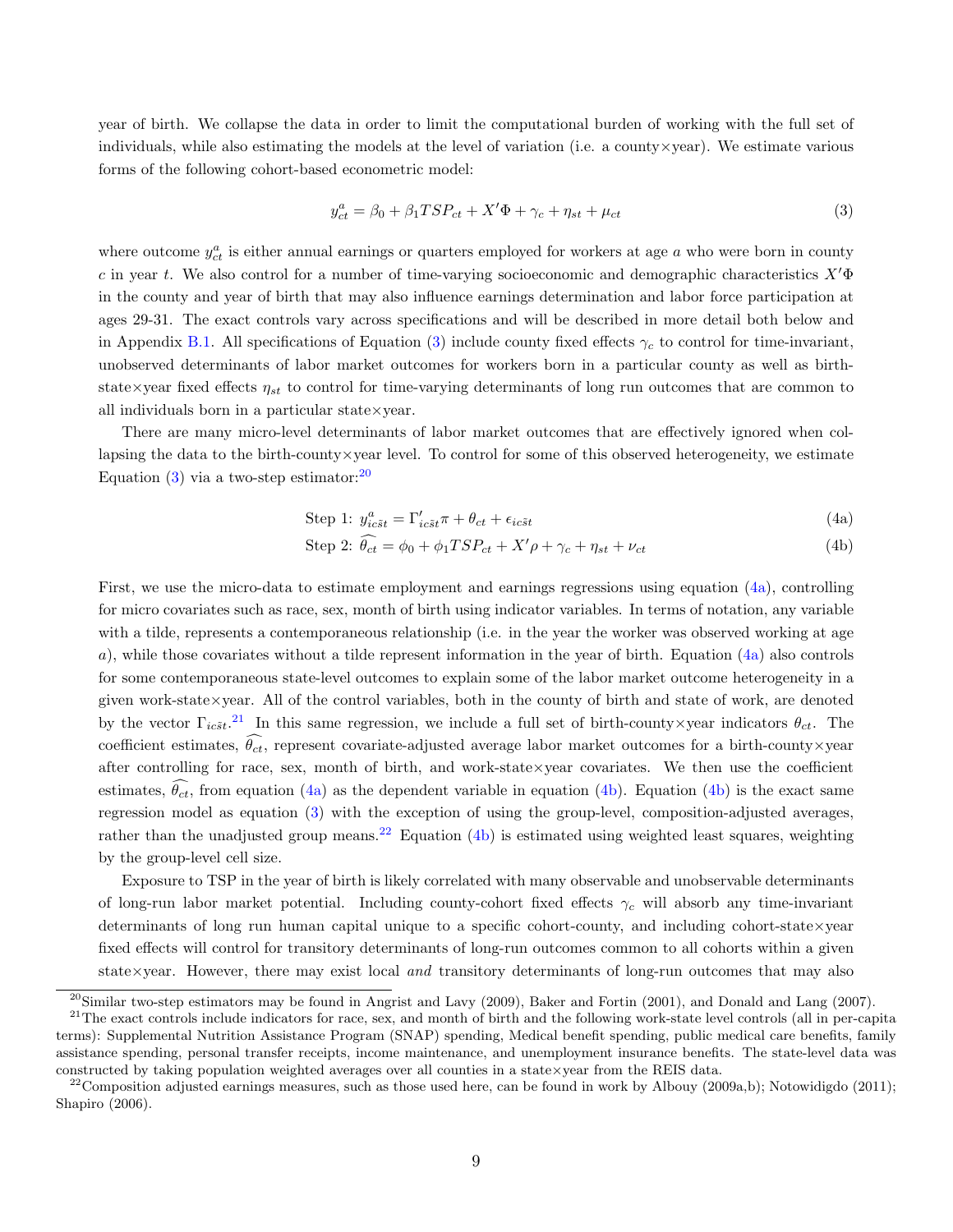covary with ambient air pollution. For example, local economic conditions are strong predictors of ambient TSP [\(Chay and Greenstone,](#page-19-4) [2003b\)](#page-19-4) but also have been shown to correlate with both infant health and fertility decisions [\(Dehejia and Lleras-Muney,](#page-19-16) [2004;](#page-19-16) [Lindo,](#page-20-13) [2011;](#page-20-13) [Schaller,](#page-21-10) [2012\)](#page-21-10), as well as long-run outcomes such as mortality [\(Van den Berg, Doblhammer-Reiter, and Christensen,](#page-21-11) [2011;](#page-21-11) [Van Den Berg, Lindeboom, and Portrait,](#page-21-12) [2006\)](#page-21-12). Any unobserved transitory, local shocks that covary with both TSP and long-run outcomes will lead to bias in the OLS estimate of  $\eta_1$ . In addition, exposure to TSP is measured with error for most individuals. If this measurement error is classical, it will tend to attenuate estimates of  $\eta_1$ , especially in models with additional covariates [\(Griliches,](#page-20-14) [1986\)](#page-20-14).

A common solution to both the measurement error problem and the possible endogeneity of pollution exposure is to find or construct an instrumental variable that is correlated with changes in TSP but is unrelated to longrun determinants of labor market outcomes, except through the instrument's effect on TSP. In the case of either endogeneity of  $TSP_{ct}$  and/or classical measurement error, the assumptions required for a consistent estimate of  $\beta_1$  in equation [\(4b\)](#page-8-4) are stronger than before. In addition to the traditional OLS assumptions, the instrumental variable must be correlated with the observed measure of pollution but uncorrelated with  $\nu_{ct}$  in equation [\(4b\)](#page-8-4).<sup>[23](#page-9-0)</sup>

We exploit the introduction of the 1970 CAAA and county-level nonattainment status as an instrumental variable for ambient TSP.<sup>[24](#page-9-1)</sup> Several papers have shown the strength of the first stage relationship between countylevel nonattainment status and ambient levels of air pollution (see e.g. [Auffhammer, Bento, and Lowe](#page-18-9) [\(2009\)](#page-18-9); [Chay and Greenstone](#page-19-2) [\(2003a,](#page-19-2) [2005\)](#page-19-12); [Grainger](#page-20-15) [\(2012\)](#page-20-15); [Henderson](#page-20-10) [\(1996\)](#page-20-10); [Sanders and Stoecker](#page-21-0) [\(2011a\)](#page-21-0)). In subsequent sections, we present similar evidence that nonattainment designation led to significant and persistent declines in ambient TSP concentrations in the years after nonattainment went into place. We also present evidence that nonattainment designation may satisfy the excludability condition required for a consistent estimate of  $\beta_1$ . While the identifying assumption is inherently untestable, data from other time periods permit several indirect tests. In particular, we use data from years prior to the change in regulations to examine trends in covariates and outcomes prior to the change in policy, finding little evidence of statistically significant differences.

There are certain reasons to believe that nonattainment status may not perfectly satisfy the exclusion restriction as CAAA enactment plausibly has effects on counties beyond pollution reduction. For example, prior work has shown that while nonattainment designation reduces ambient concentrations of particulates, it does so at the cost of some economic competitiveness [\(Greenstone,](#page-20-16) [2002;](#page-20-16) [Greenstone, List, and Syverson,](#page-20-17) [2012;](#page-20-17) [Walker,](#page-21-13) [2011,](#page-21-13) [2012\)](#page-21-14). Therefore, nonattainment may also contribute to declining economic conditions which may impact long-run earnings capacity of children born into those counties.<sup>[25](#page-9-2)</sup> Any impact of nonattainment on the local economy that subsequently affects long-run earnings capacity would likely downwardly bias our results. Nevertheless, caution is warranted, and for all outcomes, we present both the "reduced-form" effect of nonattainment and the 2SLS estimate. By scaling the reduced-form coefficient by the effect of CAAA on pollution abatement, the 2SLS estimate allows readers to interpret the effect of the policy on earnings in terms of a pollution dose-response relationship. We explore these issues more fully in the subsequent analysis.

<span id="page-9-0"></span><sup>&</sup>lt;sup>23</sup>In the case of heterogeneous effects of pollution on health, we require stronger assumptions than those listed here, namely a monotonicity condition in that the instrument affects pollution in a singular direction [\(Imbens and Angrist,](#page-20-18) [1994\)](#page-20-18).

<span id="page-9-1"></span> $^{24}$ Since the CAAA regulations apply non-linearly in the level of pollution, it is in principle possible to estimate models using a regression discontinuity (RD) design. However, our limited number of sample counties, combined with the lack of sufficient density around the threshold, preclude a formal RD analysis.

<span id="page-9-2"></span><sup>&</sup>lt;sup>25</sup>The actual impact of nonattainment status on the broader local economy is fairly small. Work in [Walker](#page-21-14)  $(2012)$  suggests that the implied impact of nonattainment on county employment is less than 0.7% of the total workforce.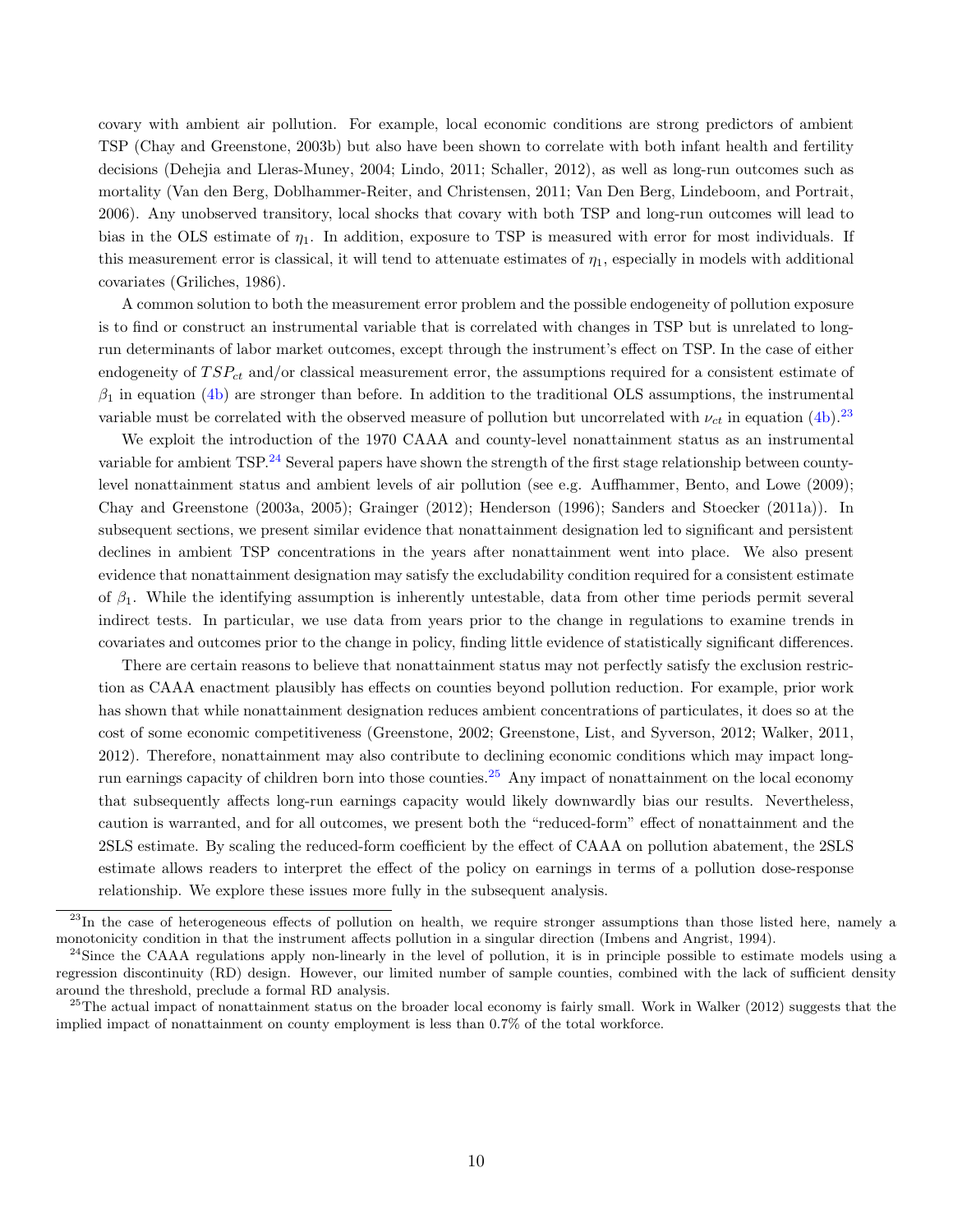### <span id="page-10-0"></span>6 Results

#### Fixed Effects Relationships Between TSP Exposure and Long Run Outcomes

Appendix Table [A1](#page-31-0) presents fixed effects OLS estimates which characterize the relationship between ambient TSP exposure in the year of birth and labor market outcomes of individuals aged 29-31. These results come from estimating equation [\(4b\)](#page-8-4), weighted by the number of workers in a county×year cell. We conduct inference using cluster-robust standard errors, clustering by county commuting zone to account for any spatial dependence in nonattainment designations within the same metropolitan area.<sup>[26](#page-10-1)</sup> Panels A and B present results where the dependent variable consists of the average annual quarters of employment  $\in [0, 4]$  and mean annual earnings in a county×year, respectively. Columns  $(1)-(4)$  vary the control variables that are used in the baseline regression model, whereby the set of controls increases in stringency as one moves from left to right across the table. There is suggestive evidence that TSP exposure in the year of birth is correlated with long-run earnings capacity. However, the results suggest that increases in ambient TSP *improve* long-run outcomes of cohorts born into high TSP counties. As mentioned before, OLS estimates relating TSP to long-run earnings may be confounded by other unobserved factors that covary with pollution such as stronger economic activity and/or per capita income. Moreover, OLS estimates may suffer from various forms of bias associated with measurement error in the independent variable. Thus, we next turn towards specifications that attempt to address both of these concerns.

#### The CAAA as the Basis for a Research Design

As suggested above, instrumental variables provide a solution to both issues of classical measurement error and the potential endogeneity of TSP exposure. A valid instrumental variable must be strongly correlated with changes in ambient TSP exposure while also remaining excludable in the "structural" regression equation of interest. Appendix Table  $A2$  presents evidence of the first requirement — county-level nonattainment status is a strong predictor of a decline in county ambient TSP concentration. Formally, we augment equation [\(3\)](#page-8-0) by placing  $TSP_{ct}$  on the left hand side, and examining the effect of the regulation as mediated through county nonattainment status:

<span id="page-10-2"></span>
$$
TSP_{ct} = \alpha_0 + \alpha_1 (Non_{1970,c} \times 1[\tau > 1971]) + X'\rho + \gamma_c + \eta_{st} + \nu_{ct}
$$
\n
$$
(5)
$$

The parameter of interest is  $\alpha_1$  which provides a difference-in-differences estimate of the impact of nonattainment designation on county TSP levels in the years after CAAA regulations went into place.

The first term inside the parentheses of equation [\(5\)](#page-10-2),  $Non_{1970,c}$  is a time-invariant county indicator equal to 1 if a county exceeds the NAAQS TSP standards based on its 1970 pollution readings. The second term,  $1[\tau > 1971]$ , is equal to 1 in the years after the CAAA went into effect. This regression model mimics both the controls and sample used in the baseline OLS regressions from before and the subsequent IV and "reduced-form" regressions below. The regressions are weighted by the number of workers in each county×year cell and the standard errors are clustered by commuting zone.

The results in Appendix Table [A2](#page-32-0) correspond to estimates of  $\alpha_1$  in equation [\(5\)](#page-10-2). Consistent with the previous literature, we find a strong relationship between CAAA implementation and ambient concentrations of TSP in

<span id="page-10-1"></span><sup>&</sup>lt;sup>26</sup>The USDA Economic Research Service used county-level commuting data from the 1990 Census data to create 741 clusters of counties that are characterized by strong commuting ties within CZs and weak commuting ties across CZs [\(Tolbert and Sizer,](#page-21-15) [1996\)](#page-21-15). Subsequent researchers have used similar levels of Census geography for economic research on local labor markets (e.g. [Autor and Dorn](#page-19-17) [\(Forthcoming\)](#page-19-17); [Walker](#page-21-14) [\(2012\)](#page-21-14)).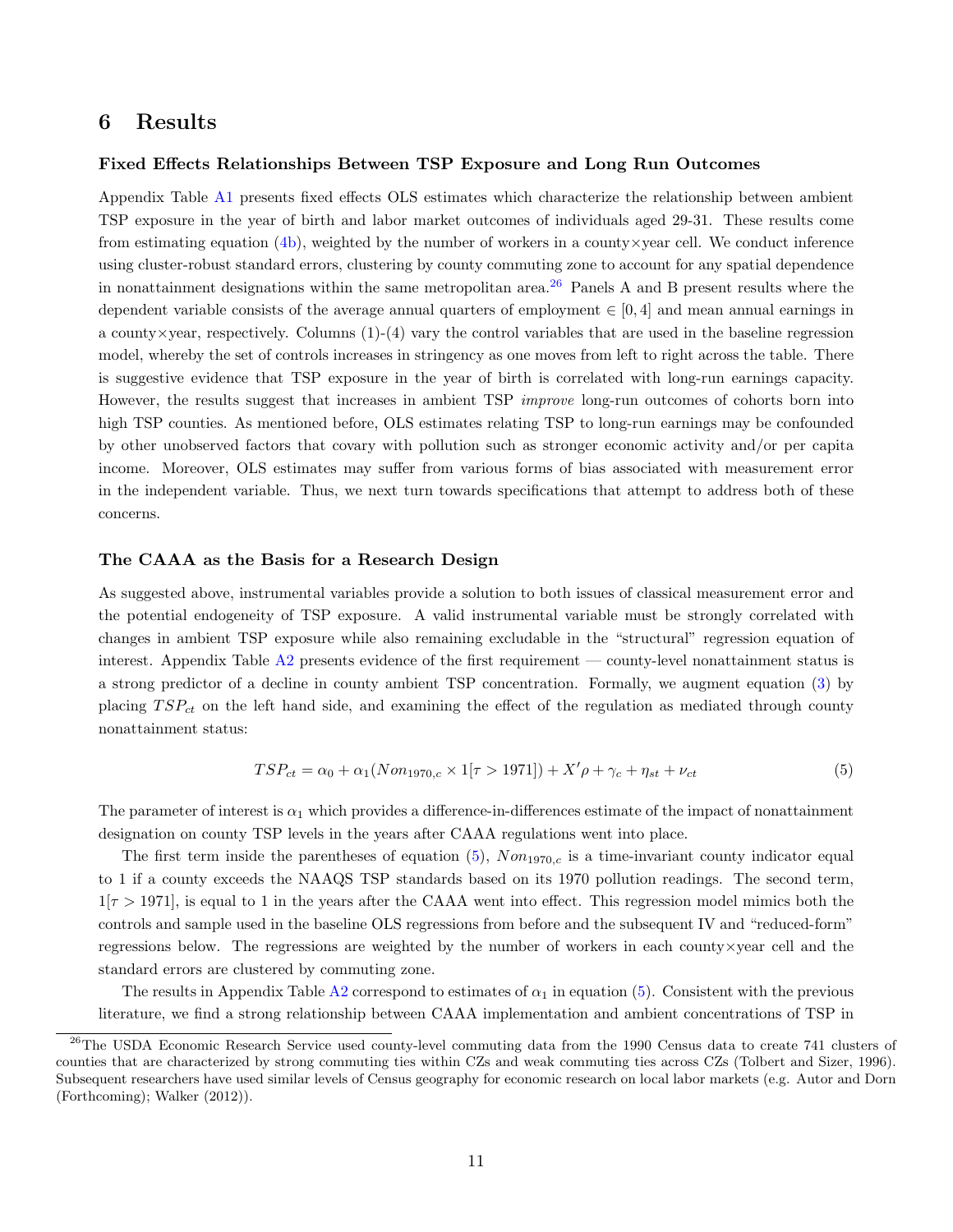nonattainment counties. This relationship is robust across the specifications and suggests that CAAA reduced TSP concentrations by 8-12  $\mu$ g/m<sup>3</sup>. Relative to a mean value of 95.9  $\mu$ g/m<sup>3</sup>, this amounts to about a 10 percent reduction in air pollution for the set of counties in our sample. The regression model from equation [\(5\)](#page-10-2) implicitly assumes that the CAAA improved air quality instantly, and these improvements lasted forever. In order to understand the dynamics of the process more explicitly, we augment equation [\(5\)](#page-10-2) into an event-study style regression.<sup>[27](#page-11-0)</sup> Figure [1](#page-23-0) plots estimates of the event-time coefficients for newly regulated counties in the years before and after CAAA went into place. This exact regression specification mimics the controls in column (5) of Table [A2,](#page-32-0) although the sample frame is widened to span the years of 1969-1977. Consistent with the results in Table [A2,](#page-32-0) we see a persistent decline in ambient TSP in the years after nonattainment went into place. A useful feature of the event-study specification is the ability to examine trends between treatment and control counties in the years prior to the change in nonattainment status. We see that in the years immediately preceding CAAA initiation, trends between eventual nonattainment and attainment counties evolve similarly.<sup>[28](#page-11-1)</sup> The figure provides suggestive evidence that changes in attainment counties serve as a useful counterfactual for what would have happened to nonattainment counties in the absence of the regulation, a key condition for identification in a difference-in-difference estimator.

Table [1](#page-25-0) provides additional suggestive evidence for the validity of our research design. Columns (1) and (2) of Table [1](#page-25-0) present a range of observable characteristic means for both attainment and nonattainment counties in 1969, whereas Columns (3) and (4) present the same statistics in log differences between 1969 and 1971. Columns (5) and (6) present p-values from tests of the null hypotheses that the levels and pre-trends in characteristics of attainment and nonattainment counties are not statistically different. While Column (5) makes clear that nonattainment counties are observably different than attainment counties, Column (6) suggests that trends in observable characteristics between attainment and nonattainment counties are similar in the years prior to the 1970 CAAA. Across most specifications, we cannot reject the null hypothesis that the difference in trends is the same. This lends further credibility towards using cohort trends in attainment counties as counterfactuals for cohorts in nonattainment counties. There is one covariate which exhibits significant differences — total transfers per capita. Columns (3) and (4) suggest that nonattainment counties exhibit about 2% more growth in pre-period total per capita transfers. As a result, we attempt to control flexibly for total transfers per capita in all regressions by interacting the pre-determined levels of transfers per capita (i.e. county transfers in 1969) with the 1st-4th order polynomial trends.

#### The Effect of CAAA on Long Run Outcomes

We next examine how CAAA implementation affected labor market outcomes of individuals born into nonattainment counties 29-31 years later. We modify equation [\(4b\)](#page-8-4) by replacing the independent variable of interest,  $TSP_{ct}$ , with county nonattainment status interacted with an indicator for a post-1971 cohort birth year,  $(Non_{1970,c} \times 1[\tau > 1971])$ . Panel A of Table [2](#page-26-0) presents results using the mean quarters of employment in a

<span id="page-11-2"></span>
$$
TSP_{ct} = \lambda_0 + \sum_{k=1969}^{1977} \lambda_k (Non_{1970,c} \times 1[\tau = k]) + X'\rho + \gamma_c + \eta_{st} + \nu_{ct}
$$
(6)

In the presence of state×year fixed effects, the baseline event-time indicators are not identified. The coefficients of interest are the  $\lambda_k$ 's which provide an estimate as to the time-path of ambient TSP in a newly regulated county before and after nonattainment goes into place. In the presence of county fixed effects, not all of the  $\lambda_k$ 's are identified. We make the normalization  $\lambda_{1971} = 0$ .

<span id="page-11-1"></span> $^{28}$ The first year for which we have data on air pollution is 1969, which limits our ability to examine pre-trends prior to 1969.

<span id="page-11-0"></span> $^{27}$ Specifically, we include leads and lags in event-time indicators (i.e. before and after CAAA implementation), and we interact these event-time indicators with the county nonattainment indicator. The exact regression model is the following: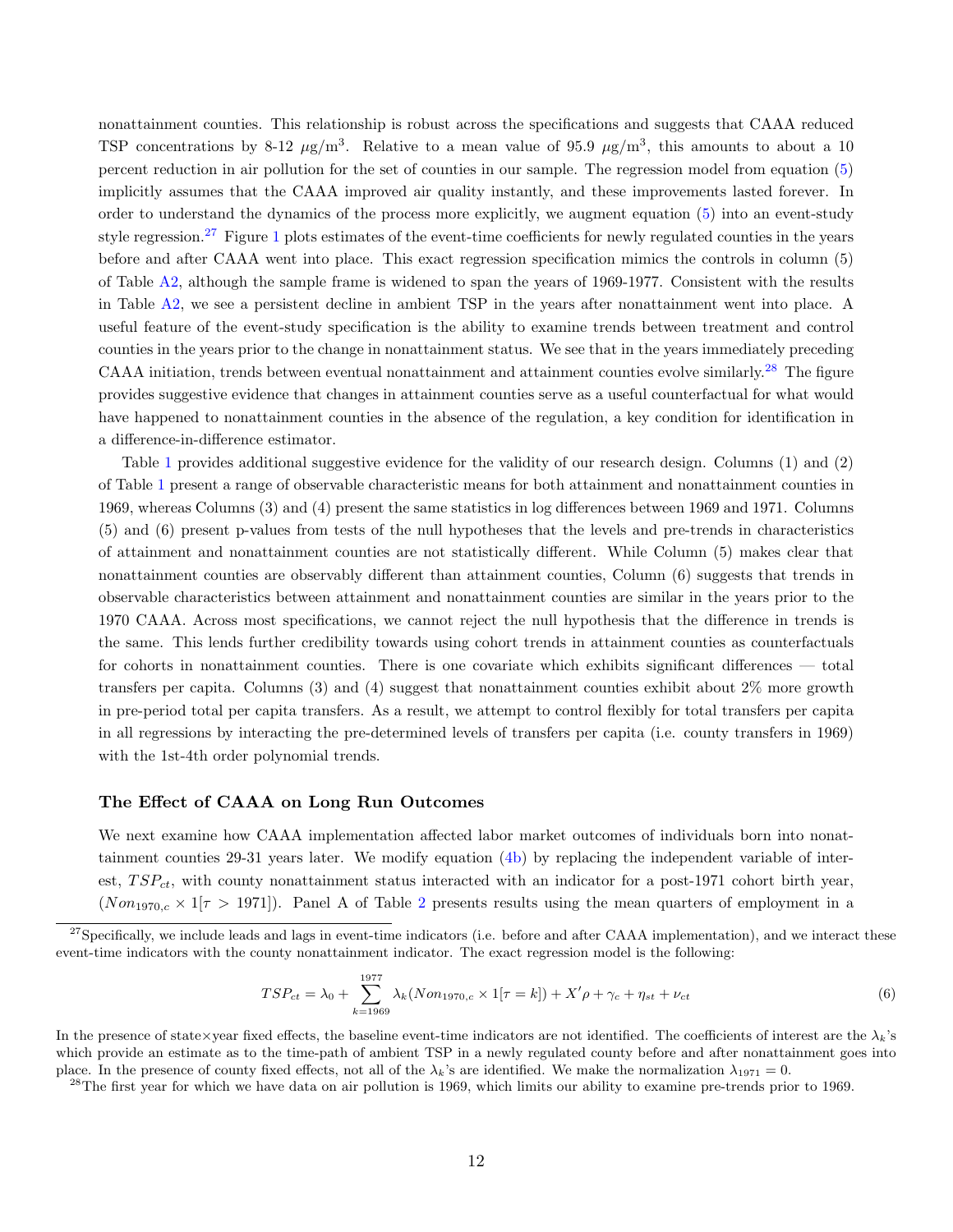county×year cell ( $\in [0, 4]$ ) as a dependent variable for a variety of econometric specifications.<sup>[29](#page-12-0)</sup> Column (1) shows that cohorts born into nonattainment counties in the years after CAAA went into effect work on average 0.020 quarters more, relative to the counterfactual. Relative to a mean number of employed quarters of 2.74, this amounts to about a 0.7% increase in quarters employed. Column (2) adds in flexible controls for climate and weather in the year of birth to absorb some of the potentially confounding relationships between temperature, precipitation, and ambient air pollution. $30$  The results increase in magnitude slightly with statistical precision also increasing. Columns (3) and (4) add in further controls for time-varying birth, mother, and father characteristics in a county $\times$ year.<sup>[31](#page-12-2)</sup> The magnitudes remain similar across these additional specifications.

Panel B presents results using mean annual earnings in a county×year as the dependent variable. The results across all columns are similar in magnitude, although some of the specifications are not significant at conventional levels. Relative to baseline earnings in nonattainment counties of \$23,623, estimates suggest that CAAA implementation increased the earnings of cohorts born into "cleaner" nonattainment counties by about 1 percent.[32](#page-12-3) The estimates in Panel B are slightly larger in magnitude to those in Panel A; an increase in labor force participation by 0.020 quarters is equivalent to about \$150 in annual earnings,  $33$  suggesting that some of the estimated impact in earnings is driven by either intensive margin effects, labor market participation impacts that vary at levels below the quarterly level, and/or extensive margin effects for individuals away from the mean of the earnings distribution.

Appendix Table [A3](#page-33-0) presents additional estimates, exploring the sensitivity of the baseline earnings estimates. Panel A uses mean log earnings in a county×year as the dependent variable, whereas Panel B explores the sensitivity of the baseline estimates to excluding workers who were non-employed in all 4 quarters of the year. Since the log of zero is undefined, the underlying samples in Panel A and B are identical, and the differences in regression estimates reflect differences associated with functional form of the underlying regression model. Panel A suggests that nonattainment is associated with an approximately 1% increase in annual earnings. The results in Panel B also suggest improvements in earnings, although the effects are smaller in magnitude and are not statistically different from zero. The differences between the log and level specifications in Appendix Table [A3](#page-33-0) may be due to the approximate log-linear distribution of earnings and/or may suggest that real earnings differences across cohorts/counties may be an important source of unobserved heterogeneity and that log earnings measures are better at addressing such concerns. It may also be that a log-linear model better captures the underlying relationship of interest. Nevertheless, Appendix Table [A3](#page-33-0) suggests that the earnings effects we see are not entirely driven by workers with zero earnings, providing some reassurance that our baseline estimates are not simply an artifact of sample attrition and/or sample construction.

Figure [2](#page-23-1) replicates the event-study research design from equation [\(6\)](#page-11-2), replacing the dependent variable with

<span id="page-12-3"></span> $32$  $32$ The average effect across all columns in Panel B of Table 2 is \$259, where the average is taken across columns, weighting by the inverse of the standard error.

<span id="page-12-4"></span> $33$ This statistic is calculated by noting that 1 quarter is equal to 91.25 days out of the year. The average daily earnings is \$64  $(\$23,623/365)$ . Hence,  $\$64 \times 91.25 \times 0.020 = \$116.8$ .

<span id="page-12-0"></span> $^{29}$ The number of quarters employed is the number of quarters in the calendar year when the individual was earning positive compensation.

<span id="page-12-1"></span> $30$ Weather controls include a linear, quadratic, and cubic terms in annual county precipitation. We also include flexible temperature controls, calculated as the number of "degree days" in a given county year above 0, 5, 8, 10, 12, 15, 20, 25, 29, 30, 31, 32, 33, 34 degrees Celsius (i.e. 14 separate terms).

<span id="page-12-2"></span> $31$ Controls in the "Natality Basic" column include a continuous measure of both mother and father education, mother's age, and indicators for marital status of mother, month of the first prenatal care, and an indicator for no prenatal care. Controls for the "Natality Unrestricted" columns include the "Natality Basic controls" in addition to: indicators for years of education of both the mother and father (<12, =12, 13-15, 16+), father's age, indicators for mother's age (10-14, 15-19, 20-24, 25-29, 30-34, 35-39, 40+), delivery outside of hospital indicator, physician present at delivery indicator, previous live birth indicator  $(1, 2+)$ , previous fetal death indicator  $(1, 2+)$ 2+), last pregnancy was live birth indicator, last pregnancy was fetal death indicator, indicators for 1-11, 12-17, 18 or more months since last live birth, indicators for 1-11, 12-17, 18 or more months since termination of last pregnancy.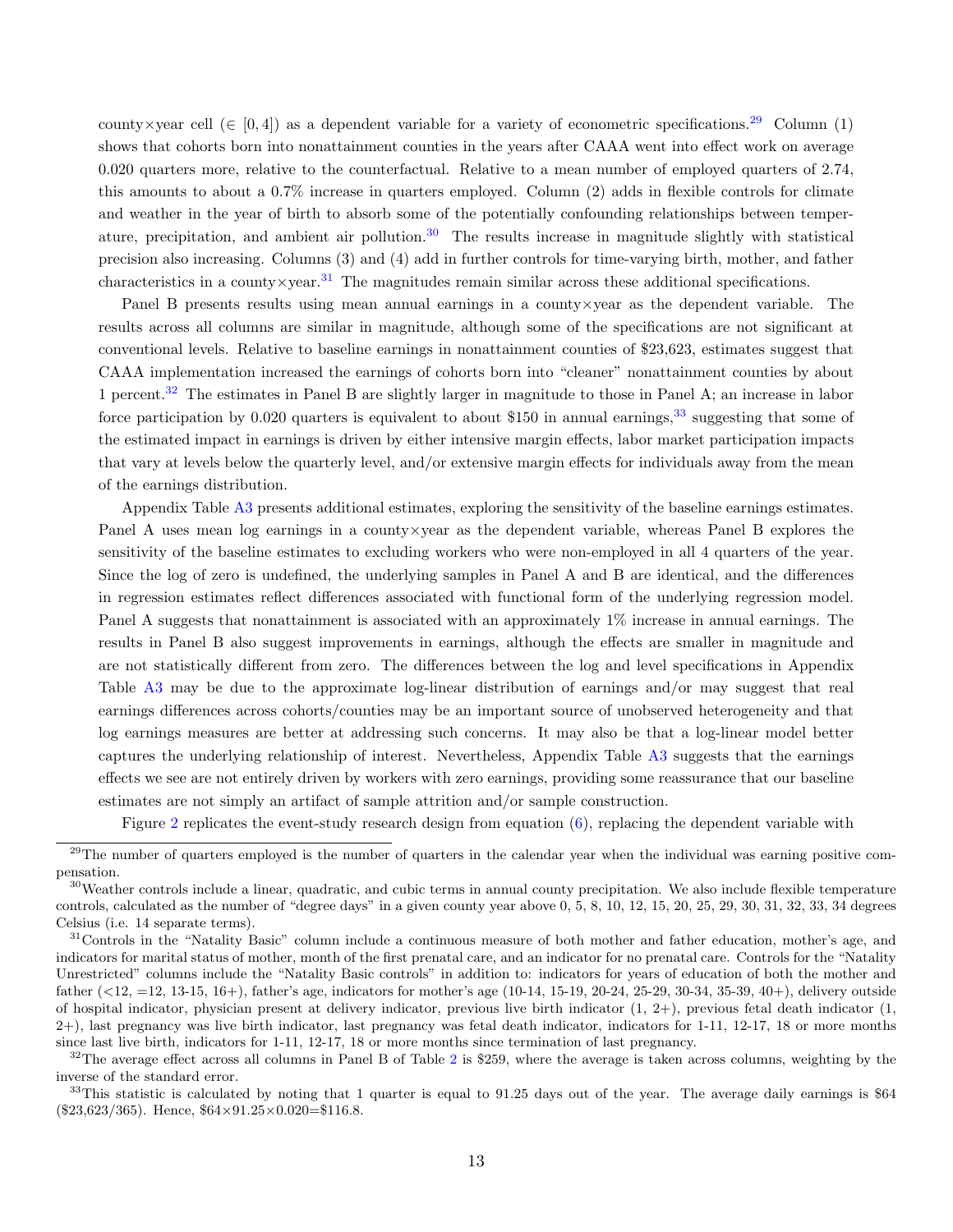mean annual quarters employed between the ages of 29-31. As before, the event-time coefficients plot the time path of changes for the nonattainment group relative to the attainment group, before and after the regulations go into place. The event-study regression mimics Column (4) in Panel A of Table [2](#page-26-0) with respect to control variables; the only difference is that the sample frame is extended to include years 1969-1977. The figure shows a general shift both in trends and levels in the outcome variable as the regulations go into place, with the magnitudes mimicking the magnitudes found in the corresponding table. The temporal dynamics of the changes also match those found in Figure [1,](#page-23-0) with little evidence of pre-trend differences combined with shifts in the post-period.

#### Instrumental Variable Estimates of the Effect of TSP on Long Run Outcomes

Panels A and B of Table [3](#page-27-0) presents instrumental variable estimates of the effect of TSP exposure in the year of birth on non-employment and mean earnings between the ages of 29-31. The results suggest that a ten-unit increase in ambient TSP exposure in the year of birth reduces average annual earnings at age 30 by around 1%. The magnitude of the IV estimates in Table [3](#page-27-0) are of equal and opposite sign to that of the reduced form estimates in Table [2.](#page-26-0) This is to be expected since the estimated first stage (i.e. Table [A2\)](#page-32-0) showed a decrease in ambient TSP of around 10  $\mu$ g/m<sup>3</sup>, and the TSP variable in Panel B is scaled by a factor of 10, representing a 10  $\mu$ g/m<sup>3</sup> increase in ambient TSP. As before, the point estimates increase in statistical precision as we reduce the residual variance in long-run earnings determination by including additional control variables.

Table [4](#page-28-0) presents estimates using labor market outcomes at different ages. Each column corresponds to a different regression using a different age-earnings sample. Column (6) replicates column (4) in Table [2](#page-26-0) as a basis for comparison. In each earnings year, the results are qualitatively consistent with the baseline results from before; nonattainment in the year of birth increases long-run labor market outcomes. While there is some heterogeneity across age categories, the confidence intervals overlap across all age groups. These results may be due to the fact that earnings are highly correlated across ages, but they also provide some degree of assuredness that (i) positive results are found at more than one (ultimately somewhat arbitrary) age category, and (ii) our results are not confounded by some contemporaneous change in earnings determinants in later years. As evidence of the latter point, consider that Columns  $(1)-(5)$  are estimated using the same individuals, but the earnings are collected at different years (i.e. cohorts born in 1970 show up between 1998 (Column 1) and 2002 (Column 5)). Our preferred earnings measure, Column (6) serves as a type of "summary-index" test over the various age categories while also reducing the residual variance in annual earnings. Appendix Table [A4](#page-34-0) presents the corresponding IV estimates for the same set of outcomes, and the results are consistent with both the results in Tables [3](#page-27-0) and [4;](#page-28-0) elevated levels of TSP in the year of birth are associated with a reduction in long-run earnings capacity.

#### Heterogeneity in Relationship Between Earnings and TSP Exposure

Thus far we have concentrated on the average effects of nonattainment designation and/or TSP exposure on long-run outcomes. However, this focus obscures a tremendous amount of heterogeneity both across individuals and within different parts of the earnings distribution. Table [5](#page-29-0) explores heterogeneity in effects of CAAA and TSP exposure by race and sex. Columns (1)-(4) present estimates separately for White, African American, Asian, and Hispanic individuals. Race is collected in the LEHD, and each race category is mutually exclusive. The estimates for white individuals are centered around our baseline estimates. However, estimates for both Asian and African American populations are lower and are not well estimated. The responsiveness of labor force participation for Hispanics is larger than the baseline estimate. The heterogeneity in dose-response relationships may be driven by racial differences in the health endowment and/or the fact that Hispanic populations live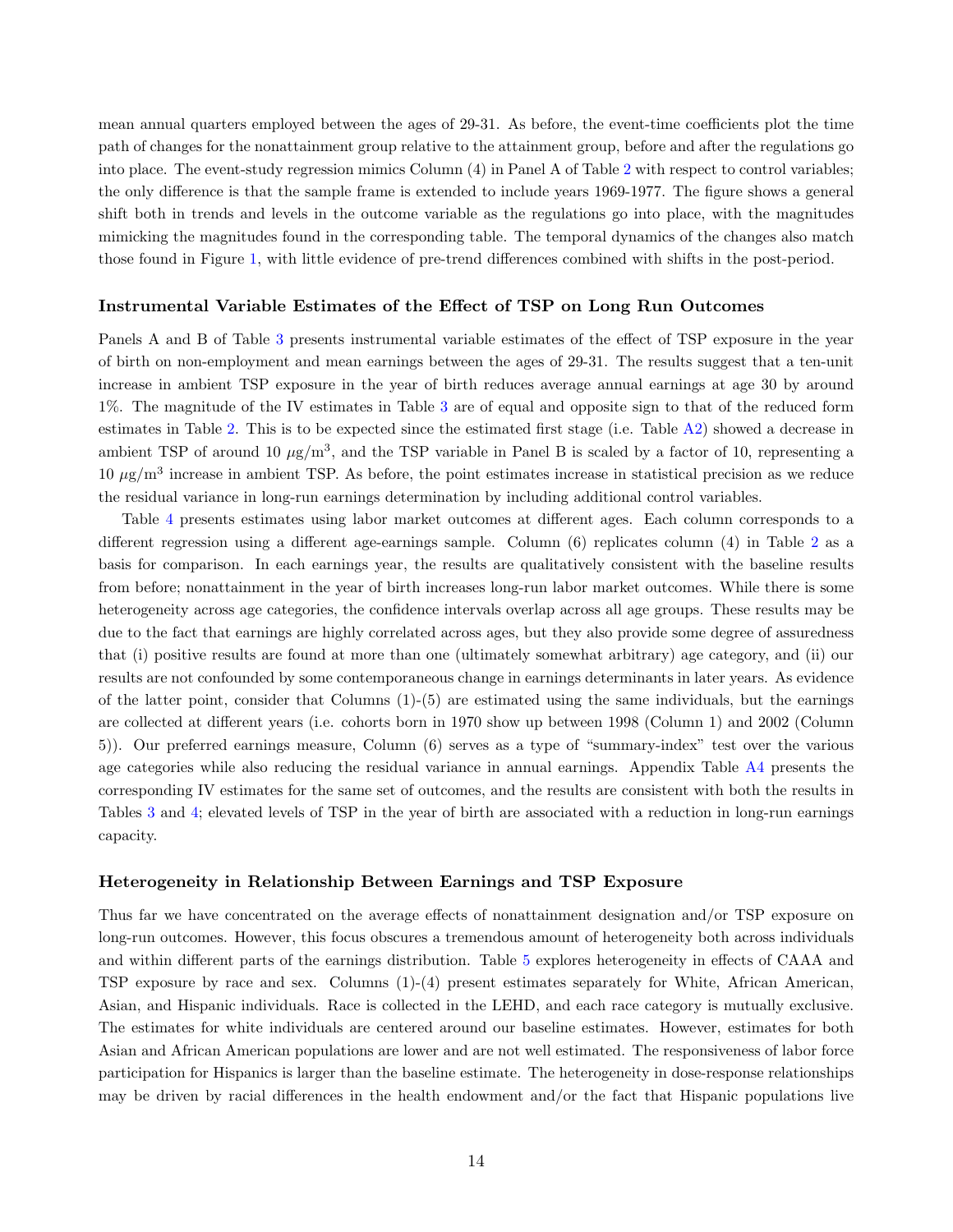in more polluted areas on average, and the underlying dose-response relationship is non-linear. However, the confidence intervals in all regressions overlap and thus preclude us from making strong conclusions pertaining to heterogeneity. Columns ([5](#page-29-0)) and (6) of Table 5 suggest that males are less responsive to adverse environmental conditions in the year of birth. Appendix Table [A5](#page-35-0) presents heterogeneity results using annual mean earnings for a county×year, and the results are qualitatively similar.

Next, we explore heterogeneity across different parts of the earnings distribution. We estimate a series of regression models that explore how CAAA implementation and TSP exposure affect the fractions of cohorts in various percentiles of the earnings distribution.<sup>[34](#page-14-0)</sup> We begin by calculating the 1st, 5th, 10th, 25th, 50th, 75th, 90th, 95th, and 99th percentiles of the within-county earnings distribution for the 1969 cohort. Then for each subsequent cohort, we classify individuals into bins based on their place in the "pre-treatment" 1969 earnings distribution. Collapsing the data to the county×year yields the fraction of individuals in a given cohort that are in the binned percentile of the 1969 earnings distribution. Appendix Table [A6](#page-36-0) presents results for the various quantiles, and the results are graphically summarized in Figure [3.](#page-24-0) The estimates suggest that most of the mean earnings effect is being driven by the bottom tail of the distribution. In particular, CAAA implementation is associated with a relative decrease in the fraction of individuals at the bottom tail of the distribution and a relative increase in the fractions in middle parts of the distribution. These results are consistent with changes in the extensive/work margin explaining much of the observed earnings impacts.

#### Non-Random Population Sorting Before and After the 1970 CAAA

An important concern for our study is that improvements in air quality might change the composition of the population in nonattainment counties if preferences for clean air are correlated with other differences in socioeconomic status. For example, [Chay and Greenstone](#page-19-12) [\(2005\)](#page-19-12) find that nonattainment designation, and the associated improvements in air quality, were associated with increases in housing values nearly 10 years after the improvements occurred. While these increases in housing values may reflect movements along indifference curves for the same individuals, they may also arise from changes in the underlying population characteristics as individuals with higher socioeconomic status migrate to areas with cleaner air [\(Banzhaf and Walsh,](#page-19-18) [2008\)](#page-19-18). Table [6](#page-30-0) investigates whether nonattainment designation is associated with a compositional shift in the underlying county population. Each column represents a different dependent variable. Columns (1)-(3) use data from the NCHS Vital Statistics records to estimate whether the maternal education or the fraction of white or black children differentially change in the years after nonattainment designation. Column (4) uses data from the BEA to estimate whether nonattainment status is correlated with differential changes in per capita income in newly regulated counties. Lastly, Column (5) uses the LEHD earnings records to form a predictive earnings index based on sex and race of workers.[35](#page-14-1) The results in Table [6](#page-30-0) suggest little evidence for differential sorting along observables that might bias our estimates. The point estimates are not only statistically insignificant, but also small in magnitude, and the sign of the bias tends to point in the opposite direction of our baseline estimates.

Although observable population characteristics do not seem to be changing differentially with respect to CAAA implementation, unobserved changes in the population health endowment might remain. However, we might expect the scope of migration to be more limited in the years immediately after the 1970 CAAA went into place. Appendix Tables [A7](#page-37-0) and [A8](#page-38-0) present estimates where we restrict our estimation sample to the period between 1970-1972. Appendix Table [A7](#page-37-0) presents the results pertaining to the effect of nonattainment designation on labor market outcomes, and the results are similar to our baseline estimates and remain statistically signif-

<span id="page-14-1"></span><span id="page-14-0"></span> $34$ Sample sizes preclude us from estimating quantile treatment effects directly using our micro data.

<sup>&</sup>lt;sup>35</sup>Specifically, we use the micro data to estimate earnings regressions controlling for sex and race indicators. We then use the predicted values from this regression as a summary index measure of sorting in Column (5).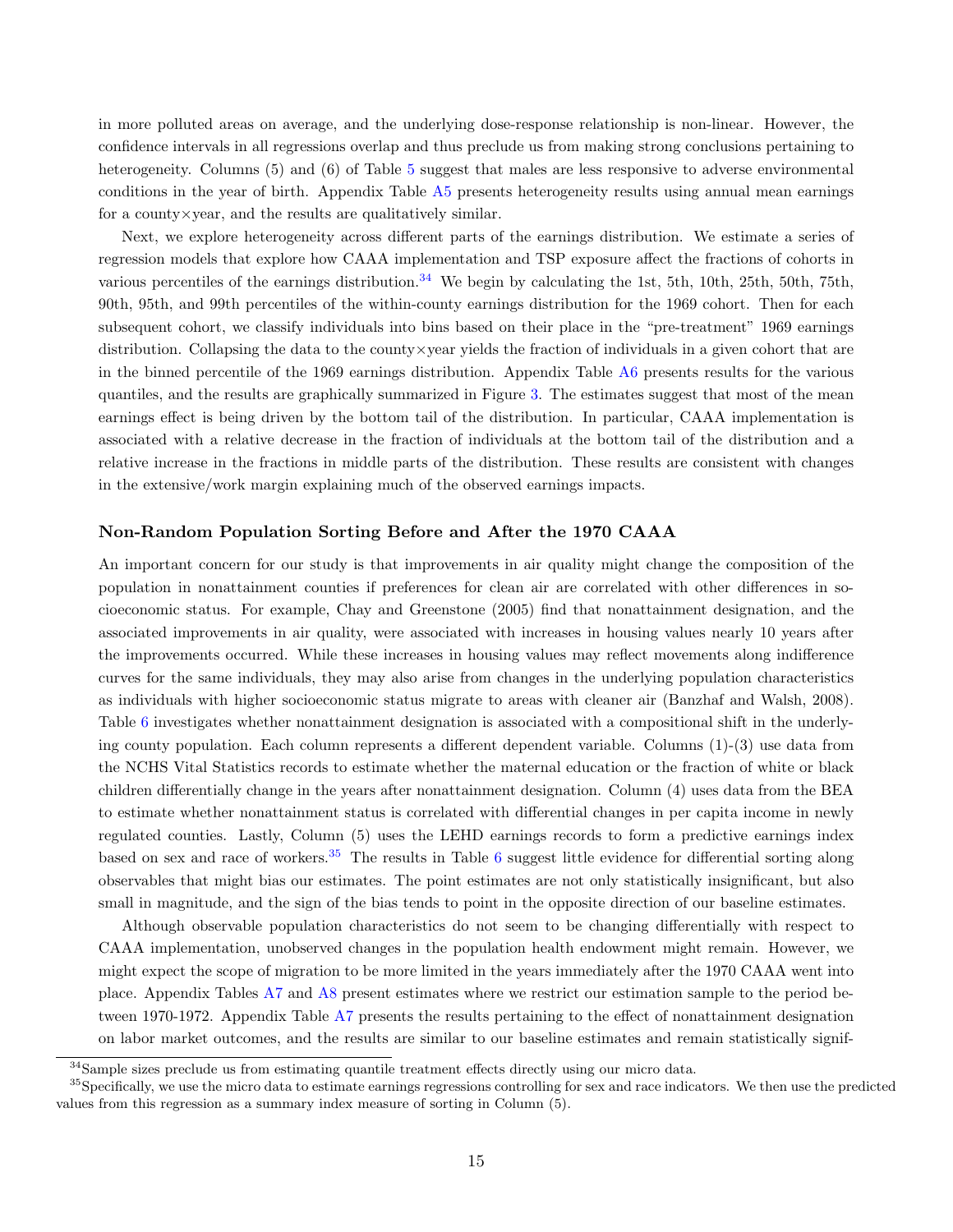icant.[36](#page-15-1) Appendix Table [A8](#page-38-0) presents results from the IV models for the same 1970-1972 window. The results are somewhat larger in magnitude, but they are less well estimated. The first stage F-statistics, pertaining to the strength of the instrument at predicted variation in air pollution in this shortened window, are all below 10. Thus, part of the estimated imprecision of the 2SLS estimates may be driven by a weak instrument.

We also explore whether fertility or the total number of workers observed in the data are correlated with our regulatory variation in Appendix Table [A9.](#page-39-0) Columns (1) and (2) present results using  $\log(\text{\#}$  births) and  $\log(\text{\#}$ workers) in a county  $\times$  year as the dependent variable (unweighted). Columns (3) and (4) explore whether the regulatory variation is correlated with the sex ratio at birth or the ratio of male to female workers in the data.<sup>[37](#page-15-2)</sup> We find some evidence of more workers in the LEHD born in nonattainment counties in the years after the 1970 CAAA, although the estimated effect is weakly significant.<sup>[38](#page-15-3)</sup>

Lastly, state migration patterns may be correlated with non-attainment status. This issue is especially relevant for our analysis as we only observe individuals who ever appear in one of the 24 sample states. Consequently, our results may be biased if the CAAA affect the likelihood that an individual moves out of the set of sample states between the first time he appears in our data and the time of observation for labor market outcomes (ages 29-31). While we cannot test this conjecture explicitly, we are able to study the relationship between CAAA implementation and out-of-birth-state-mobility within our 24 sample states. Appendix Table [A10](#page-40-0) presents results where the dependent variable is the fraction of individuals in a cohort who are working at ages 29-31 in a state other than the state in which they born. Across all specifications in columns  $(1)-(4)$ , we find no statistically significant relationship between mobility and CAAA initiation. These results provide reassurance that our main findings are unlikely to be severely confounded by differential mobility out of the 24 sample states.

### <span id="page-15-0"></span>7 Interpretation and Discussion

Our focus thus far has been to ask whether early-life environmental conditions are predictive of long-run outcomes. Evidence suggests the answer is "Yes", but there are some important caveats. The thought experiment in this paper has been to compare individuals born in counties that experienced large regulatory-induced changes in ambient TSP exposure, before and after the regulations went into place. As suggested by Figure [1,](#page-23-0) the declines in TSP were persistent in the years after CAAA implementation. This means that individuals born before CAAA went into effect (e.g. in years 1969-1971) likely experienced some of the benefits of reduced TSP exposure at ages 1-3, but were not afforded the luxury of exposure to cleaner air over their entire gestation/early childhood as did those born 1973-1974. If the former group did experience earnings benefits associated with the improved air quality, then our relative comparisons would bias the estimated results towards zero (relative to a measure of the cumulative effect of childhood exposure to pollution).

A few other features of our analysis suggest that our results may suffer from additional attenuation. For example, while mobility in very early childhood is fairly limited, any amount of cross-county mobility in the early years of a child's life would likely attenuate our treatment assignment. There may also be measurement error associated with matching our "place of birth" string variable to county FIPS codes, which should generate bias towards zero.

There are also sources of bias that may cause us to underestimate the effect (i.e. downwardly bias our results

<span id="page-15-1"></span> $36$  For the 1970-1972 specifications, we replace our 1st-4th order baseline polynomial trends with linear trends in pre-determined (1969) employment, population, total transfers per capita, and unemployment transfers per capita. The full set of quartic interactions cannot be fit with 3 years of data.

<span id="page-15-2"></span> $37$ Population sex ratios may be impacted by CAAA if there are effects on fetal deaths (see [Sanders and Stoecker,](#page-21-16) [2011b](#page-21-16) for evidence on this topic).

<span id="page-15-3"></span> $38$ Note, the observed increase is consistent with the main finding of increased labor force participation.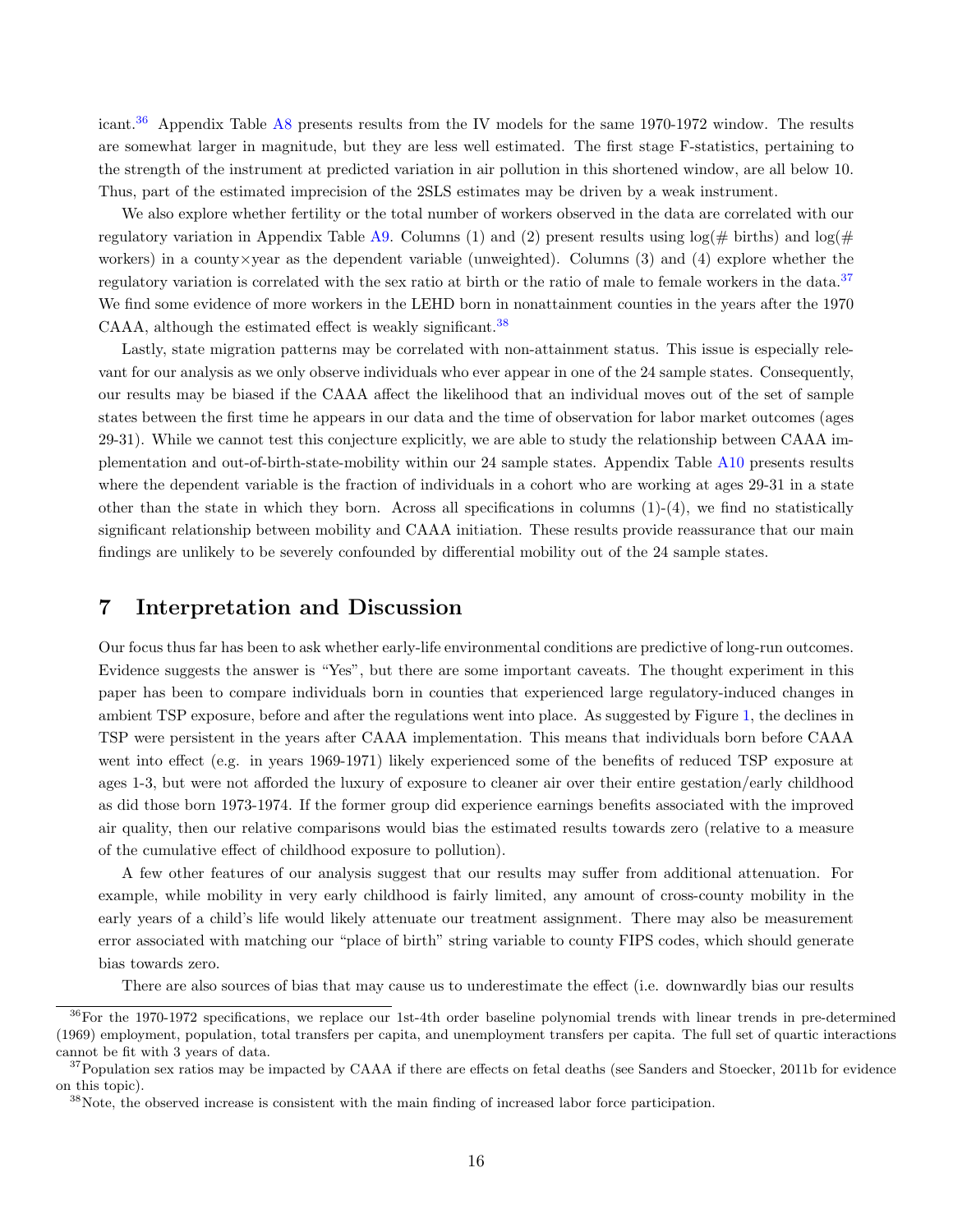as opposed to biasing our results towards zero). For example, nonattainment designation influences production decisions of firms [\(Greenstone,](#page-20-16) [2002;](#page-20-16) [Walker,](#page-21-13) [2011\)](#page-21-13), and these may have consequences for the broader economic community [\(Walker,](#page-21-14) [2012\)](#page-21-14). This being said, the estimates from [Walker](#page-21-13) [\(2011,](#page-21-13) [2012\)](#page-21-14) suggest that the effect of nonattainment designation on the overall labor market to be small. Additionally, a regression of contemporaneous county level per capita income on CAAA enactment, as presented in Table [6,](#page-30-0) failed to detect an effect, which also suggests at most a minor effect on the economy. An additional source of bias could arise from changes in infant mortality rates resulting from CAAA [\(Chay and Greenstone,](#page-19-4) [2003b\)](#page-19-4). While the effect on the overall population or cohort size is modest, an increase in the number of individuals in a cohort may change the equilibrium wage rate of that particular cohort (i.e. a shift outwards in the labor supply curve) [\(Macunovich,](#page-20-19) [1998;](#page-20-19) [Welch,](#page-22-1) [1979\)](#page-22-1).

We replicate [Chay and Greenstone](#page-19-4) [\(2003b\)](#page-19-4) for our subset of counties and states, and present results for both the 1969-1974 window as well as the 1970-1972 window in Appendix Tables [A11](#page-41-0) and [A12,](#page-42-0) respectively. The estimates from Appendix Table [A11](#page-41-0) suggest that CAAA implementation is associated with a decrease in mean birthweight and a reduction in the infant mortality rate.<sup>[39](#page-16-0)</sup> However, the latter effect is not statistically significant at conventional levels. These two results are not inconsistent with one another, as a reduction in the infant mortality rate typically "saves" marginal births who are more likely to be born low birthweight. Appendix Table [A12](#page-42-0) shows that regression models focusing on a narrower window before/after the 1970 CAAA estimate a significant decrease in the infant mortality rate. The results in Appendix Table [A12](#page-42-0) suggest the 1970 CAAA are associated with a 13.8% decrease in the infant mortality rate in newly regulated counties.<sup>[40](#page-16-1)</sup> The average nonattainment county in our sample had 102 infant deaths in 1972, which suggests that roughly 5 additional lives were saved per county. Relative to a mean cohort size of around 2990, this suggests the mortality induced selection effect should be relatively small (i.e. an increase in the size of the labor force of 0.16 percent) and therefore very unlikely to be driving our results.<sup>[41](#page-16-2)</sup>

In summary, we find suggestive evidence that TSP exposure is correlated with increases in the infant mortality rate and less evidence that air quality affects infant health as proxied by birthweight.<sup>[42](#page-16-3)</sup> So, while it seems that cohorts born around the 1970 CAAA were differentially affected by the regulations, we see little evidence of observable impacts on morbidity. This is consistent with a range of recent work suggesting that birth weight and infant morbidity may be an unreliable metric for predicting long-term health [\(Painter, Roseboom, Bleker, et al.,](#page-21-17) [2005;](#page-21-17) [Royer,](#page-21-18) [2009;](#page-21-18) [Kelly,](#page-20-20) [2011\)](#page-20-20). For example, [Almond, Edlund, and Palme](#page-18-3) [\(2009\)](#page-18-3) find that radiation exposure exhibits latent effects that shape human capital development later in life, but they find little evidence of health effects as measured by birth outcomes and child hospitalizations.

#### The Long Run Benefits of the 1970 Clean Air Act Amendments

Our baseline regression estimates suggest that nonattainment designation (or a 10  $\mu$ g/m<sup>3</sup> reduction in TSP more generally) leads to a 1 percent increase in earnings at age 29-31, or \$260 annually. To interpret the magnitude

<span id="page-16-0"></span> $39$ The internal infant mortality rate is defined as the number of infant deaths due to internal causes divided by the number of live births in a given year.

<span id="page-16-1"></span> $^{40}$ [Chay and Greenstone](#page-19-2) [\(2003a\)](#page-19-2) find about a 3-6 percent decrease in the infant mortality rate for the full set of nonattainment counties.

<span id="page-16-3"></span><span id="page-16-2"></span> $^{41}$ The results are robust to construction bounds following ?.

 $^{42}$ The lack of evidence surrounding air pollution and birthweight is consistent with the findings in [Chay and Greenstone](#page-19-2) [\(2003a,](#page-19-2)[b\)](#page-19-4), but inconsistent with evidence from more recent time periods [\(Currie, Davis, Greenstone, and Walker,](#page-19-19) [2012;](#page-19-19) [Currie, Neidell, and](#page-19-6) [Schmieder,](#page-19-6) [2009;](#page-19-6) [Currie and Walker,](#page-19-7) [2011\)](#page-19-7). One proposed explanation for the discrepancy in findings concerns both different medical technologies in more recent time periods as well as non-linearities in the dose-response relationship between survival, birthweight, and pollution. An alternative explanation may be that pollution exposure leads to two countervailing forces for infants: (i) improvement in infant health which might raise birthweight of those born (ii) a shift in the survival threshold means that more unhealthy infants survive which may lower average birthweight through compositional forces.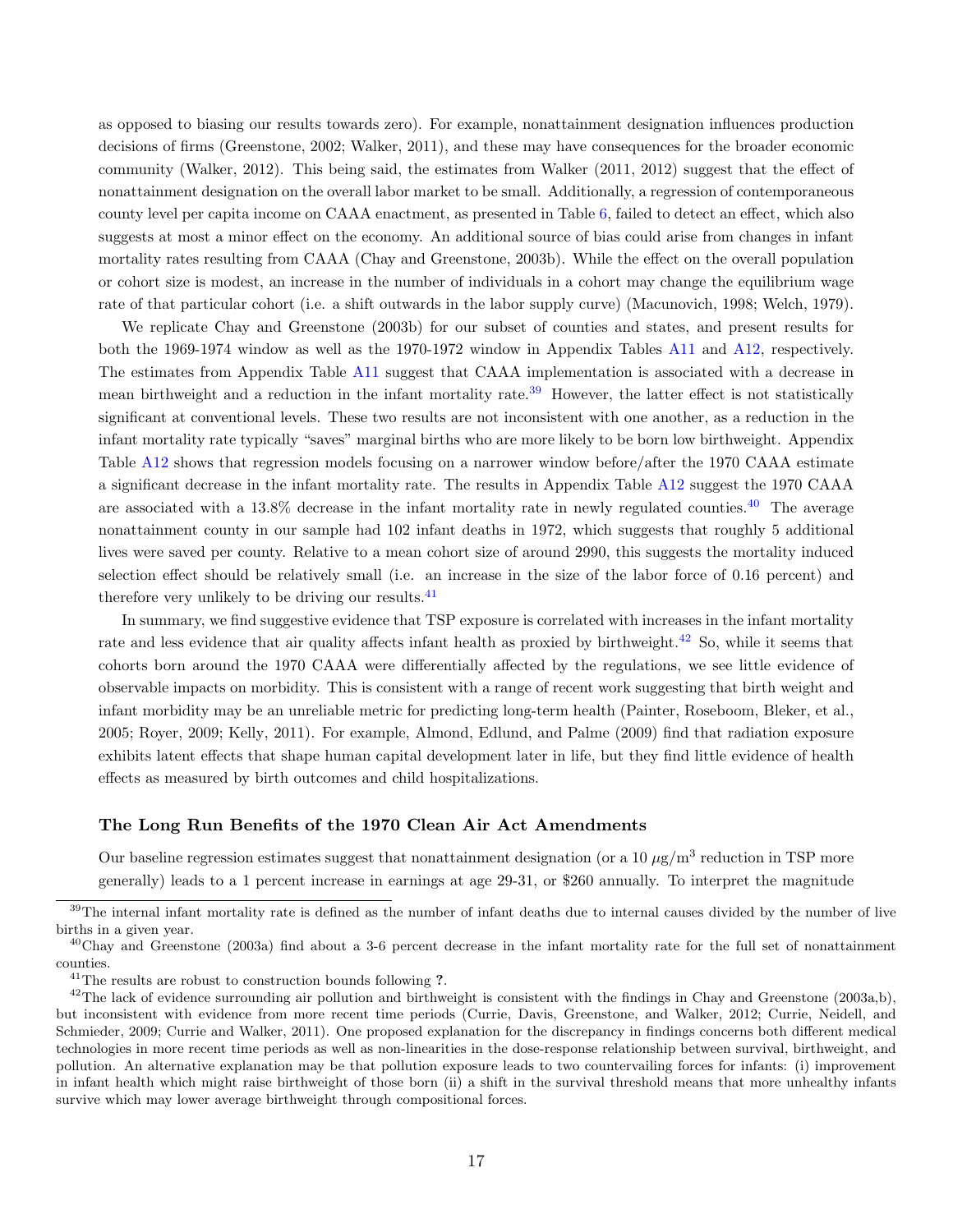of the effect of air pollution in the year of birth on earnings at ages 29-31, we calculate the lifetime earnings impact implied by our estimates. We assume that the percentage gain in earnings remains constant at 1% over the life-cycle and that earnings are discounted at a 3% real rate (i.e., a 5% discount rate with 2% wage growth) back to age zero.<sup>[43](#page-17-1)</sup> Under these assumptions, the mean present value of lifetime earnings at age zero in the U.S. population is approximately \$434,000. We calculate this number using the mean wage earnings from the March 2008 Current Population Survey to obtain an earnings profile over the lifecycle.<sup>[44](#page-17-2)</sup> Thus, the financial value of being born into a nonattainment county in the years after CAAA went into effect is 1% of \$434,000 or \$4,340 per person.

In 1972, there were approximately 1.5 million births in newly designated nonattainment counties, implying that the total increase in lifetime earnings for this cohort amounted to about \$6.5 billion (2008 dollars) annually. To the extent that this reduction in TSPs was permanent (recall Figure [1\)](#page-23-0), these benefits would have accrued in each of the 40 years since then. In this case and assuming a 5% discount rate, the present discounted value of these earnings gains is around \$118 billion (2008 dollars).[45](#page-17-3) Moreover, these calculations ignore any of the non-wage amenity benefits associated with cleaner air as well as the benefits of any further reductions in TSPs caused by the Clean Air Act in later years. Of course, a full cost-benefit analysis also requires precise information about the costs of these regulations.[46](#page-17-4)

## <span id="page-17-0"></span>8 Conclusion

In this paper, we provide the first empirical quasi-experimental examination of the relationship between individuals' in-utero and early childhood exposure to environmental toxins and their labor market outcomes measured nearly 30 years later. We exploit variation induced by the introduction of the CAAA in 1970, which imposed restrictions on the maximum-allowable concentrations of TSP emissions in nonattainment counties. Our analysis compares cohorts in nonattainment counties born just before and after the legislation-mandated reductions in air pollution relative to the same difference among cohorts in attainment counties.

We find that an individual's exposure to lower ambient air pollution levels in the year of birth positively impacts earnings 30 years later. Specifically, we show that the approximate ten percent reduction in TSP that resulted from CAAA implementation is associated with a one percent increase in age-30 earnings among affected cohorts in our sample states. Assuming a constant effect over the lifecycle, we calculate an approximate \$4300 average cumulative lifetime income gain in present value terms, implying that early-life air quality contributes a total of \$6.5 billion in lifetime earnings for each affected cohort.

Disadvantaged populations disproportionately live in more polluted areas in the United States. This fact has complicated research examining the effects of pollution on health, as disadvantaged individuals, who also have worse health outcomes, tend to be exposed to higher levels of air pollution because of their residential location. However, these persistent disparities also raise interesting questions: why does the pollution-health relationship remain and how does this persistence influence broader social and economic inequality in this country? Our analysis suggests that both economic and environmental inequality may be reinforcing. If this circular relationship is robust, then policies designed to improve air quality may also play a role in thwarting this

<span id="page-17-1"></span> $^{43}$ This exercise using similar assumptions is conducted in [Chetty, Friedman, Hilger, Saez, Schanzenbach, and Yagan](#page-19-14) [\(2011\)](#page-19-14) and [Chetty, Friedman, and Rockoff](#page-19-13) [\(2011\)](#page-19-13) to evaluate the long-term benefit of having a high value-added teacher in the classroom for an additional year.

<span id="page-17-2"></span> $^{44}$ Based on this exercise, the cumulative (non-discounted) average lifetime earnings is around \$1.5 million (2008\$). [Poterba, Venti,](#page-21-19) [and Wise](#page-21-19) [\(2010\)](#page-21-19) estimate that average lifetime earnings in the United States are \$1.6 million (2010\$).

<span id="page-17-3"></span><sup>&</sup>lt;sup>45</sup>This assumes that otherwise, pollution levels as well as the marginal effect of pollution would have remained the same for the last forty years (e.g. technology and supply-demand factors also remained the same).

<span id="page-17-4"></span> $^{46}$ See [Greenstone, List, and Syverson](#page-20-17) [\(2012\)](#page-21-14) and [Walker](#page-21-14) (2012) for recent evidence on the costs associated with the Clean Air Act.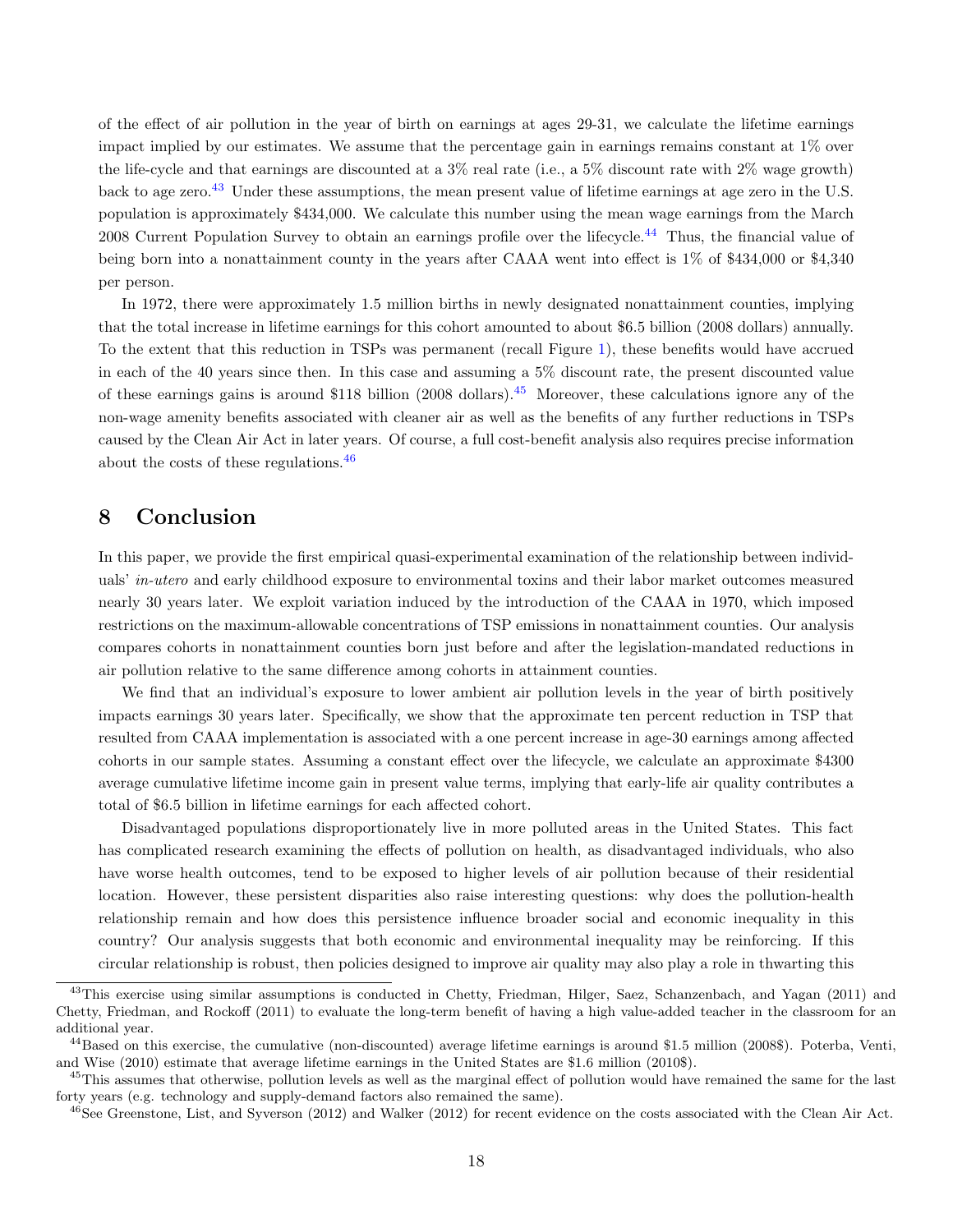cycle, thus serving not only as environmental health policies but also as effective social and economic policies for reducing inequality.

Our paper additionally contributes to a large and growing literature in economics that documents a lasting relationship between early-life conditions and adult well-being by studying a policy-driven shock to the preand post-natal environment of modern U.S. cohorts. Previous work on this topic has been challenged by data limitations, with very few large-scale datasets that combine detailed information on location and date of birth together with adult outcomes. We introduce the LEHD data set as a new resource for studying these issues in the United States.

While our study provides new estimates of the impacts of early-life air quality on long-run economic outcomes, it also raises important questions that might motivate future research. Future work should explore in more detail the mechanisms by which these estimated changes in human capital accumulation occur, ideally studying the impacts on health and cognitive ability throughout childhood and adolescence. It would also be interesting to explore the differences in impacts of early-life air quality across family circumstances to help inform our understanding of human capital production and the design of targeted and cost-effective policies. With the growing availability of linkages across various administrative datasets in the United States, this seems like a fruitful area for future research.

# References

- <span id="page-18-5"></span>Abowd, J. M., B. E. Stephens, L. Vilhuber, F. Andersson, K. L. McKinney, M. Roemer, and S. Woodcock (2008): "The LEHD Infrastructure Files and the Creation of the Quarterly Workforce Indicators," LEHD Working Paper.
- <span id="page-18-7"></span>Albouy, D. (2009a): "The unequal geographic burden of federal taxation," Journal of Political Economy, 117(4), 635–667.
- <span id="page-18-8"></span>(2009b): "What are cities worth? Land rents, local productivity, and the capitalization of amenity values," Discussion paper, National Bureau of Economic Research.
- <span id="page-18-2"></span>Almond, D. (2006): "Is the 1918 Influenza pandemic over? Long-term effects of in utero Influenza exposure in the post-1940 US population," Journal of Political Economy, 114(4), 672–712.
- <span id="page-18-0"></span>ALMOND, D., AND J. CURRIE (2011): "Human Capital Development before Age Five," in *Handbook of Labor* Economics, ed. by O. Ashenfleter, and D. Card, vol. 4, pp. 1315–1486. Elsevier.
- <span id="page-18-4"></span>ALMOND, D., L. EDLUND, H. LI, AND J. ZHANG (2010): Long-Term Effects of Early-Life Development: Evidence from the 1959 to 1961 China Faminepp. 321–345. University of Chicago Press.
- <span id="page-18-3"></span>Almond, D., L. Edlund, and M. Palme (2009): "Chernobyl's Subclinical Legacy: Prenatal Exposure to Radioactive Fallout and School Outcomes in Sweden," The Quarterly Journal of Economics, 124(4), 1729– 1772.
- <span id="page-18-1"></span>ALMOND, D., AND B. MAZUMDER (2012): "Fetal origins and Parental Responses," Working Paper 2012-14, Federal Reserve Board of Chicago.
- <span id="page-18-6"></span>Angrist, J., and V. Lavy (2009): "The Effects of High Stakes High School Achievement Awards: Evidence from a Randomized Trial," American Economic Review, 99(4), 1384–1414.
- <span id="page-18-9"></span>Auffhammer, M., A. Bento, and S. Lowe (2009): "Measuring the effects of the Clean Air Act Amendments on ambient PM10 concentrations: The critical importance of a spatially disaggregated analysis," Journal of Environmental Economics and Management, 58(1), 15–26.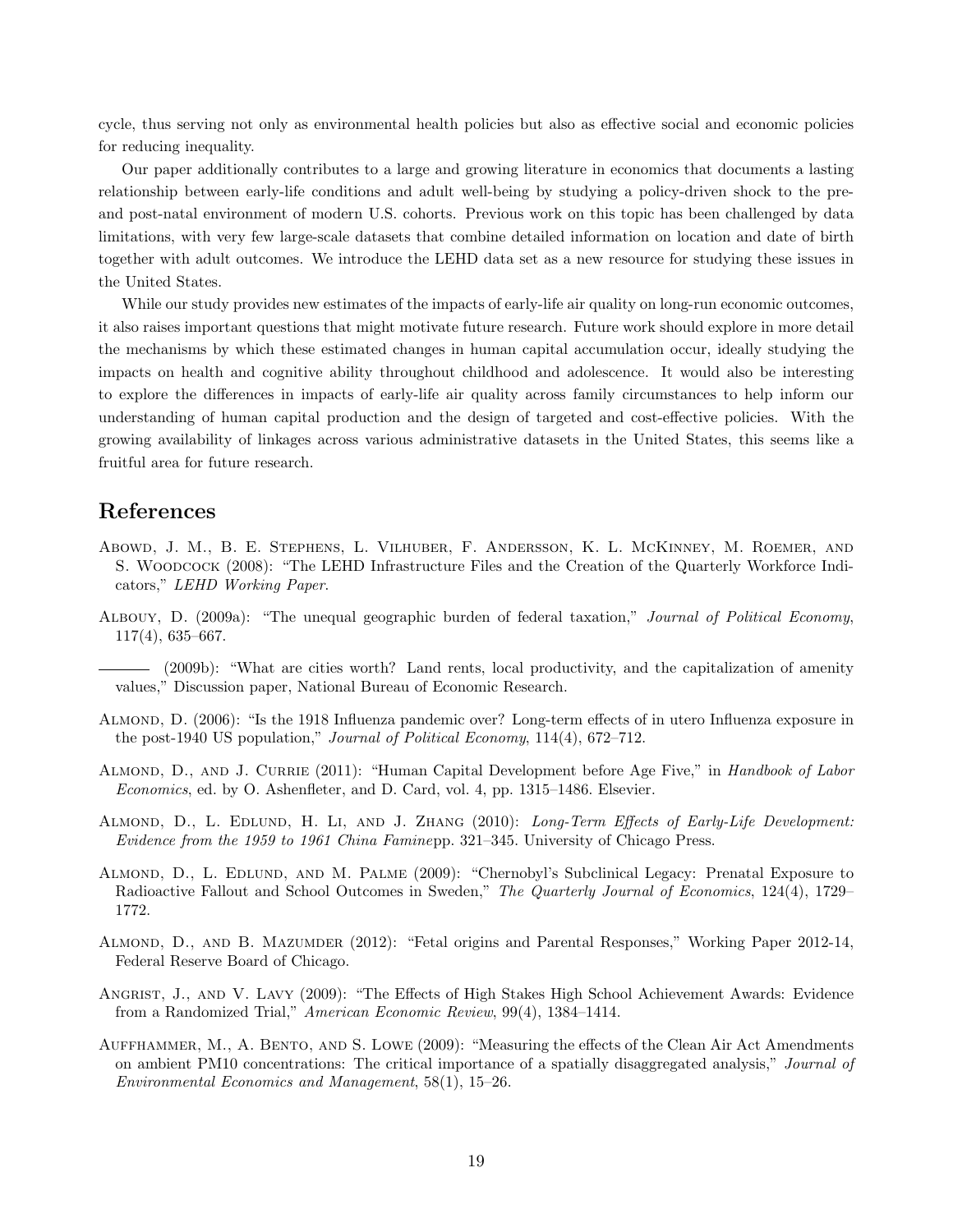- <span id="page-19-17"></span>Autor, D., and D. Dorn (Forthcoming): "The Growth of Low Skill Service Jobs and the Polarization of the U.S. Labor Market," American Economic Review.
- <span id="page-19-15"></span>BAKER, M., AND N. FORTIN (2001): "Occupational Gender Composition and Wages in Canada, 1987–1988," Canadian Journal of Economics, 34(2), 345–376.
- <span id="page-19-18"></span>Banzhaf, S. H., and R. P. Walsh (2008): "Do people vote with their feet? An empirical test of Tiebout's mechanism," The American Economic Review, 98(3), 843–863.
- <span id="page-19-1"></span>BARKER, D. J. (1990): "The fetal and infant origins of adult disease.," BMJ: British Medical Journal, 301(6761), 1111.
- <span id="page-19-8"></span>BECKER, G. S., AND N. TOMES (1976): "Child Endowments and the Quantity and Quality of Children," The Journal of Political Economy, 84(4), S143–S162.
- <span id="page-19-10"></span>BLEAKLEY, H. (2010): "Health, human capital, and development," Annual Review of Economics, 2(1), 283–310.
- <span id="page-19-3"></span>Chay, K., C. Dobkin, and M. Greenstone (2003): "The Clean Air Act of 1970 and adult mortality," Journal of Risk and Uncertainty, 27(3), 279–300.
- <span id="page-19-2"></span>Chay, K., and M. Greenstone (2003a): "Air quality, infant mortality, and the Clean Air Act of 1970," Working Paper 10053, National Bureau of Economic Research.
- <span id="page-19-4"></span>(2003b): "The Impact of Air Pollution on Infant Mortality: Evidence from Geographic Variation in Pollution Shocks Induced by a Recession," The Quarterly Journal of Economics, 118(3), 1121–1167.
- <span id="page-19-12"></span>CHAY, K., AND M. GREENSTONE (2005): "Does air quality matter? Evidence from the housing market," Journal of Political Economy, 113(2).
- <span id="page-19-13"></span>CHETTY, R., J. FRIEDMAN, AND J. ROCKOFF (2011): "The long-term impacts of teachers: Teacher value-added and student outcomes in adulthood," Discussion paper, National Bureau of Economic Research.
- <span id="page-19-14"></span>Chetty, R., J. N. Friedman, N. Hilger, E. Saez, D. W. Schanzenbach, and D. Yagan (2011): "How Does Your Kindergarten Classroom Affect Your Earnings? Evidence from Project STAR," Quaterly Journal of Economics, 126(4), 749–804.
- <span id="page-19-11"></span>Cunha, F., and J. Heckman (2007): "The Technology of Skill Formation," The American Economic Review,  $97(2), 31-47.$
- <span id="page-19-0"></span>CURRIE, J. (2009): "Healthy, wealthy, and wise: Socioeconomic status, poor health in childhood, and human capital development," Journal of Economic Literature, pp. 87–122.
- <span id="page-19-19"></span>Currie, J., L. W. Davis, M. Greenstone, and R. Walker (2012): "Do Housing Prices Reflect Environmental Health Risks? Evidence from More than 1600 Toxic Plant Openings and Closings," Working Paper.
- <span id="page-19-9"></span>Currie, J., E. A. Hanushek, E. M. Kahn, M. Neidell, and S. G. Rivkin (2009): "Does Pollution Increase School Absences?," The Review of Economics and Statistics, 91(4), 682–694.
- <span id="page-19-5"></span>CURRIE, J., AND M. NEIDELL (2005): "Air Pollution and Infant Health: What Can We Learn from California's Recent Experience?," Quaterly Journal of Economics, (3), 1003–1030.
- <span id="page-19-6"></span>CURRIE, J., M. NEIDELL, AND J. SCHMIEDER (2009): "Air pollution and infant health: Lessons from New Jersey," Journal of health economics, 28(3), 688–703.
- <span id="page-19-7"></span>CURRIE, J., AND R. WALKER (2011): "Traffic Congestion and Infant Health: Evidence from E-ZPass," American Economic Journal: Applied Economics, 3(1), 65–90.
- <span id="page-19-16"></span>DEHEJIA, R., AND A. LLERAS-MUNEY (2004): "Booms, busts, and babies' health," The Quarterly Journal of Economics, 119(3), 1091–1130.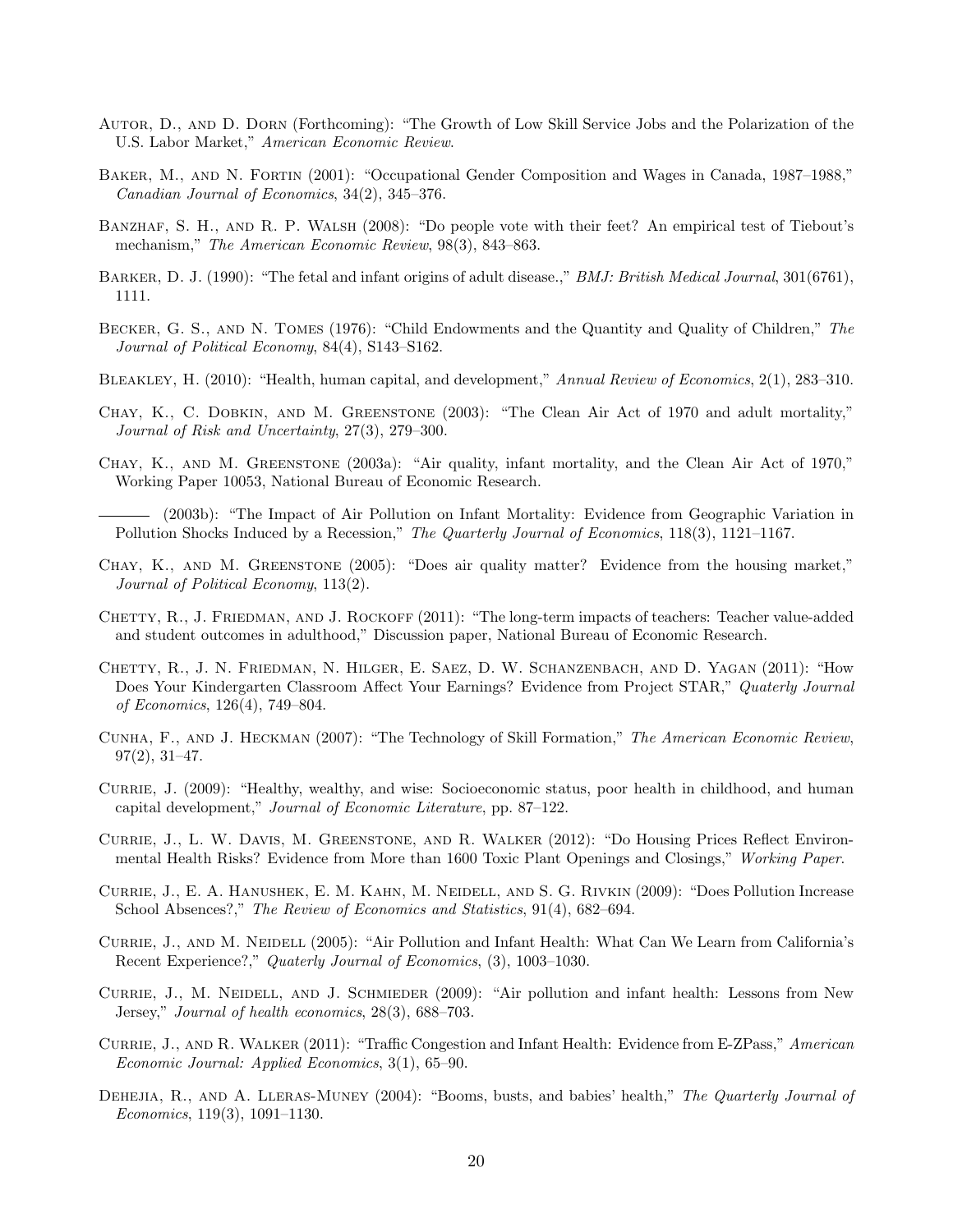- <span id="page-20-12"></span>DONALD, S., AND K. LANG (2007): "Inference with Difference-in-Differences and Other Panel Data," Review of Economics and Statistics, 89(2), 221–233.
- <span id="page-20-1"></span>Gelber, A., and A. Isen (2013): "Children's Schooling and Parents' Behavior: Evidence from the Head Start Impact Study," Journal of Public Economics.
- <span id="page-20-4"></span>Gilliland, F. D., K. Berhane, E. B. Rappaport, D. C. Thomas, E. Avol, W. J. Gauderman, S. J. LONDON, H. G. MARGOLIS, R. MCCONNELL, K. T. ISLAM, ET AL. (2001): "The effects of ambient air pollution on school absenteeism due to respiratory illnesses," Epidemiology, 12(1), 43.
- <span id="page-20-3"></span>GRAFF-ZIVIN, J., AND M. NEIDELL (2013): "The Impact of Pollution on Worker Productivity," American Economic Review.

(Forthcoming): "Environment, Health and Human Capital," Journal of Economic Literature.

- <span id="page-20-15"></span><span id="page-20-0"></span>Grainger, C. (2012): "The Distributional Effects of Pollution Regulations: Do Renters Fully Pay for Cleaner Air?," Journal of Public Economics.
- <span id="page-20-16"></span>GREENSTONE, M. (2002): "The impacts of environmental regulations on industrial activity: Evidence from the 1970 and 1977 clean air act amendments and the census of manufactures," Journal of Political Economy,  $110(6)$ .
- <span id="page-20-17"></span>GREENSTONE, M., J. LIST, AND C. SYVERSON (2012): "The Effects of Environmental Regulation on the Competitiveness of US Manufacturing," Discussion paper, National Bureau of Economic Research.
- <span id="page-20-14"></span>Griliches, Z. (1986): "Economic Data Issues," Handbook of Econometrics, 3, 1465–1514.
- <span id="page-20-2"></span>Hanna, R., and P. Oliva (2011): "The Effect of Pollution on Labor Supply: Evidence from a Natural Experiment in Mexico City," Working Paper 17302, National Bureau of Economic Research.
- <span id="page-20-10"></span>HENDERSON, V. (1996): "Effects of air quality regulation," The American Economic Review, 86(4), 789–813.
- <span id="page-20-7"></span>HOYNES, H., D. SCHANZENBACH, AND D. ALMOND (2012): "Long Run Impacts of Childhood Access to the Safety Net," Discussion paper, National Bureau of Economic Research.
- <span id="page-20-18"></span>IMBENS, G., AND J. ANGRIST (1994): "Identification and Estimation of Local Average Treatment Effects," Econometrica, 62(2), 467–475.
- <span id="page-20-9"></span>Johnson, R. (2011): "Long-Run Impacts of School Desegregation and School Quality on Adult Attainments," Working Paper 16664, National Bureau of Economic Research.
- <span id="page-20-8"></span>JOHNSON, R. C., AND R. F. SCHOENI (2007): "The influence of early-life events on human capital, health status, and labor market outcomes over the life course," .
- <span id="page-20-20"></span>Kelly, E. (2011): "The Scourge of Asian Flu In utero Exposure to Pandemic Influenza and the Development of a Cohort of British Children," Journal of Human Resources, 46(4), 669–694.
- <span id="page-20-5"></span>LAVY, V., A. EBENSTEIN, AND S. ROTH (2012): "The Impact of Air Pollution on Cognitive Performance and Human Capital Formation," .
- <span id="page-20-13"></span>LINDO, J. (2011): "Parental job loss and infant health," Journal of Health Economics, 30(5), 869–879.
- <span id="page-20-19"></span>MACUNOVICH, D. (1998): "Relative cohort size and inequality in the United States," The American Economic Review, 88(2), 259–264.
- <span id="page-20-11"></span>McKinney, K. L., and L. Vilhuber (2008): "LEHD Infrastructure files in the Census RDC - Overview," LEHD Working Paper, Revision : 219.
- <span id="page-20-6"></span>Nilsson, P. (2009): "The Long run effects of Early Childhood Lead Exposure: Evidence from the Phase-out of Leaded Gasoline," Working Paper.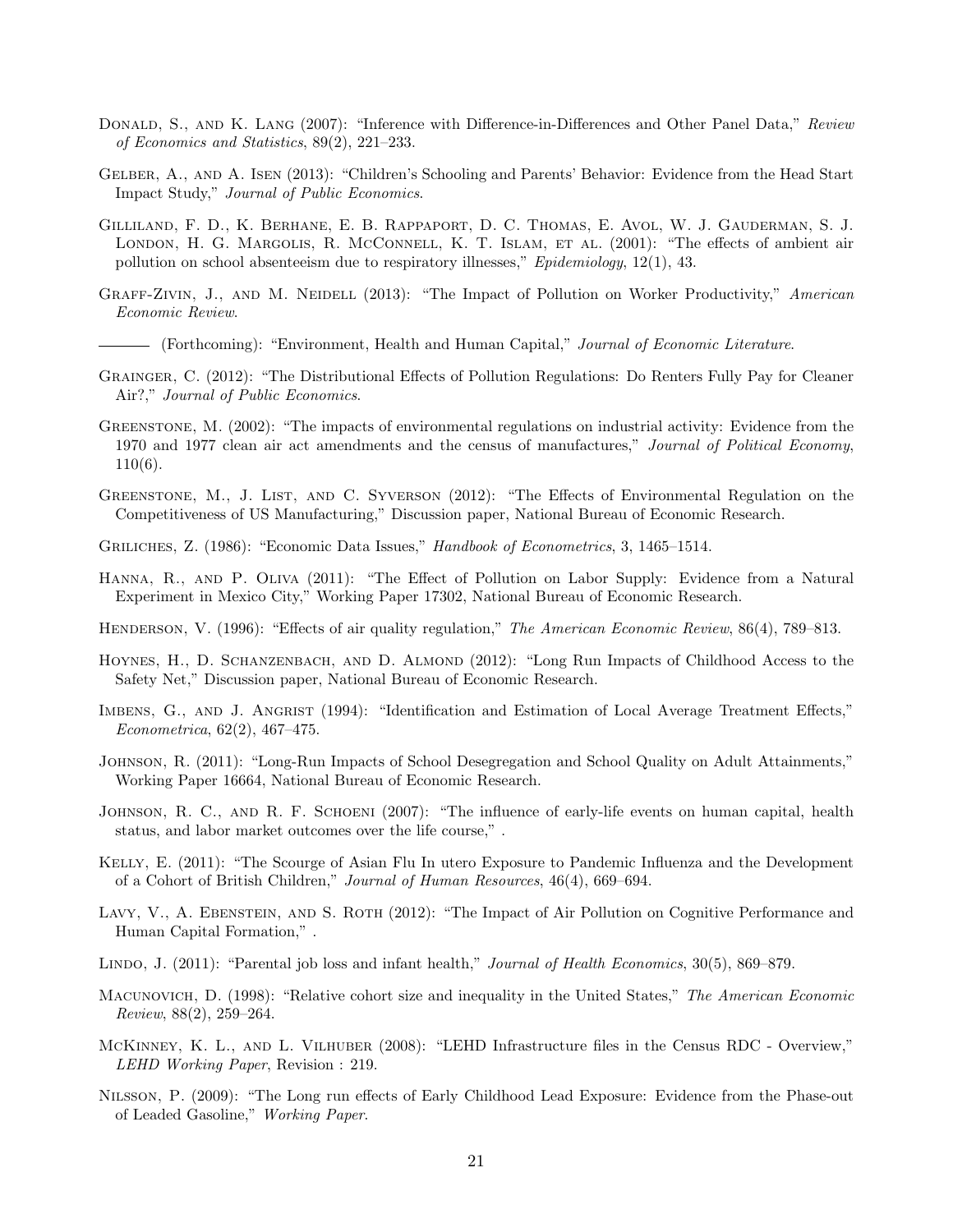- <span id="page-21-8"></span>Notowing Do, M. (2011): "The incidence of local labor demand shocks," Discussion paper, National Bureau of Economic Research.
- <span id="page-21-17"></span>PAINTER, R., T. ROSEBOOM, O. BLEKER, ET AL. (2005): "Prenatal exposure to the Dutch famine and disease in later life: an overview.," Reproductive toxicology, 20(3), 345.
- <span id="page-21-19"></span>POTERBA, J., S. VENTI, AND D. WISE (2010): "The rise of 401 (k) plans, lifetime earnings, and wealth at retirement," National Bureau of Economic Research.
- <span id="page-21-3"></span>Ransom, M. R., and C. A. Pope (1992): "Elementary school absences and PM¡ sub¿ 10¡/sub¿ pollution in Utah Valley," Environmental research, 58(1), 204–219.
- <span id="page-21-6"></span>Rau, T., L. Reyes, and S. Urzua (2013): "The Long-term Effects of Early Lead Exposure: Evidence from a case of Environmental Negligence," University of Maryland, working paper.
- <span id="page-21-5"></span>Reyes, J. W. (2007): "Environmental Policy as Social Policy? The Impact of Childhood Lead Exposure on Crime," The BE Journal of Economic Analysis & Policy, 7(1).
- <span id="page-21-1"></span>ROMER, P. M. (1986): "Increasing returns and long-run growth," The Journal of Political Economy, pp. 1002– 1037.
- <span id="page-21-18"></span>ROYER, H. (2009): "Separated at girth: US twin estimates of the effects of birth weight," American Economic Journal: Applied Economics, 1(1), 49–85.
- <span id="page-21-4"></span>Sanders, N. (2012): "What Doesn't Kill You Makes You Weaker Prenatal Pollution Exposure and Educational Outcomes," Journal of Human Resources, 47(3), 826–850.
- <span id="page-21-0"></span>SANDERS, N., AND C. STOECKER (2011a): "Where have all the young men gone? using gender ratios to measure fetal death rates," Discussion paper, National Bureau of Economic Research.
- <span id="page-21-16"></span>Sanders, N. J., and C. F. Stoecker (2011b): "Where Have All the Young Men Gone? Using Gender Ratios to Measure Fetal Death Rates," Working Paper 17434, National Bureau of Economic Research.
- <span id="page-21-10"></span>Schaller, J. (2012): "Booms, Busts, and Fertility: Testing the Becker Model Using Gender-Specific Labor Demand," University of Arizona, unpublished manuscript.
- <span id="page-21-7"></span>Schlenker, W., and M. Roberts (2009): "Nonlinear temperature effects indicate severe damages to US crop yields under climate change," Proceedings of the National Academy of Sciences, 106(37), 15594–15598.
- <span id="page-21-2"></span>SCHULTZ, T. W. (1961): "Investment in human capital," The American Economic Review, pp. 1–17.
- <span id="page-21-9"></span>Shapiro, J. (2006): "Smart Cities: Quality of Life, Productivity, and the Growth Effects of Human Capital," The Review of Economics and Statistics, 88(2), 324–335.
- <span id="page-21-15"></span>Tolbert, C. M., and M. Sizer (1996): "U.S. Commuting Zones and Labor Market Areas. A 1990 Update.," Economic Research Service Staff Paper, (No. 9614).
- <span id="page-21-11"></span>Van den Berg, G., G. Doblhammer-Reiter, and K. Christensen (2011): "Being born under adverse economic conditions leads to a higher cardiovascular mortality rate later in life: Evidence based on individuals born at different stages of the business cycle," Demography, 48(2), 507–530.
- <span id="page-21-12"></span>VAN DEN BERG, G., M. LINDEBOOM, AND F. PORTRAIT (2006): "Economic conditions early in life and individual mortality," The American Economic Review, pp. 290–302.
- <span id="page-21-13"></span>Walker, R. (2011): "Environmental Regulation and Labor Reallocation," American Economic Review: Papers and Proceedings, 101(2).
- <span id="page-21-14"></span>Walker, R. (2012): "The Transitional Costs of Sectoral Reallocation: Evidence From the Clean Air Act and the Workforce," .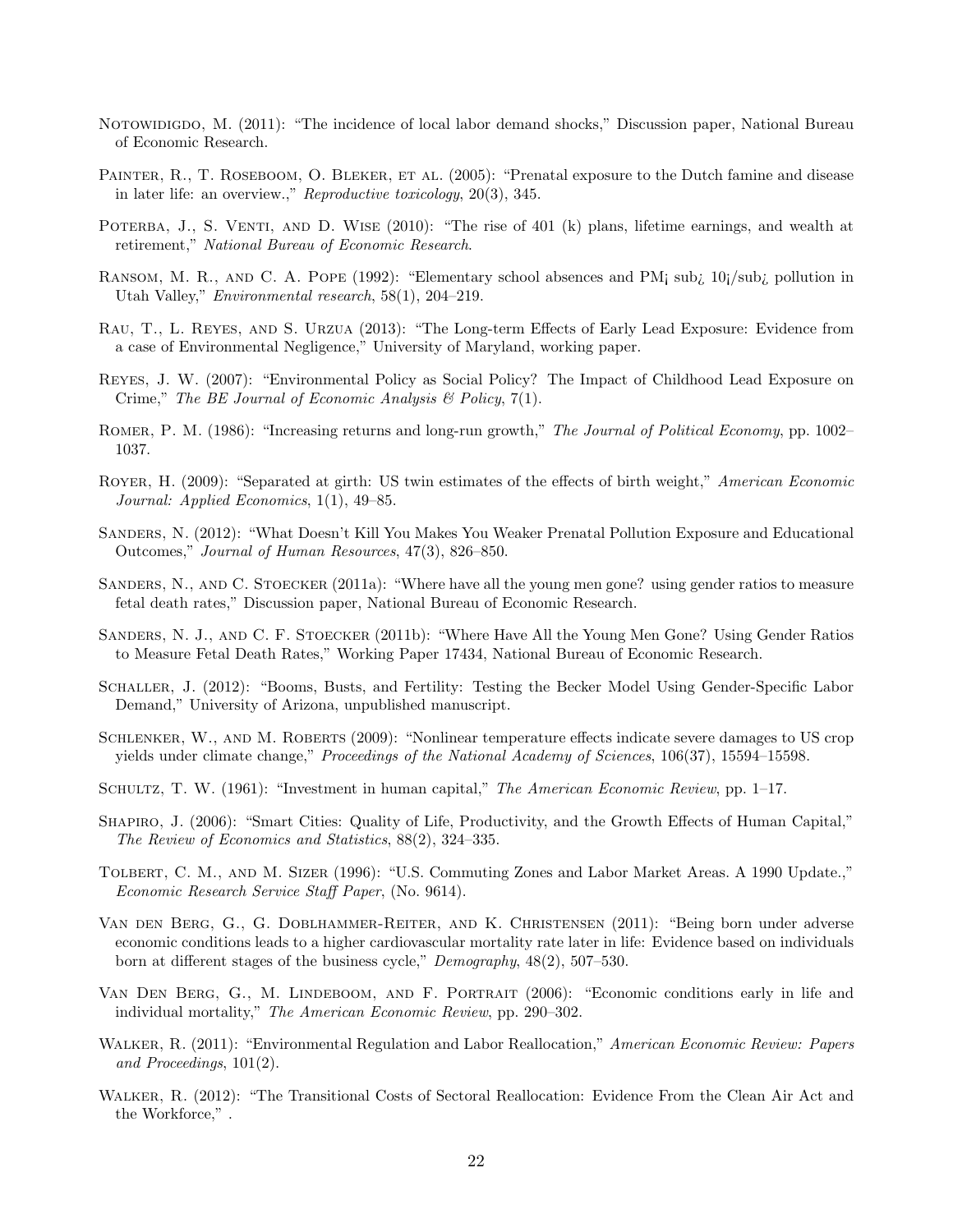- <span id="page-22-1"></span>WELCH, F. (1979): "Effects of cohort size on earnings: The baby boom babies' financial bust," The Journal of Political Economy, pp. 65–97.
- <span id="page-22-0"></span>WORLD HEALTH ORGANIZATION (2005): "Effects of Air Pollution on Children's Health and Development," Report, Available at: [http://www.euro.who.int/\\_\\_data/assets/pdf\\_file/0010/74728/E86575.pdf](http://www.euro.who.int/__data/assets/pdf_file/0010/74728/E86575.pdf), (accessed on March 25, 2013).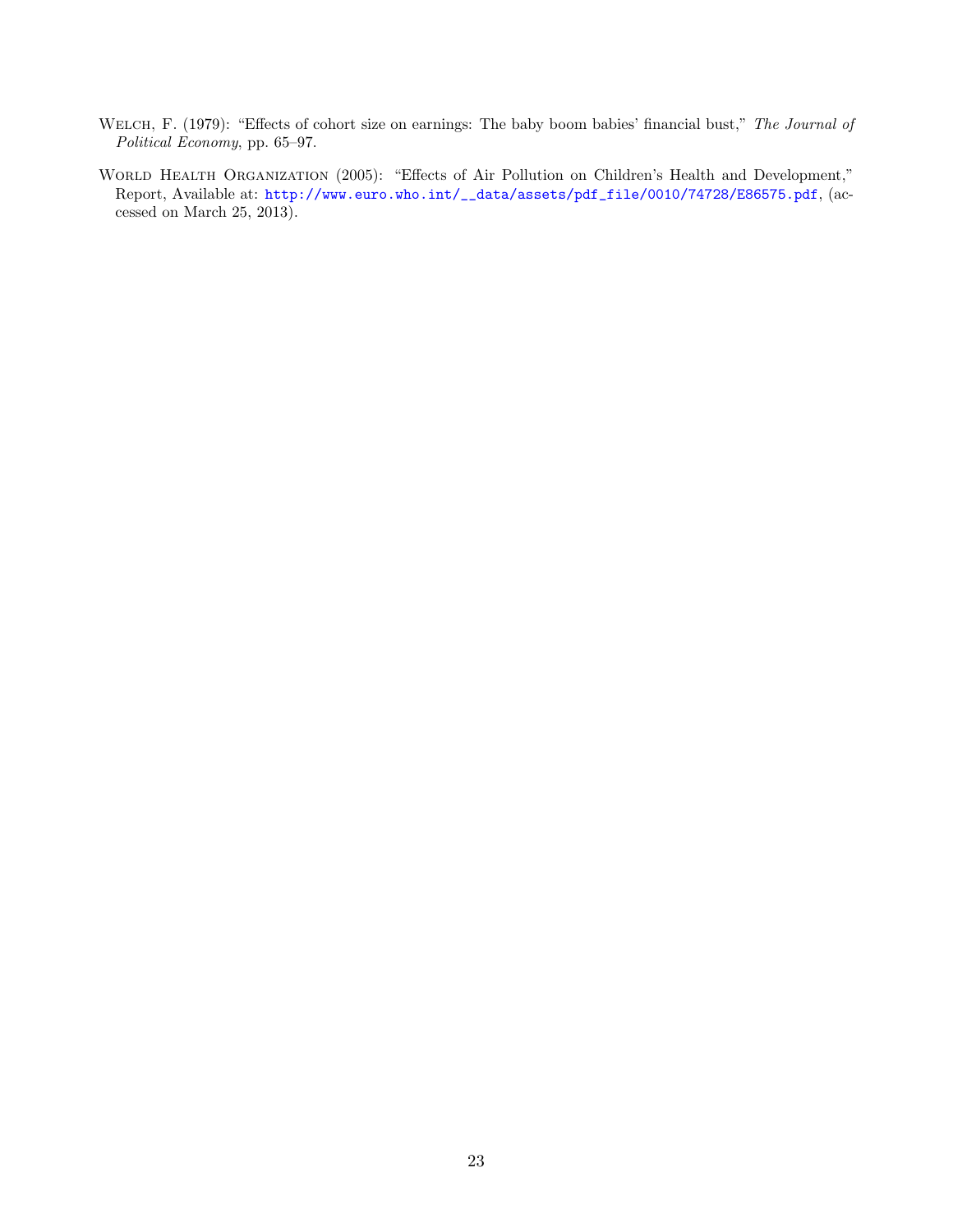<span id="page-23-0"></span>Figure 1: Predicted Change in Ambient TSP Pollution As a Function of County Non-Attainment Status



NOTE: This is an event study plot created by regressing the annual mean TSP reading in a given county on a full set of event time indicators interacted with an indicator for "nonattainment", county fixed effects, state by year fixed effects, local economic controls, weather controls, and unrestricted natality controls, weighting by the cohort-level cell size. Reported are the coefficients for event-time, which plot the time path of county TSP in "nonattainment" relative to "attainment" counties before and after the Clean Air Act. The dashed lines represent 95% confidence intervals, where standard errors are computed using cluster-robust standard errors. The event-time coefficients are normalized to zero in 1971. See text for details. Source: EPA.

<span id="page-23-1"></span>Figure 2: Predicted Change in Employment at Age 29-31 As a Function of County Non-Attainment Status



NOTE: This is an event study plot created by regressing the mean annual quarters employed between ages 29-31 on a full set of event time indicators interacted with an indicator for "nonattainment", county fixed effects, state by year fixed effects, local economic controls, weather controls, and unrestricted natality controls, weighting by the cohort-level cell size. Reported are the coefficients for event-time, which plot the time path of labor force participation in "nonattainment" relative to "attainment" counties for cohorts born before and after the Clean Air Act. The dashed lines represent 95% confidence intervals, where standard errors are computed using cluster-robust standard errors. The event-time coefficients are normalized to zero in 1971. See text for details. Source: LEHD, EPA.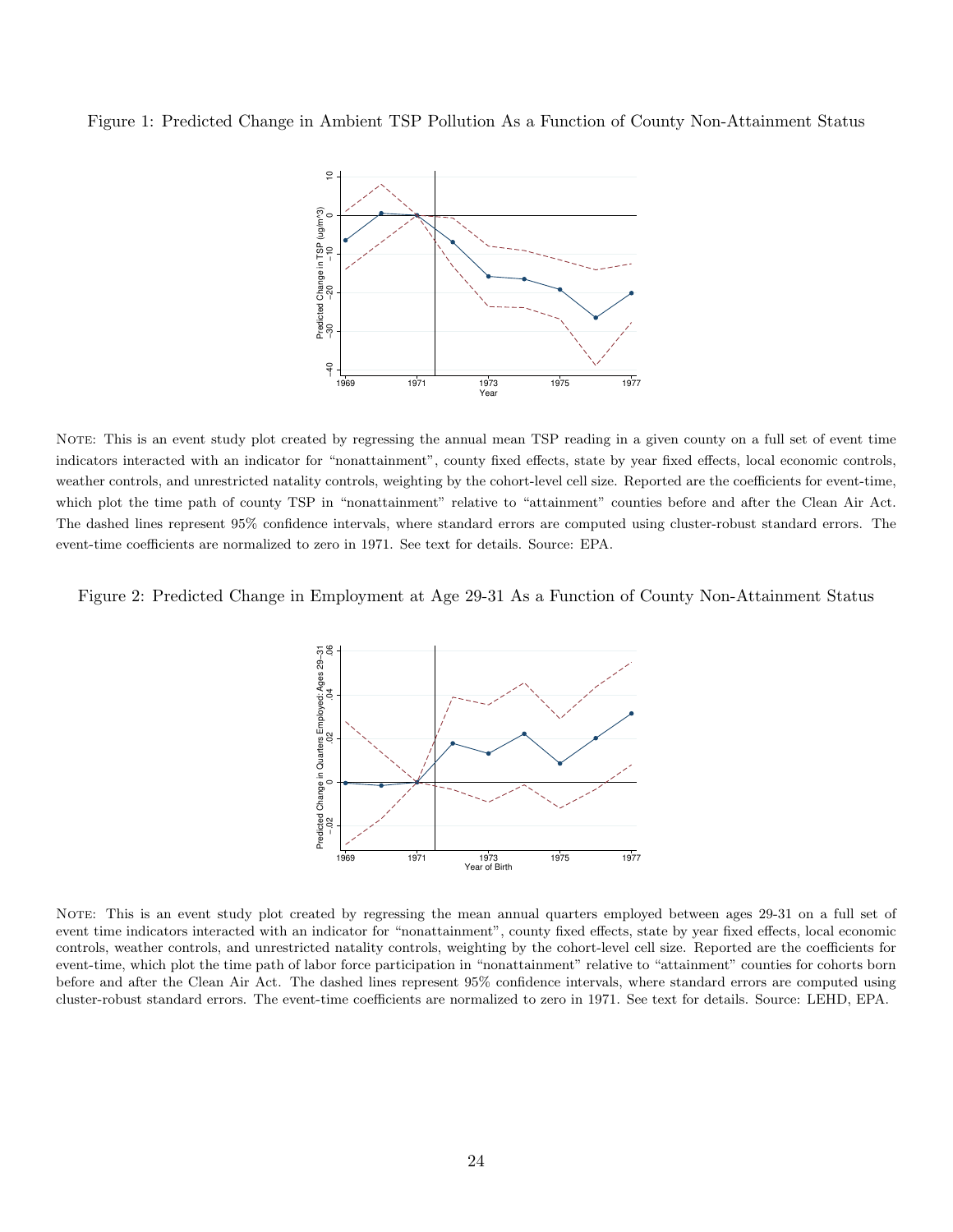<span id="page-24-0"></span>Figure 3: Predicted Change in the Earnings Distribution As a Function of County Non-Attainment Status



NOTE: This graph plots the coefficient estimates from 10 separate regressions, where the dependent variable in each regression is the proportion of individuals in a cohort whose earnings falls in within the 1969 earnings quantile indicated along the x-axis. The plotted coefficients correspond to the estimate of the effect of county-level "nonattainment" status on the location of individuals within the pre-treatment earnings distribution between the ages of 29-31, where Nonattainment $\times 1(\tau > 1971)$  is an indicator variable equal to one for counties designated as nonattainment based on 1970 ambient TSP levels in the years after the regulations go into place. All regressions control for cohort (i.e. birth-county) fixed effects, state×year fixed effects, and predetermined county characteristics (population, employment, total tranfers) interacted with quadratic trends. Additional controls are listed in the tables. Regressions are weighted by the cohort size. Standard errors are clustered by commuting zone and are in parentheses. See Appendix Table [A6](#page-36-0) for point estimates. Source: LEHD, EPA.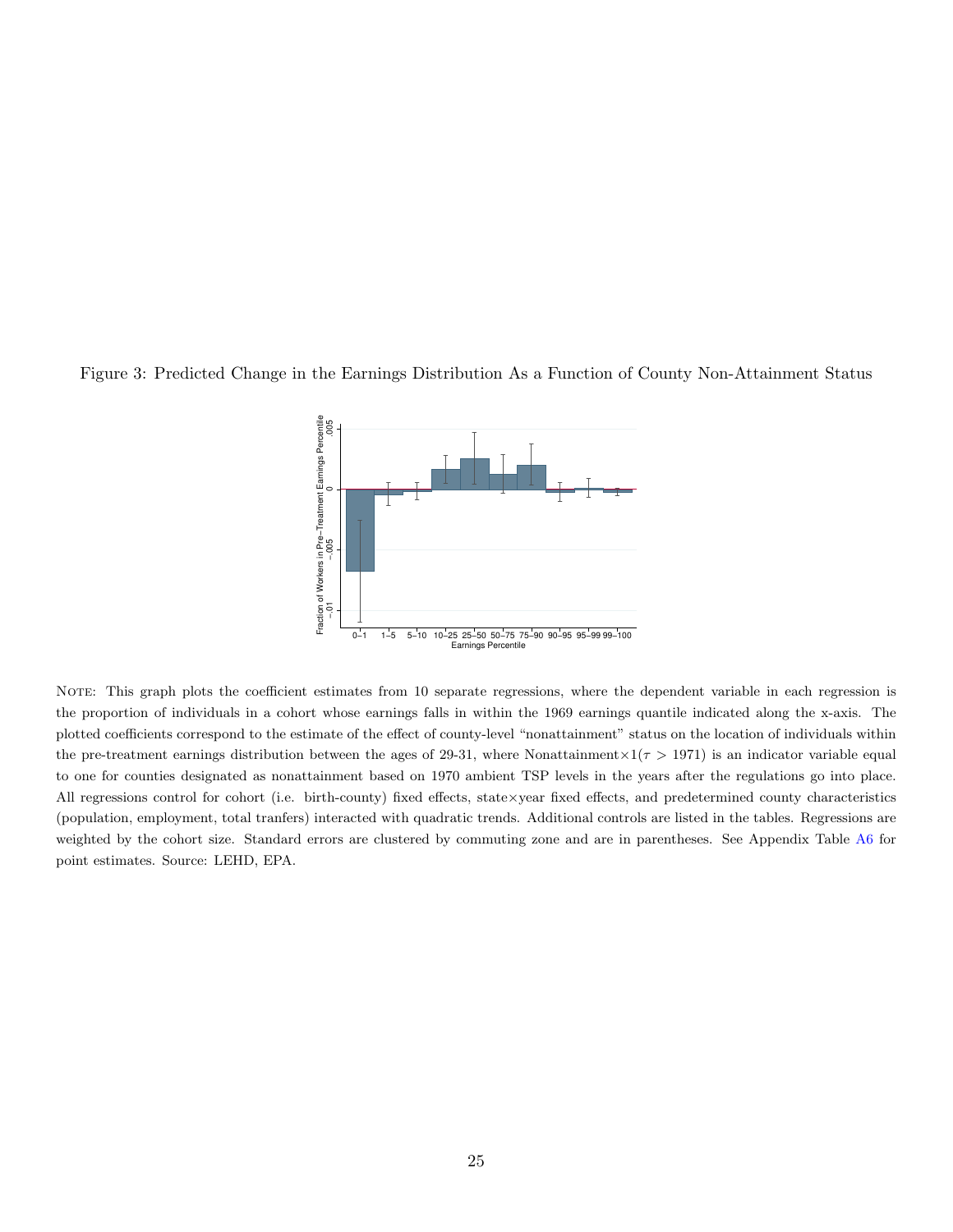<span id="page-25-0"></span>

|                                             | (1)       | (2)        | (3)                        | (4)                         | (5)                  | (6)                  |
|---------------------------------------------|-----------|------------|----------------------------|-----------------------------|----------------------|----------------------|
|                                             | Nonattain | Attainment | Nonattain<br>$(1969-1971)$ | Attainment<br>$(1969-1971)$ | $(2)-(1)$<br>p-value | $(4)-(3)$<br>p-value |
| Cohort Averages: Ages 29-31 (Source: LEHD)  |           |            |                            |                             |                      |                      |
| Earnings (2008\$)                           | 23623     | 23294      | $-0.024$                   | 0.027                       | 0.095                | 0.834                |
| Earnings: 4-Quarter (2008\$)                | 37109     | 36654      | 0.022                      | 0.037                       | 0.107                | 0.185                |
| Quarters Employed                           | 2.74      | 2.741      | $-0.038$                   | $-0.017$                    | 0.650                | 0.482                |
| Fraction Working in Non-Birth State         | 0.31      | 0.30       | $-0.007$                   | $-0.030$                    | 0.879                | 0.129                |
| County Environment: Age 0                   |           |            |                            |                             |                      |                      |
| (Source: EPA, Schlenker and Roberts (2009)) |           |            |                            |                             |                      |                      |
| Total Suspended Particulate $(\mu g/m^3)$   | 95.89     | 58.59      | $-0.058$                   | 0.044                       | 0.000                | 0.662                |
| Average Annual Precipitation                | 988.1     | 1164       | $-0.034$                   | $-0.041$                    | 0.243                | 0.811                |
| Average Temperature                         | 12.51     | 12.78      | 0.020                      | 0.007                       | 0.047                | 0.485                |
| County Socio-Economic: Age 0 (Source: BEA)  |           |            |                            |                             |                      |                      |
| Income Per Capita (2008\$)                  | 17181     | 16613      | 0.037                      | $0.035\,$                   | 0.178                | 0.233                |
| Total Employment                            | 194709    | 67169      | 0.025                      | 0.034                       | 0.041                | 0.265                |
| Transfers UI Per Capita                     | 4.374     | 4.33       | 0.243                      | 0.224                       | 0.131                | 0.304                |
| Total Transfers Per Capita                  | 7.35      | 7.36       | 0.031                      | 0.029                       | 0.564                | 0.002                |
| Cohort Demographics: Age 0 (Source: NCHS)   |           |            |                            |                             |                      |                      |
| % White                                     | 0.85      | 0.86       | $-0.011$                   | $-0.002$                    | 0.779                | 0.903                |
| % African American                          | 0.14      | 0.11       | 0.055                      | $-0.002$                    | 0.612                | 0.160                |
| Mother's Education                          | 11.82     | 11.73      | 0.001                      | $-0.008$                    | 0.588                | 0.249                |
| Father's Education                          | 12.31     | 12.2       | 0.012                      | $-0.016$                    | 0.464                | 0.127                |
| Mother's Age                                | 24.3      | 24.11      | $-0.007$                   | $-0.009$                    | 0.148                | 0.839                |
| Father's Age                                | 27.45     | 27.35      | $-0.011$                   | $-0.011$                    | 0.321                | 0.915                |
| Totals                                      |           |            |                            |                             |                      |                      |
| Workers Born in 1969                        |           |            |                            |                             |                      |                      |
| working in 1998-2000                        | 749,000   | 167,000    |                            |                             |                      |                      |
| Counties                                    | 97        | 51         |                            |                             |                      |                      |

### Table 1: Summary Means in 1969 and Pre-Trend Differences Between 1969-1971

NOTE: This is a table of summary means from our baseline estimation sample. The summary statistics are calculated using data from 1969 for a single cross-section of counties. An observation is a county, and the means have been weighted by county population. All dollar amounts are in 2008 dollars. Column (1) presents summary statistics for those counties that exceeded the EPA's NAAQS TSP standard based on monitor readings in 1970. Column (2) presents summary statistics for the subset of counties that were in compliance with the NAAQS standards in 1970. Columns (3) and (4) present log differences between 1969 and 1971 for nonattainment and attainment counties, respectively. Column (5) presents the p-values from a test of the null hypothesis that the levels in columns (1) and (2) are the same in 1969. Column (6) presents the p-values from a test of the null hypothesis that the log differences between 1969 and 1971 are the same for both nonattainment and attainment counties. The p-values in Columns (5) and (6) are generated from a regression of either levels or log differences on an indicator for nonattainment, using robust standard errors for inference, and weighting by the county population.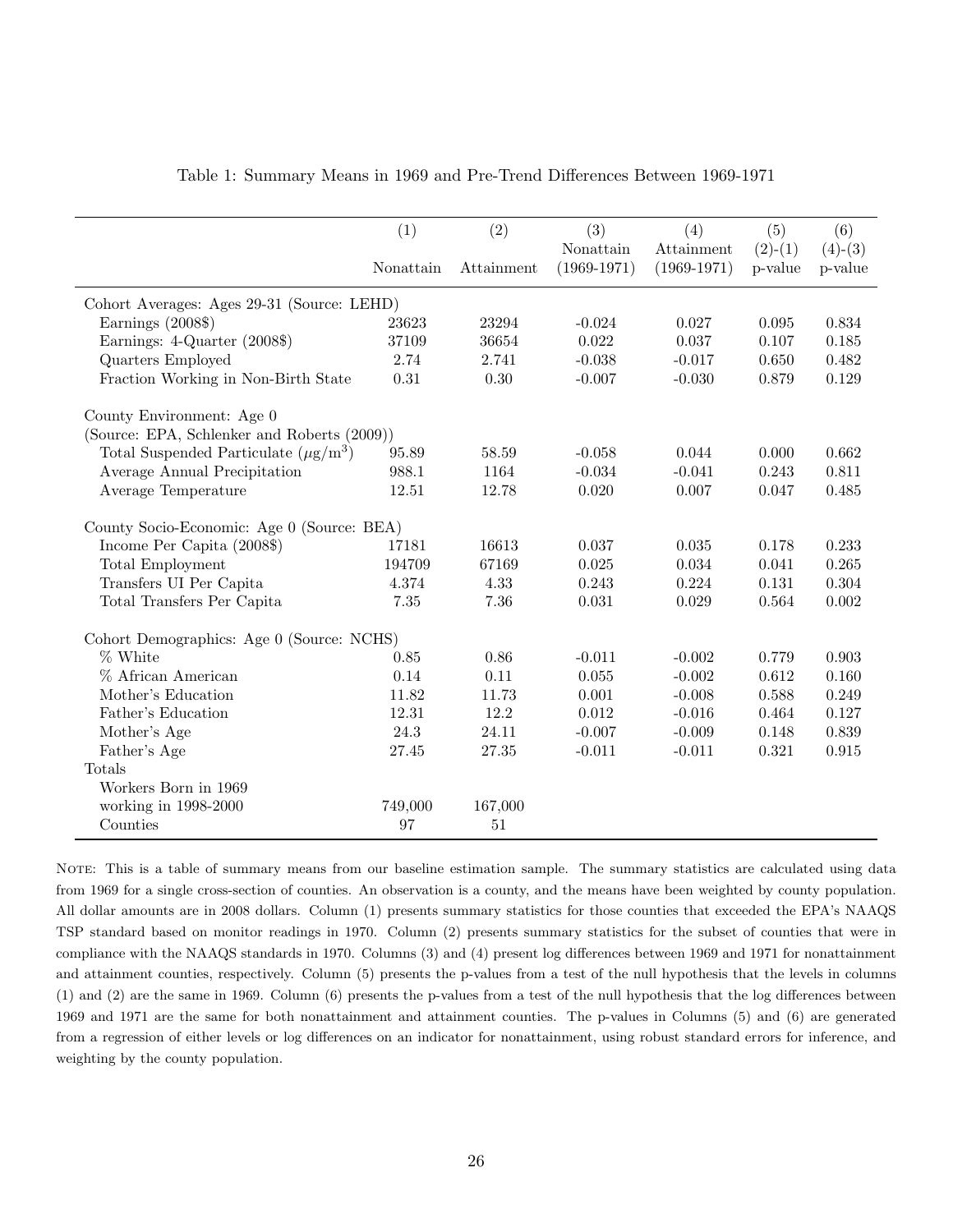|                                       | (1)                        | (2)                      | $\left( 3\right)$ | (4)        |  |  |
|---------------------------------------|----------------------------|--------------------------|-------------------|------------|--|--|
|                                       | Panel A: Quarters Employed |                          |                   |            |  |  |
| Nonattainment $\times 1(\tau > 1971)$ | $0.020**$                  | $0.023***$               | $0.019**$         | $0.022***$ |  |  |
|                                       | (0.010)                    | (0.008)                  | (0.008)           | (0.008)    |  |  |
| Sample Size                           | 888                        | 888                      | 888               | 888        |  |  |
|                                       |                            | Panel B: Annual Earnings |                   |            |  |  |
| Nonattainment $\times 1(\tau > 1971)$ | 224.59                     | 278.74**                 | $250.57**$        | $276.66**$ |  |  |
|                                       | (148.36)                   | (126.23)                 | (118.63)          | (115.45)   |  |  |
| Counties                              | 148                        | 148                      | 148               | 148        |  |  |
| First Year                            | 1969                       | 1969                     | 1969              | 1969       |  |  |
| Last Year                             | 1974                       | 1974                     | 1974              | 1974       |  |  |
| Sample Size                           | 888                        | 888                      | 888               | 888        |  |  |
| Year of Birth Weather Controls        |                            | Yes                      | Yes               | Yes        |  |  |
| Year of Birth Natality Basic          |                            |                          | Yes               | Yes        |  |  |
| Year of Birth Natality Unrestricted   |                            |                          |                   | Yes        |  |  |

<span id="page-26-0"></span>Table 2: The Effect of County Nonattainment Designation on Labor Market Outcomes at Ages 29-31

NOTE: This table reports regression coefficients from 8 separate regressions, 4 per panel. The dependent variable in Panel A is the annual mean quarters employed  $\in [0, 4]$  from ages 29-31, and the dependent variable in Panel B is mean earnings from ages 29-31. The data have been aggregated to county-cohort cells. The regression sample remains the same in all columns and panels. Both Panel A and B report estimates of the effect of county-level "nonattainment" status on labor market outcomes, where Nonattainment $\times 1(\tau > 1971)$ is an indicator variable equal to one for counties designated as nonattainment based on 1970 ambient TSP levels in the years after the regulations go into place. All regressions control for cohort (i.e. birth-county) fixed effects, state×year fixed effects, and predetermined county characteristics (population, employment, total tranfers) interacted with quadratic trends. Additional controls are listed in the tables. Regressions are weighted by the cohort size. Standard errors are clustered by commuting zone and are in parentheses. See text for details. Source: LEHD, EPA.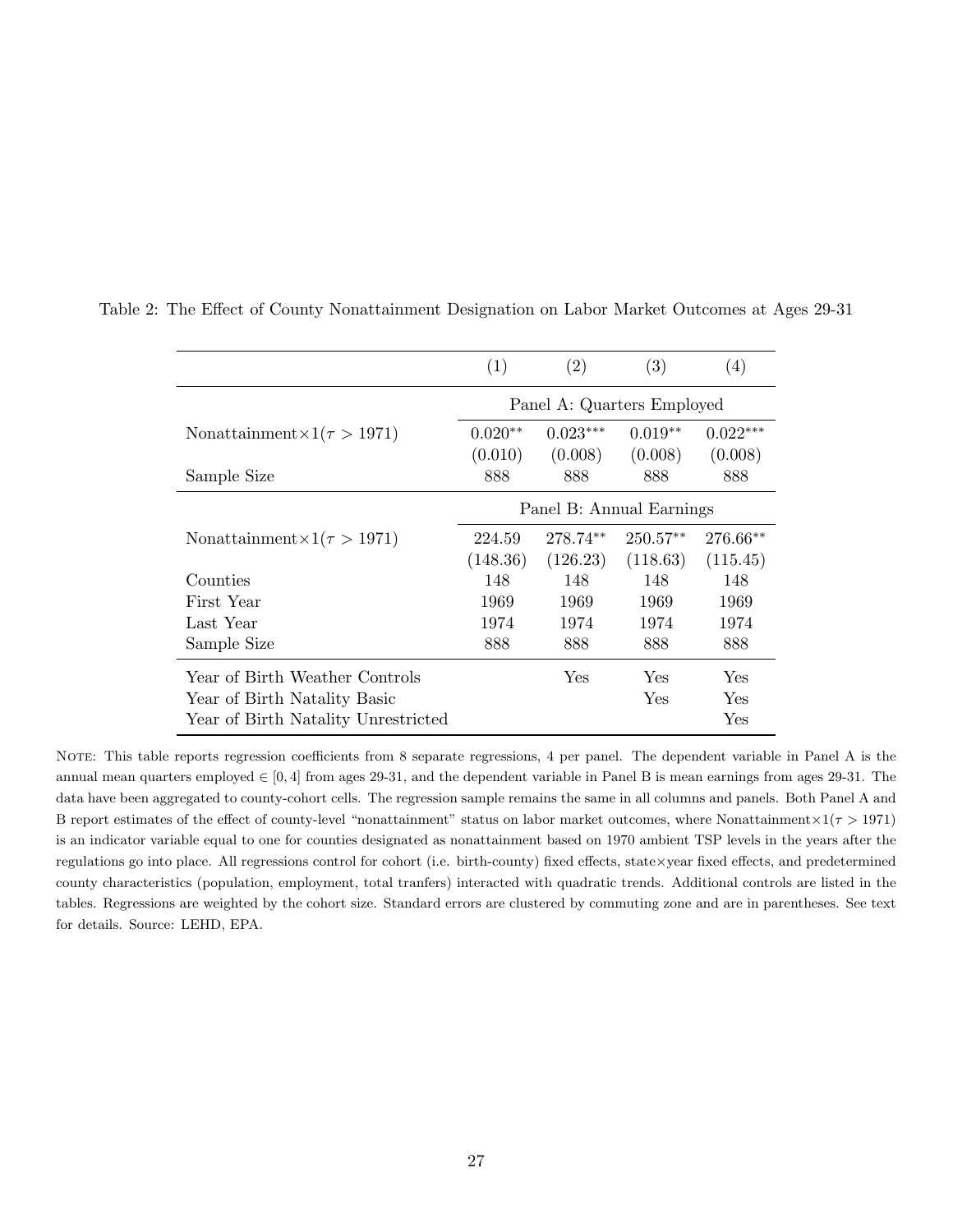|                                     | $\left( 1\right)$          | $\left( 2\right)$        | (3)        | (4)        |  |  |
|-------------------------------------|----------------------------|--------------------------|------------|------------|--|--|
|                                     | Panel A: Quarters Employed |                          |            |            |  |  |
| Mean TSPs $(10)$                    | $-0.017*$                  | $-0.024**$               | $-0.021*$  | $-0.028*$  |  |  |
|                                     | (0.010)                    | (0.012)                  | (0.011)    | (0.016)    |  |  |
|                                     |                            | Panel B: Annual Earnings |            |            |  |  |
| Mean TSPs $(10)$                    | $-186.21$                  | $-286.83*$               | $-266.88*$ | $-351.74*$ |  |  |
|                                     | (139.30)                   | (158.61)                 | (145.62)   | (190.39)   |  |  |
| First Stage F                       | 14.7                       | 15.0                     | 14.8       | 14.2       |  |  |
| Counties                            | 148                        | 148                      | 148        | 148        |  |  |
| First Year                          | 1969                       | 1969                     | 1969       | 1969       |  |  |
| Last Year                           | 1974                       | 1974                     | 1974       | 1974       |  |  |
| Sample Size                         | 888                        | 888                      | 888        | 888        |  |  |
| Year of Birth Weather Controls      |                            | <b>Yes</b>               | <b>Yes</b> | Yes        |  |  |
| Year of Birth Natality Basic        |                            |                          | Yes        | Yes        |  |  |
| Year of Birth Natality Unrestricted |                            |                          |            | Yes        |  |  |

<span id="page-27-0"></span>Table 3: The Effect of Total Suspended Particulate Pollution in the Year of Birth on Labor Market Outcomes at Ages 29-31

NOTE: This table reports regression coefficients from 8 separate regressions, 4 per panel. The dependent variable in Panel A is the annual mean quarters employed  $\in [0, 4]$  from ages 29-31, and the dependent variable in Panel B is mean earnings from ages 29-31. The data have been aggregated to county-cohort cells. The regression sample remains the same in all columns and panels. Both Panel A and B report 2SLS estimates pertaining to the effect of ambient TSP levels in the year of birth on labor market outcomes between the ages of 29-31, using Nonattainment  $\times 1(\tau > 1971)$  as an instrumental variable. Kleibergen-Paap Wald F statistics are reported as a test of the "first-stage" strength of the instrument. All regressions control for cohort (i.e. birth-county) fixed effects, state×year fixed effects, and predetermined county characteristics (population, employment, total tranfers) interacted with quadratic trends. Additional controls are listed in the tables. Regressions are weighted by the cohort size. Standard errors are clustered by commuting zone and are in parentheses. See text for details. Source: LEHD, EPA.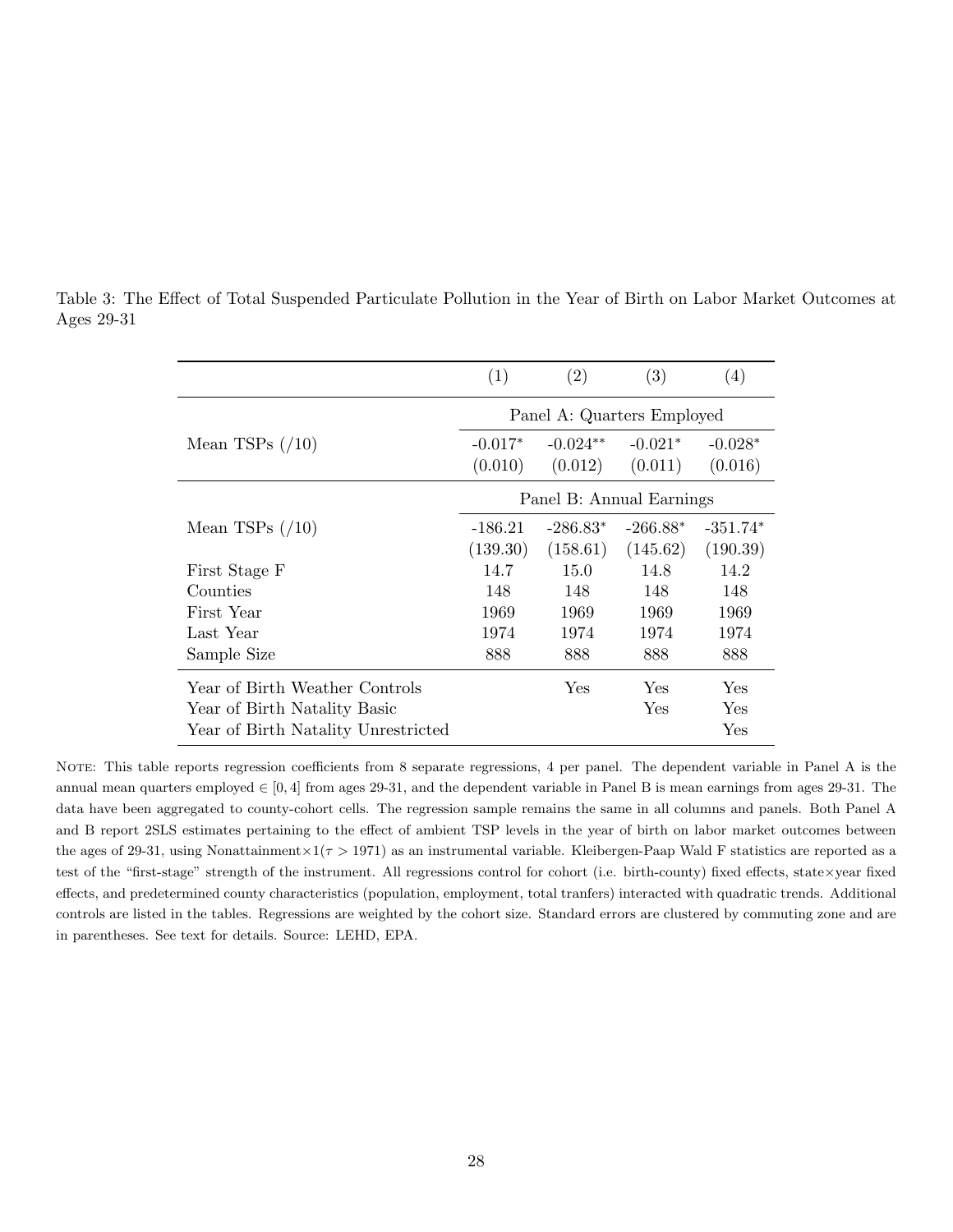|                                       | (1)                        | $\left( 2\right)$ | (3)        | (4)                  | (5)                  | (6)         |  |  |
|---------------------------------------|----------------------------|-------------------|------------|----------------------|----------------------|-------------|--|--|
|                                       | Age $28$                   | Age $29$          | Age $30$   | Age $31$             | Age $32$             | Age $29-31$ |  |  |
|                                       | Panel A: Quarters Employed |                   |            |                      |                      |             |  |  |
| Nonattainment $\times 1(\tau > 1971)$ | $0.023***$                 | $0.022***$        | $0.022**$  | $0.021***$           | $0.015**$            | $0.022***$  |  |  |
|                                       | (0.008)                    | (0.008)           | (0.009)    | (0.008)              | (0.006)              | (0.008)     |  |  |
|                                       | Panel B: Annual Earnings   |                   |            |                      |                      |             |  |  |
| Nonattainment $\times 1(\tau > 1971)$ | 97.86                      | $209.35**$        | $286.41**$ | 332.94**             | $219.31**$           | 276.66**    |  |  |
|                                       | (111.47)                   | (105.70)          | (132.00)   | (130.48)             | (104.09)             | (115.45)    |  |  |
| Counties                              | 148                        | 148               | 148        | 148                  | 148                  | 148         |  |  |
| First Year                            | 1969                       | 1969              | 1969       | 1969                 | 1969                 | 1969        |  |  |
| Last Year                             | 1974                       | 1974              | 1974       | 1974                 | 1974                 | 1974        |  |  |
| Sample Size                           | 739                        | 888               | 888        | 888                  | 888                  | 888         |  |  |
| YOB Weather Controls                  | Yes                        | Yes               | Yes        | Yes                  | Yes                  | Yes         |  |  |
| YOB Natality Basic                    | Yes                        | <b>Yes</b>        | <b>Yes</b> | Yes                  | Yes                  | Yes         |  |  |
| <b>YOB</b> Natality Unrestricted      | Yes                        | Yes               | Yes        | $\operatorname{Yes}$ | $\operatorname{Yes}$ | Yes         |  |  |

<span id="page-28-0"></span>Table 4: The Effect of Nonattainment Designation in Year of Birth on Labor Market Outcomes at Various Ages

NOTE: This table reports regression coefficients from 12 separate regressions, 6 per panel. The dependent variable in Panel A is the annual mean quarters employed  $\in [0, 4]$ , and the dependent variable in Panel B is mean earnings. The outcome variables in both panels change with respect to follow up ages (indicated in the column headings), but the underlying "cohort" or sample remains the same. The data have been aggregated to county-cohort cells. The regression sample remains the same in all columns and panels. Both Panel A and B report estimates of the effect of county-level "nonattainment" status on labor market outcomes, where Nonattainment $\times 1(\tau > 1971)$ is an indicator variable equal to one for counties designated as nonattainment based on 1970 ambient TSP levels in the years after the regulations go into place. All regressions control for cohort (i.e. birth-county) fixed effects, state×year fixed effects, and predetermined county characteristics (population, employment, total tranfers) interacted with quadratic trends. Additional controls are listed in the tables. Regressions are weighted by the cohort size. Standard errors are clustered by commuting zone and are in parentheses. See text for details. Source: LEHD, EPA.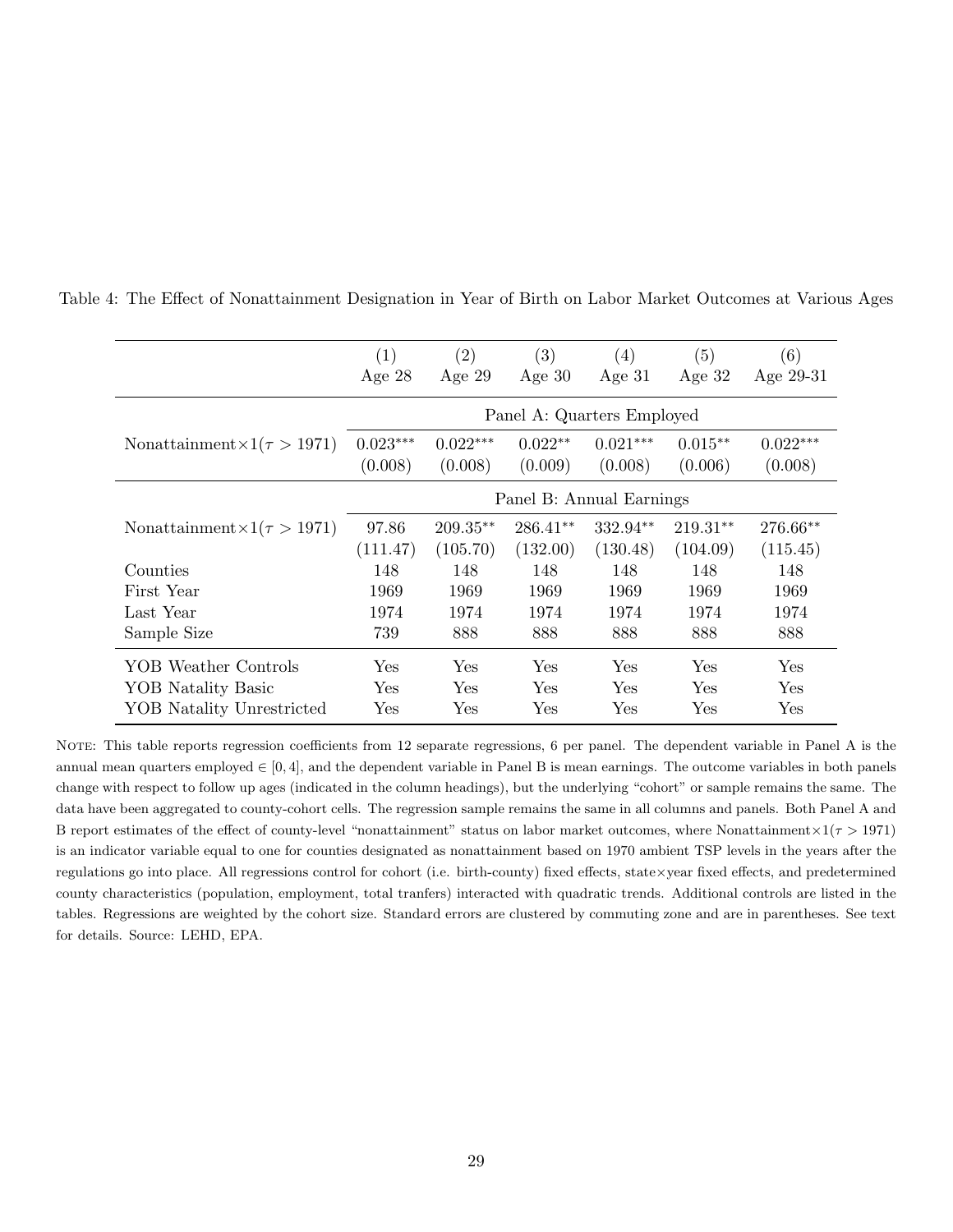|                                   | (1)<br>$\rm White$    | (2)<br>African American    | (3)<br>Asian         | (4)<br>Hispanic     | (5)<br>Male          | (6)<br>Female        |
|-----------------------------------|-----------------------|----------------------------|----------------------|---------------------|----------------------|----------------------|
|                                   |                       | Panel A: Quarters Employed |                      |                     |                      |                      |
| $\text{Non}\times 1(\tau > 1971)$ | $0.020***$<br>(0.008) | 0.003<br>(0.012)           | 0.010<br>(0.033)     | 0.024<br>(0.016)    | $0.017**$<br>(0.007) | $0.020**$<br>(0.009) |
|                                   |                       | Panel B: Quarters Employed |                      |                     |                      |                      |
| Mean TSPs $(10)$                  | $-0.017*$<br>(0.010)  | $-0.003$<br>(0.014)        | $-0.009$<br>(0.029)  | $-0.039$<br>(0.025) | $-0.019*$<br>(0.010) | $-0.023*$<br>(0.013) |
| First Stage F                     | 12.1                  | 13.6                       | 31                   | 9.86                | 16.4                 | 17.5                 |
| Counties                          | 147                   | 126                        | 124                  | 135                 | 148                  | 148                  |
| First Year                        | 1969                  | 1969                       | 1969                 | 1969                | 1969                 | 1969                 |
| Last Year                         | 1974                  | 1974                       | 1974                 | 1974                | 1974                 | 1974                 |
| Sample Size                       | 882                   | 756                        | 744                  | 810                 | 888                  | 888                  |
| YOB Weather Controls              | Yes                   | Yes                        | Yes                  | Yes                 | Yes                  | Yes                  |
| YOB Natality Basic                | Yes                   | Yes                        | Yes                  | Yes                 | Yes                  | Yes                  |
| <b>YOB</b> Natality Unrestricted  | Yes                   | Yes                        | $\operatorname{Yes}$ | Yes                 | Yes                  | Yes                  |

<span id="page-29-0"></span>Table 5: Investigating Heterogeneity: The Effect of Air Pollution Exposure in Year of Birth on Labor Market Outcomes at Ages 29-31 by Race and Gender

NOTE: This table reports regression coefficients from 12 separate regressions, 6 per panel. The dependent variable in all regressions is the annual mean quarters employed  $\in [0, 4]$  from various races and sex, indicated in the column headings. Columns (1)-(4) are mutually exclusive, and each column reflects a different race as indicated in the underlying earnings records. Columns (5) and (6) report results separately by sex. The data have been aggregated to county-cohort cells. Panel A reports estimates of the effect of county-level "nonattainment" status on employment status, where Nonattainment $\times 1(\tau > 1971)$  is an indicator variable equal to one for counties designated as nonattainment based on 1970 ambient TSP levels in the years after the regulations go into place. Panel B reports 2SLS estimates pertaining to the effect of ambient TSP levels in the year of birth on employment status between the ages of 29-31, using Nonattainment $\times$ 1( $\tau$  > 1971) as an instrumental variable. Kleibergen-Paap Wald F statistics are reported as a test of the "first-stage" strength of the instrument. All regressions control for cohort (i.e. birth-county) fixed effects, state×year fixed effects, and predetermined county characteristics (population, employment, total tranfers) interacted with quadratic trends. Additional controls are listed in the tables. Regressions are weighted by the cohort size. Standard errors are clustered by commuting zone and are in parentheses. See text for details. Source: LEHD, EPA.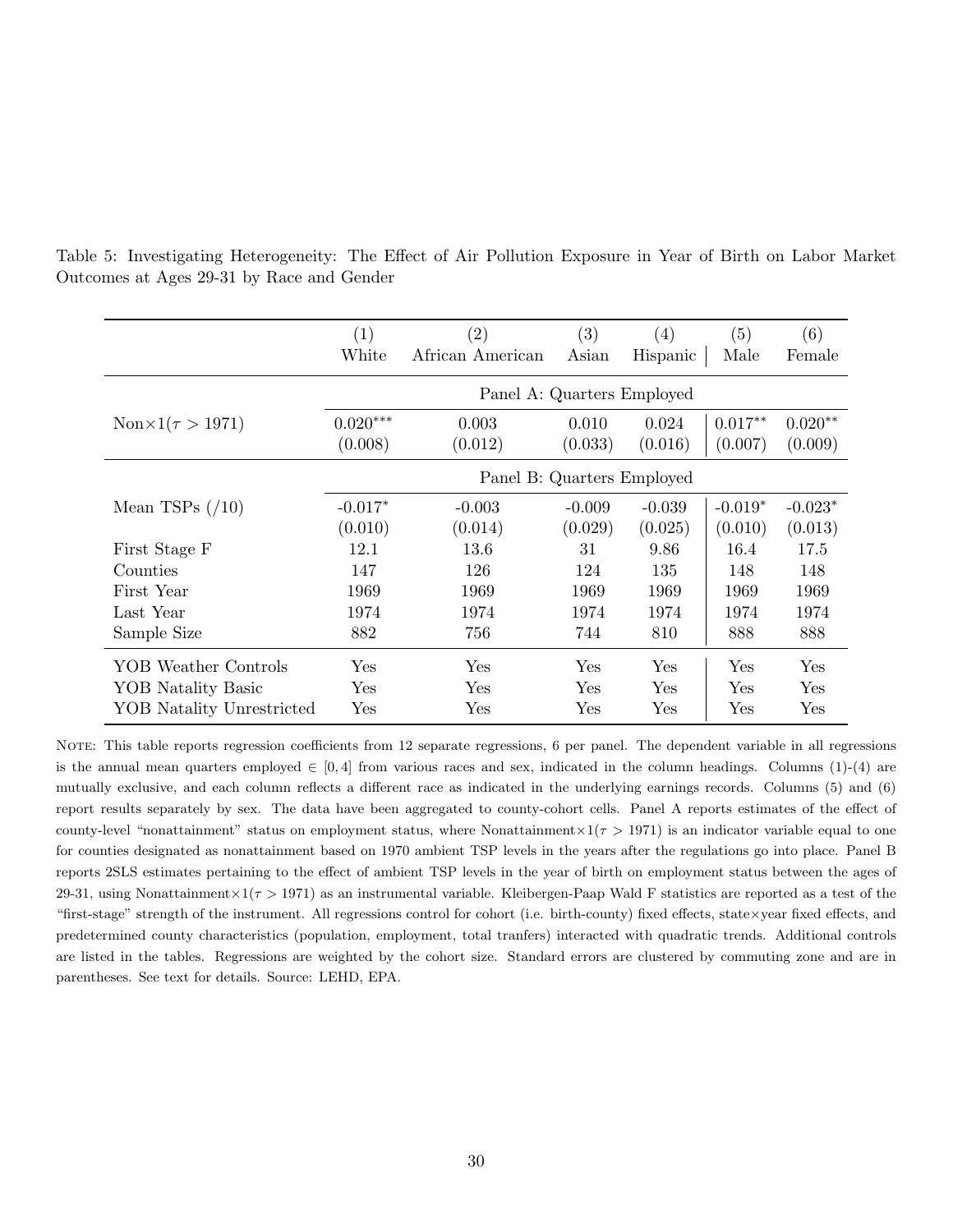<span id="page-30-0"></span>

|                                                                                | $\left( 1\right)$<br>Maternal<br>Education | $\left( 2\right)$<br>Fraction<br>White | $\left( 3\right)$<br>Fraction<br>Black | $\left( 4\right)$<br>Income<br>Per Capita | (5)<br><b>Predicted Earnings</b><br>Ages $29-31$ |
|--------------------------------------------------------------------------------|--------------------------------------------|----------------------------------------|----------------------------------------|-------------------------------------------|--------------------------------------------------|
| Nonattainment $\times 1(\tau > 1971)$                                          | $-0.155$<br>(0.099)                        | 0.007<br>(0.005)                       | $-0.004$<br>(0.003)                    | $-37.23$<br>(106.20)                      | $-24.58$<br>(29.82)                              |
| Variable Mean                                                                  | 12                                         | 0.839                                  | 0.140                                  | 18506                                     | 23587                                            |
| Counties                                                                       | 148                                        | 148                                    | 148                                    | 148                                       | 148                                              |
| First Year                                                                     | 1969                                       | 1969                                   | 1969                                   | 1969                                      | 1969                                             |
| Last Year                                                                      | 1974                                       | 1974                                   | 1974                                   | 1974                                      | 1974                                             |
| Sample Size                                                                    | 888                                        | 888                                    | 888                                    | 888                                       | 888                                              |
| YOB Weather Controls<br>YOB Natality Basic<br><b>YOB</b> Natality Unrestricted | Yes                                        | Yes                                    | Yes                                    | Yes                                       | Yes                                              |

Table 6: The Effect of County Nonattainment on Sorting and Population Characteristics

NOTE: This table reports regression coefficients from 5 separate regressions. The dependent variable in columns (1)-(4) pertain to the population average characteristics in a county×birth-year. Column (5) is a predicted earnings measure, where earnings at ages 29-31 are regressed on a set of indicators for race and sex, and the predicted values from this regression are used as a summary index measure of population characteristics (averaged to the birth-county×year level). The regression sample remains the same in all columns and panels. The table reports estimates of the effect of county-level "nonattainment" status on labor market outcomes, where Nonattainment  $\times 1(\tau > 1971)$  is an indicator variable equal to one for counties designated as nonattainment based on 1970 ambient TSP levels in the years after the regulations go into place. All regressions control for county (or cohort) fixed effects and state×year fixed effects. Additional controls are listed in the tables. Regressions are weighted by the cohort size. Standard errors are clustered by commuting zone and are in parentheses. See text for details. Source: LEHD, NCHS, EPA.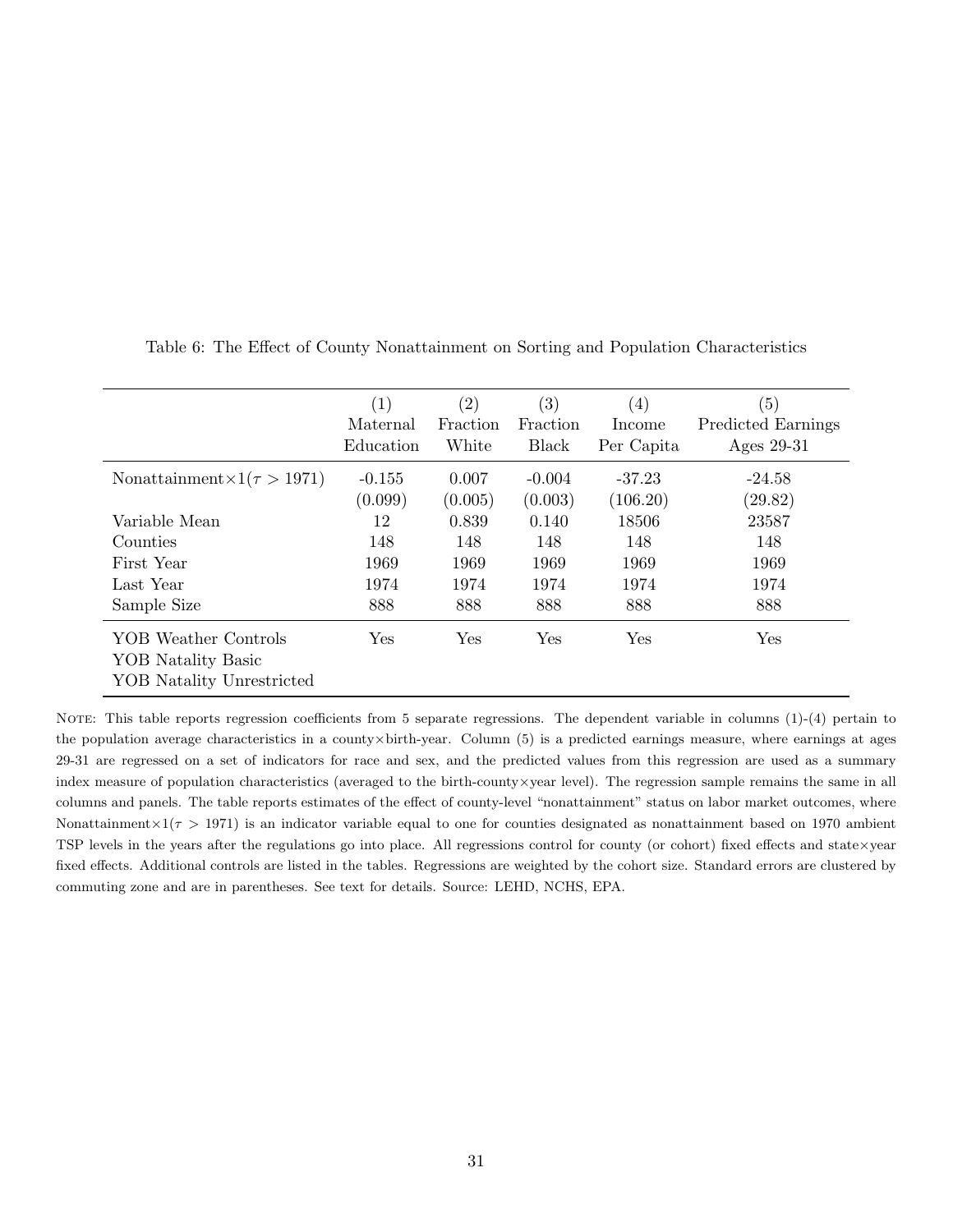# A Appendix Tables

|                                     | (1)                        | $\left( 2\right)$   | $\left( 3\right)$        | $\left(4\right)$      |  |  |
|-------------------------------------|----------------------------|---------------------|--------------------------|-----------------------|--|--|
|                                     | Panel A: Quarters Employed |                     |                          |                       |  |  |
| Mean TSPs $(10)$                    | 0.001<br>(0.000)           | $0.001*$<br>(0.000) | $0.001***$<br>(0.000)    | $0.001***$<br>(0.000) |  |  |
|                                     |                            |                     | Panel B: Annual Earnings |                       |  |  |
| Mean TSPs $(10)$                    | $11.76*$                   | $12.67*$            | $12.99**$                | 11.88**               |  |  |
|                                     | (7.08)                     | (6.58)              | (5.29)                   | (5.89)                |  |  |
| Counties                            | 148                        | 148                 | 148                      | 148                   |  |  |
| First Year                          | 1969                       | 1969                | 1969                     | 1969                  |  |  |
| Last Year                           | 1974                       | 1974                | 1974                     | 1974                  |  |  |
| Sample Size                         | 888                        | 888                 | 888                      | 888                   |  |  |
| Year of Birth Weather Controls      |                            | Yes                 | Yes                      | Yes                   |  |  |
| Year of Birth Natality Basic        |                            |                     | Yes                      | Yes                   |  |  |
| Year of Birth Natality Unrestricted |                            |                     |                          | Yes                   |  |  |

<span id="page-31-0"></span>Table A1: OLS Estimates: The Effect of Air Pollution Exposure in Year of Birth on Labor Market Outcomes at Age 29-31

NOTE: This table reports regression coefficients from 8 separate regressions, 4 per panel. The dependent variable in Panel A is the annual mean quarters employed  $\in [0, 4]$  from ages 29-31, and the dependent variable in Panel B is mean earnings from ages 29-31. The data have been aggregated to county-cohort cells. The regression sample remains the same in all columns and panels. Both Panel A and B report OLS estimates pertaining to the effect of ambient TSP levels in the year of birth on labor market outcomes between the ages of 29-31. All regressions control for cohort (i.e. birth-county) fixed effects, state×year fixed effects, and predetermined county characteristics (population, employment, total tranfers) interacted with quadratic trends. Additional controls are listed in the tables. Regressions are weighted by the cohort size. Standard errors are clustered by commuting zone and are in parentheses. See text for details. Source: LEHD, EPA.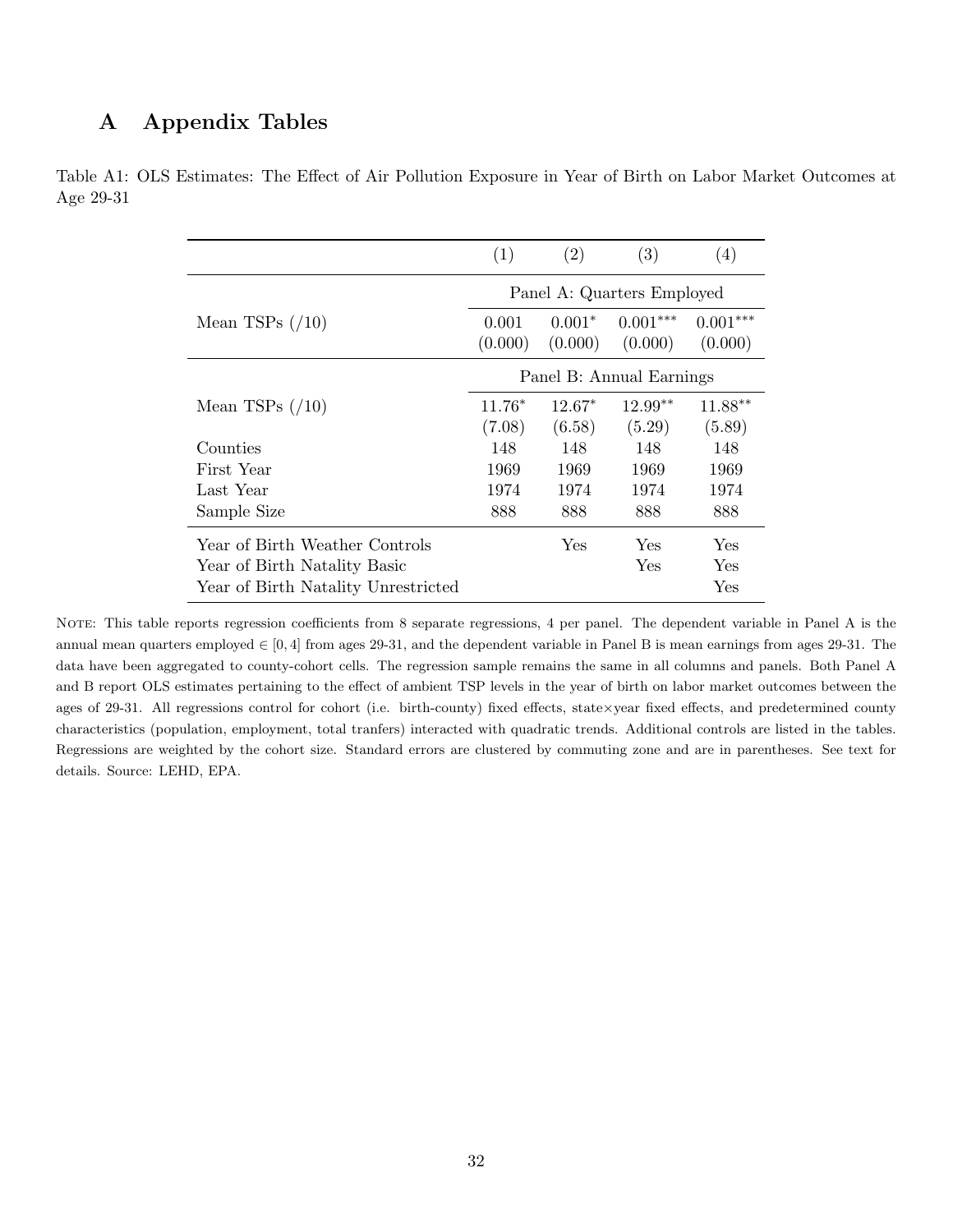|                                       | (1)         | (2)        | (3)        | 4)         |
|---------------------------------------|-------------|------------|------------|------------|
| Nonattainment $\times 1(\tau > 1971)$ | $-12.06***$ | $-9.71***$ | $-9.38***$ | $-7.86***$ |
|                                       | (3.31)      | (2.78)     | (2.56)     | (2.84)     |
| Counties                              | 148         | 148        | 148        | 148        |
| First Year                            | 1969        | 1969       | 1969       | 1969       |
| Last Year                             | 1974        | 1974       | 1974       | 1974       |
| Sample Size                           | 888         | 888        | 888        | 888        |
| Weather Controls                      |             | Yes        | Yes        | Yes        |
| Natality Basic                        |             |            | Yes        | Yes        |
| Natality Unrestricted                 |             |            |            | Yes        |

<span id="page-32-0"></span>Table A2: The Effect of County Nonattainment Designation on Ambient TSP Exposure

NOTE: This table reports regression coefficients from 4 separate regressions. The dependent variable the annual mean TSP reading in a county×year. The regression sample remains the same in all columns. The table reports OLS estimates pertaining to the effect of "nonattainment" on ambient TSP levels in the years after the CAAA. Nonattainment $\times 1(\tau > 1971)$  is an indicator variable equal to one for counties designated as nonattainment based on 1970 ambient TSP levels in the years after the regulations go into place. All regressions control for county fixed effects, state×year fixed effects, and predetermined county characteristics (population, employment, total tranfers) interacted with quadratic trends. Additional controls are listed in the tables. Regressions are weighted by the cohort size. Standard errors are clustered by commuting zone and are in parentheses. See text for details. Source: EPA.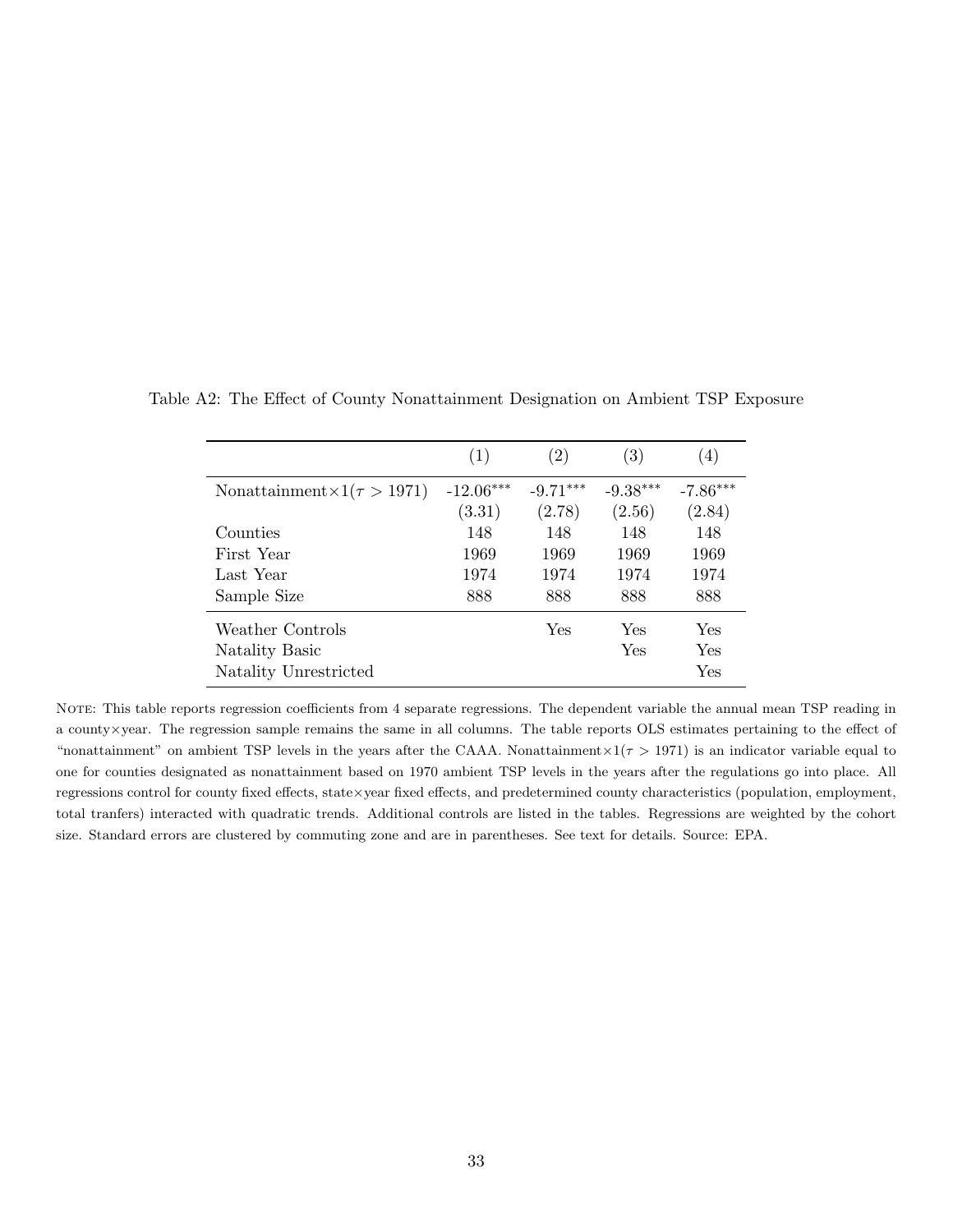|                                       | (1)                          | (2)                        | $\left( 3\right)$ | (4)       |  |  |
|---------------------------------------|------------------------------|----------------------------|-------------------|-----------|--|--|
|                                       | Panel A: Log Annual Earnings |                            |                   |           |  |  |
| Nonattainment $\times 1(\tau > 1971)$ | 0.006                        | $0.010**$                  | $0.010**$         | $0.011**$ |  |  |
|                                       | (0.005)                      | (0.005)                    | (0.004)           | (0.004)   |  |  |
| Sample Size                           | 888                          | 888                        | 888               | 888       |  |  |
|                                       |                              | Panel B: Non-Zero Earnings |                   |           |  |  |
| Nonattainment $\times 1(\tau > 1971)$ | 2.465                        | 68.805                     | 61.501            | 31.623    |  |  |
|                                       | (89.243)                     | (91.387)                   | (82.138)          | (91.918)  |  |  |
| Counties                              | 148                          | 148                        | 148               | 148       |  |  |
| First Year                            | 1969                         | 1969                       | 1969              | 1969      |  |  |
| Last Year                             | 1974                         | 1974                       | 1974              | 1974      |  |  |
| Sample Size                           | 888                          | 888                        | 888               | 888       |  |  |
| Year of Birth Weather Controls        |                              | Yes                        | Yes               | Yes       |  |  |
| Year of Birth Natality Basic          |                              |                            | Yes               | Yes       |  |  |
| Year of Birth Natality Unrestricted   |                              |                            |                   | Yes       |  |  |

<span id="page-33-0"></span>Table A3: The Effect of County Nonattainment Designation on Labor Market Outcomes at Ages 29-31

NOTE: This table reports regression coefficients from 8 separate regressions, 4 per panel. The dependent variable in Panel A is the mean log annual earnings from ages 29-31, and the dependent variable in Panel B consist of mean annual, non-zero earnings from ages 29-31. The data have been aggregated to county-cohort cells. The regression sample remains the same in all columns and panels. Both Panel A and B report estimates of the effect of county-level "nonattainment" status on labor market outcomes, where Nonattainment $\times 1(\tau > 1971)$  is an indicator variable equal to one for counties designated as nonattainment based on 1970 ambient TSP levels in the years after the regulations go into place. All regressions control for cohort (i.e. birth-county) fixed effects, state×year fixed effects, and predetermined county characteristics (population, employment, total tranfers) interacted with quadratic trends. Additional controls are listed in the tables. Regressions are weighted by the cohort size. Standard errors are clustered by commuting zone and are in parentheses. See text for details. Source: LEHD, EPA.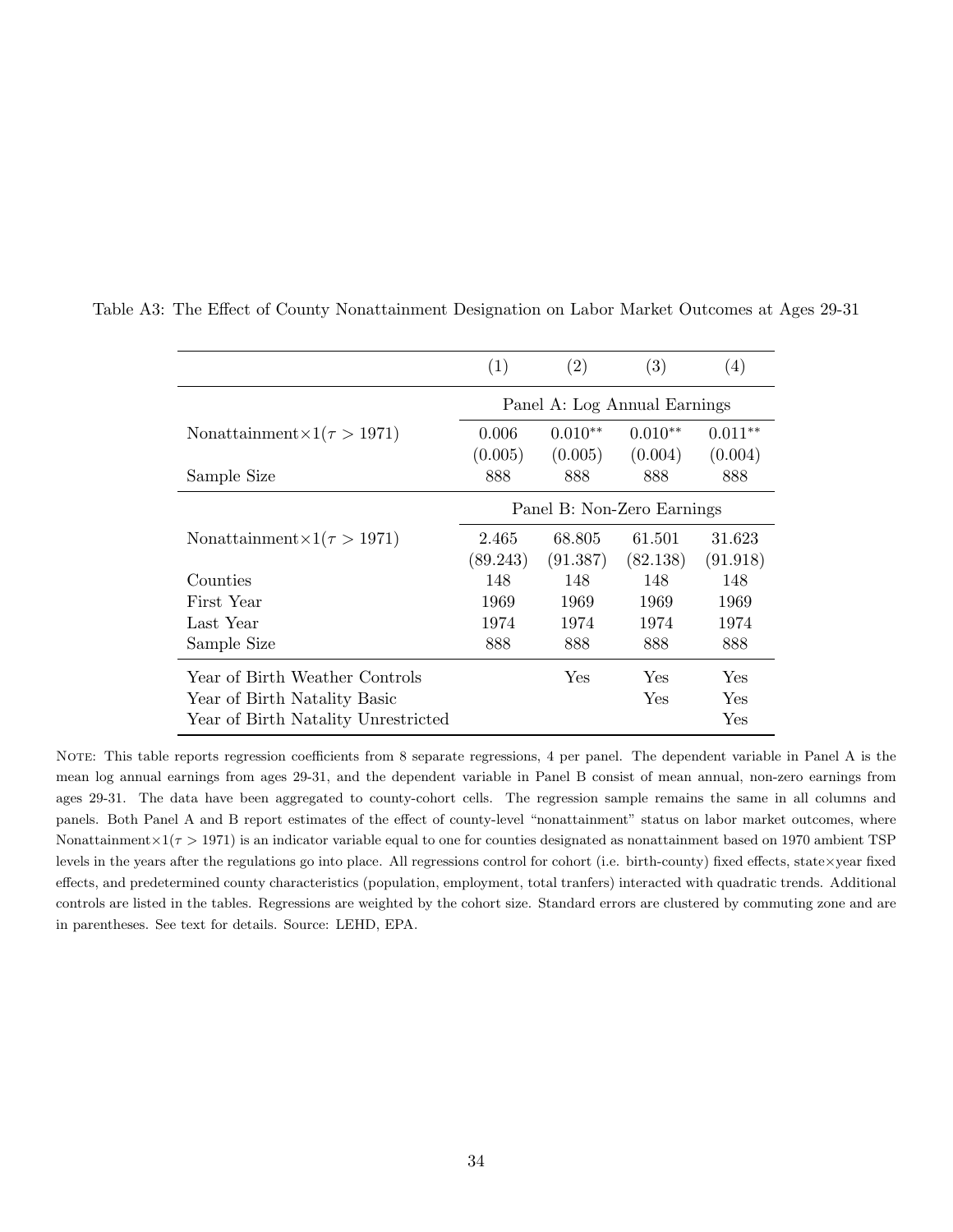|                                     | (1)                  | (2)          | (3)                        | $\left( 4\right)$ | (5)                  | (6)        |
|-------------------------------------|----------------------|--------------|----------------------------|-------------------|----------------------|------------|
|                                     | Age $28$             | Age $29$     | Age $30$                   | Age $31$          | Age $32$             | Age 29-31  |
|                                     |                      |              | Panel A: Quarters Employed |                   |                      |            |
| Mean TSPs $(10)$                    | $-0.025*$            | $-0.028*$    | $-0.028*$                  | $-0.026*$         | $-0.019$             | $-0.028*$  |
|                                     | (0.013)              | (0.014)      | (0.016)                    | (0.015)           | (0.012)              | (0.016)    |
|                                     |                      |              | Panel B: Annual Earnings   |                   |                      |            |
| Mean TSPs $(10)$                    | $-105.52$            | $-260.61*$   | $-356.50*$                 | $-414.17*$        | $-272.77*$           | $-351.74*$ |
|                                     | (121.43)             | (149.69)     | (204.88)                   | (221.57)          | (160.41)             | (190.39)   |
| First Stage F                       | 15                   | 14.2         | 14.2                       | 14.2              | 14.2                 | 14.2       |
| Counties                            | 148                  | 148          | 148                        | 148               | 148                  | 148        |
| First Year                          | 1969                 | 1969         | 1969                       | 1969              | 1969                 | 1969       |
| Last Year                           | 1974                 | 1974         | 1974                       | 1974              | 1974                 | 1974       |
| Sample Size                         | 740                  | 888          | 888                        | 888               | 888                  | 888        |
| Year of Birth Weather Controls      | Yes                  | Yes          | Yes                        | Yes               | Yes                  | Yes        |
| Year of Birth Natality Basic        | $\operatorname{Yes}$ | Yes          | Yes                        | Yes               | Yes                  | Yes        |
| Year of Birth Natality Unrestricted | $\operatorname{Yes}$ | $_{\rm Yes}$ | $\operatorname{Yes}$       | Yes               | $\operatorname{Yes}$ | Yes        |

<span id="page-34-0"></span>Table A4: The Effect of Total Suspended Particulate Pollution in the Year of Birth on Labor Market Outcomes at Various Ages

NOTE: This table reports regression coefficients from 12 separate regressions, 6 per panel. The dependent variable in Panel A is the annual mean quarters employed  $\in [0, 4]$ , and the dependent variable in Panel B is mean earnings. The outcome variables in both panels change with respect to follow up ages (indicated in the column headings), but the underlying "cohort" or sample remains the same. The data have been aggregated to county-cohort cells. The regression sample remains the same in all columns and panels. Both Panel A and B report 2SLS estimates pertaining to the effect of ambient TSP levels in the year of birth on log earnings between the ages of 29-31, using Nonattainment $\times 1(\tau > 1971)$  as an instrumental variable. Kleibergen-Paap Wald F statistics are reported as a test of the "first-stage" strength of the instrument. All regressions control for cohort (i.e. birth-county) fixed effects, state×year fixed effects, and predetermined county characteristics (population, employment, total tranfers) interacted with quadratic trends. Additional controls are listed in the tables. Regressions are weighted by the cohort size. Standard errors are clustered by commuting zone and are in parentheses. See text for details. Source: LEHD, EPA.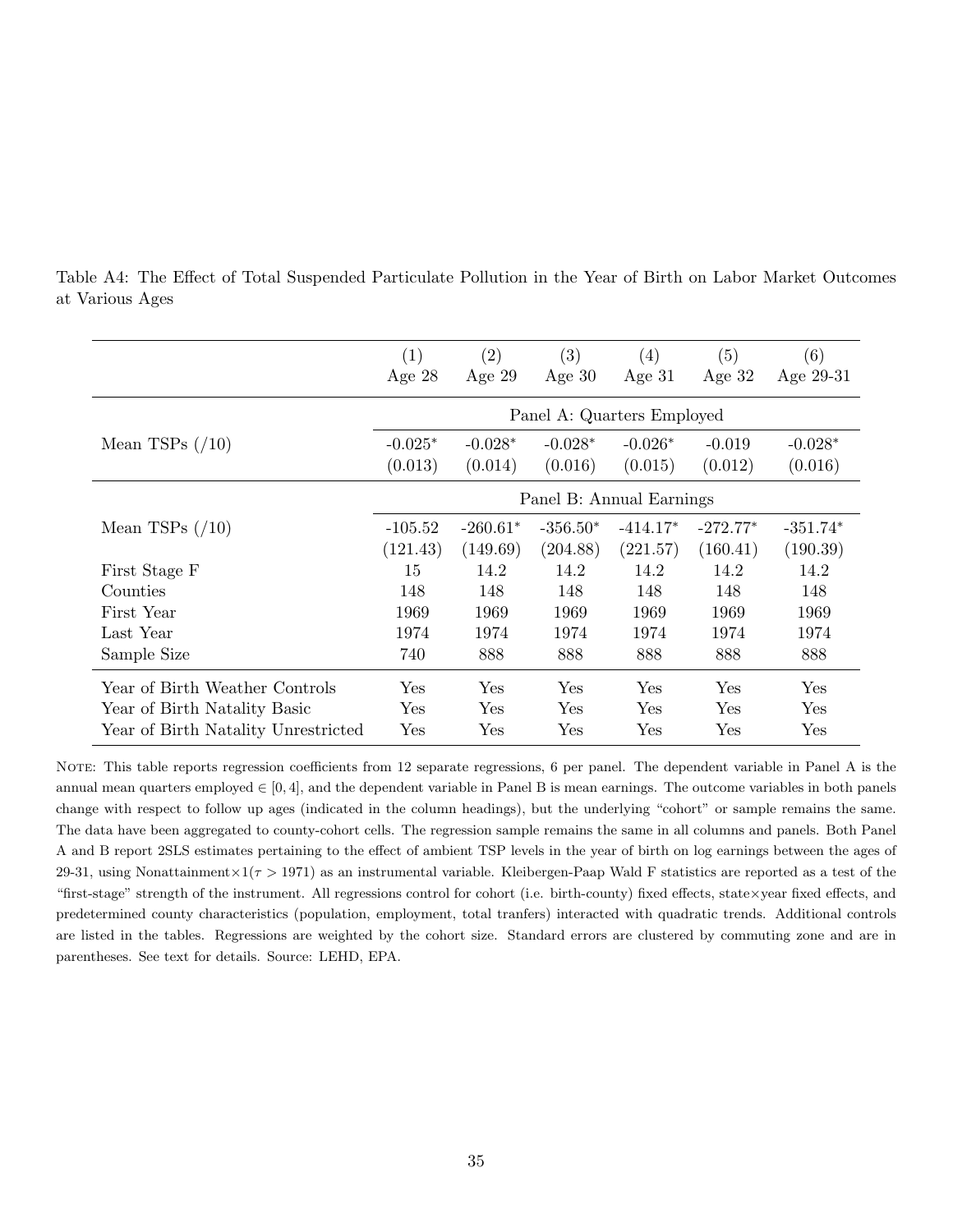|                                   | $\left( 1\right)$<br>White | (2)<br>African American | (3)<br>Asian             | (4)<br>Hispanic       | (5)<br>Male           | (6)<br>Female           |
|-----------------------------------|----------------------------|-------------------------|--------------------------|-----------------------|-----------------------|-------------------------|
|                                   |                            |                         | Panel A: Annual Earnings |                       |                       |                         |
| $\text{Non}\times 1(\tau > 1971)$ | $230.45*$<br>(118.46)      | 22.73<br>(173.94)       | 246.37<br>(571.51)       | 103.79<br>(226.38)    | 153.11<br>(109.12)    | 281.18**<br>(117.77)    |
|                                   |                            |                         | Panel B: Annual Earnings |                       |                       |                         |
| Mean TSPs $(10)$                  | $-199.75$<br>(128.12)      | $-25.54$<br>(195.78)    | $-214.03$<br>(498.43)    | $-165.01$<br>(336.72) | $-173.18$<br>(129.66) | $-317.30**$<br>(161.17) |
| First Stage F                     | 12.1                       | 13.6                    | 31                       | 9.86                  | 16.4                  | 17.5                    |
| Counties                          | 147                        | 126                     | 124                      | 135                   | 148                   | 148                     |
| First Year                        | 1969                       | 1969                    | 1969                     | 1969                  | 1969                  | 1969                    |
| Last Year                         | 1974                       | 1974                    | 1974                     | 1974                  | 1974                  | 1974                    |
| Sample Size                       | 882                        | 756                     | 744                      | 810                   | 888                   | 888                     |
| YOB Weather Controls              | Yes                        | Yes                     | Yes                      | Yes                   | Yes                   | Yes                     |
| YOB Natality Basic                | Yes                        | Yes                     | Yes                      | Yes                   | Yes                   | Yes                     |
| <b>YOB</b> Natality Unrestricted  | Yes                        | Yes                     | Yes                      | Yes                   | Yes                   | Yes                     |

<span id="page-35-0"></span>Table A5: Investigating Heterogeneity: The Effect of Air Pollution Exposure in Year of Birth on Labor Market Outcomes at Ages 29-31 by Race and Gender

NOTE: This table reports regression coefficients from 12 separate regressions, 6 per panel. The dependent variable in all regressions is the mean annual earnings from ages 29-31 for various races and sex, indicated in the column headings. Columns (1)-(4) are mutually exclusive, and each column reflects a different race as indicated in the underlying earnings records. Columns (5) and (6) report results separately by sex. The data have been aggregated to county-cohort cells. Panel A reports estimates of the effect of county-level "nonattainment" status on employment status, where Nonattainment  $\times 1(\tau > 1971)$  is an indicator variable equal to one for counties designated as nonattainment based on 1970 ambient TSP levels in the years after the regulations go into place. Panel B reports 2SLS estimates pertaining to the effect of ambient TSP levels in the year of birth on employment status between the ages of 29-31, using Nonattainment $\times 1(\tau > 1971)$  as an instrumental variable. Kleibergen-Paap Wald F statistics are reported as a test of the "first-stage" strength of the instrument. All regressions control for cohort (i.e. birth-county) fixed effects, state×year fixed effects, and predetermined county characteristics (population, employment, total tranfers) interacted with quadratic trends. Additional controls are listed in the tables. Regressions are weighted by the cohort size. Standard errors are clustered by commuting zone and are in parentheses. See text for details. Source: LEHD, EPA.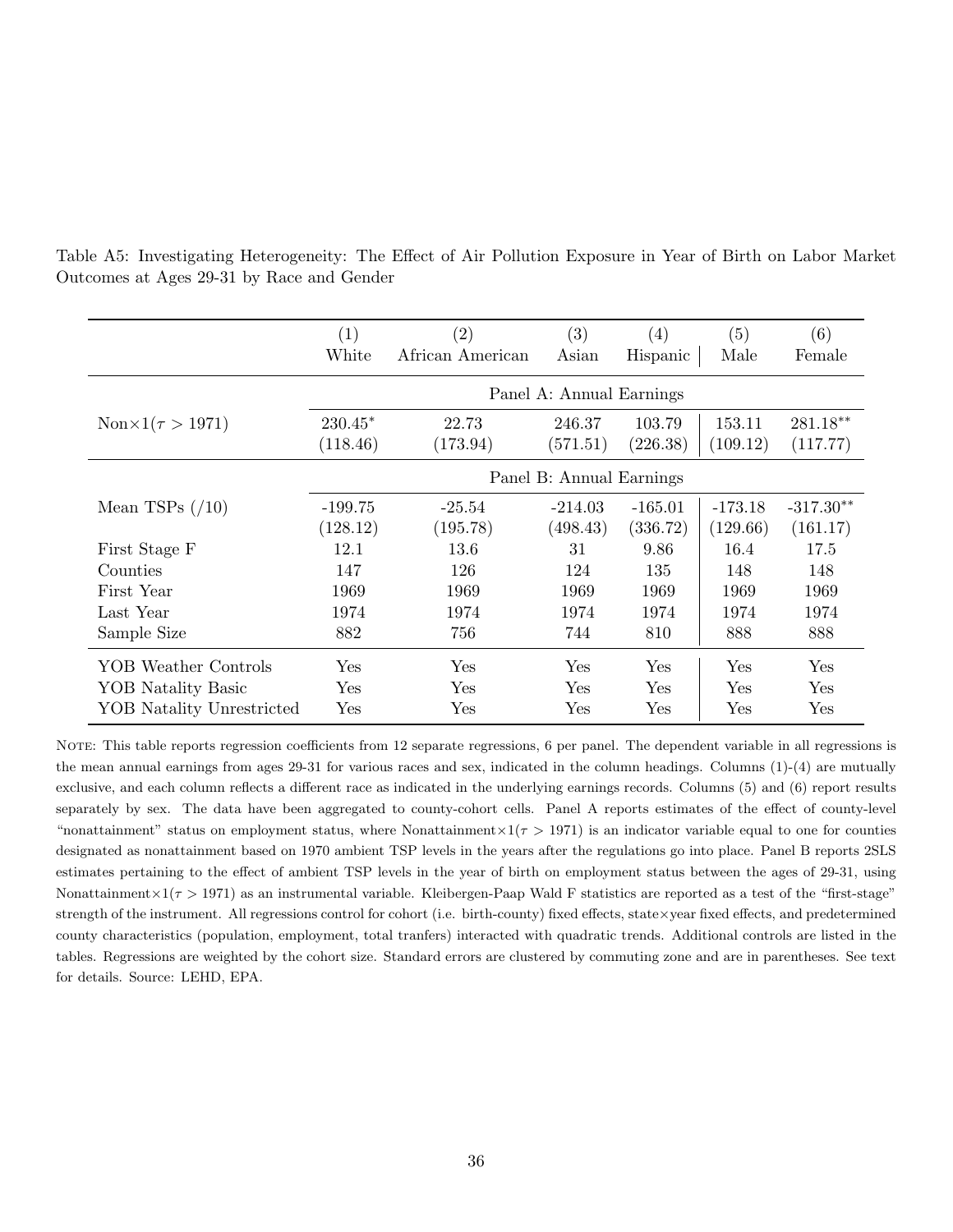|                                       | (1)                 | (2)              | (3)              | (4)              | (5)               |
|---------------------------------------|---------------------|------------------|------------------|------------------|-------------------|
|                                       | $0 \leq p \leq 1$   | $1 < p \leq 5$   | $5 < p \leq 10$  | $10 < p \leq 25$ | $25 < p \le 50$   |
| Nonattainment $\times 1(\tau > 1971)$ | $-0.007***$         | $-0.000$         | $-0.000$         | $0.002***$       | $0.003**$         |
|                                       | (0.002)             | (0.000)          | (0.000)          | (0.001)          | (0.001)           |
|                                       | (6)                 | (7)              | (8)              | (9)              | (10)              |
|                                       | $50 \leq p \leq 75$ | $75 < p \leq 90$ | $90 < p \leq 95$ | $95 < p \leq 99$ | $99 < p \leq 100$ |
| Nonattainment $\times 1(\tau > 1971)$ | 0.001               | $0.002**$        | $-0.000$         | 0.000            | $-0.000$          |
|                                       | (0.001)             | (0.001)          | (0.000)          | (0.000)          | (0.000)           |
| Counties                              | 148                 | 148              | 148              | 148              | 148               |
| First Year                            | 1969                | 1969             | 1969             | 1969             | 1969              |
| Last Year                             | 1974                | 1974             | 1974             | 1974             | 1974              |
| Sample Size                           | 888                 | 888              | 888              | 888              | 888               |
| YOB Weather Controls                  | Yes                 | Yes              | Yes              | Yes              | Yes               |
| YOB Natality Basic                    | Yes                 | Yes              | Yes              | <b>Yes</b>       | Yes               |
| <b>YOB</b> Natality Unrestricted      | Yes                 | Yes              | Yes              | Yes              | Yes               |

<span id="page-36-0"></span>Table A6: Effects of Nonattainment and Air Pollution on the Distribution of Earnings at Ages 29-31

NOTE: This table reports regression coefficients from 10 separate regressions, 5 per panel. The dependent variable in each column is the proportion of individuals in a cohort whose earnings falls in within the 1970 earnings quantile indicated in the column heading. Panel A reports estimates of the effect of county-level "nonattainment" status on the fraction of individuals in the indicated part of the earnings distribution, where Nonattainment $\times 1(\tau > 1971)$  is an indicator variable equal to one for counties designated as nonattainment based on 1970 ambient TSP levels in the years after the regulations go into place. Panel B reports 2SLS estimates pertaining to the effect of ambient TSP levels in the year of birth on the location within the pre-treatment earnings distribution between the ages of 29-31, using Nonattainment $\times$ 1( $\tau$  > 1971) as an instrumental variable. Kleibergen-Paap Wald F statistics are reported as a test of the "first-stage" strength of the instrument. All regressions control for cohort (i.e. birth-county) fixed effects, state×year fixed effects, and predetermined county characteristics (population, employment, total tranfers) interacted with quadratic trends. Additional controls are listed in the tables. Regressions are weighted by the cohort size. Standard errors are clustered by commuting zone and are in parentheses. Source: LEHD, EPA.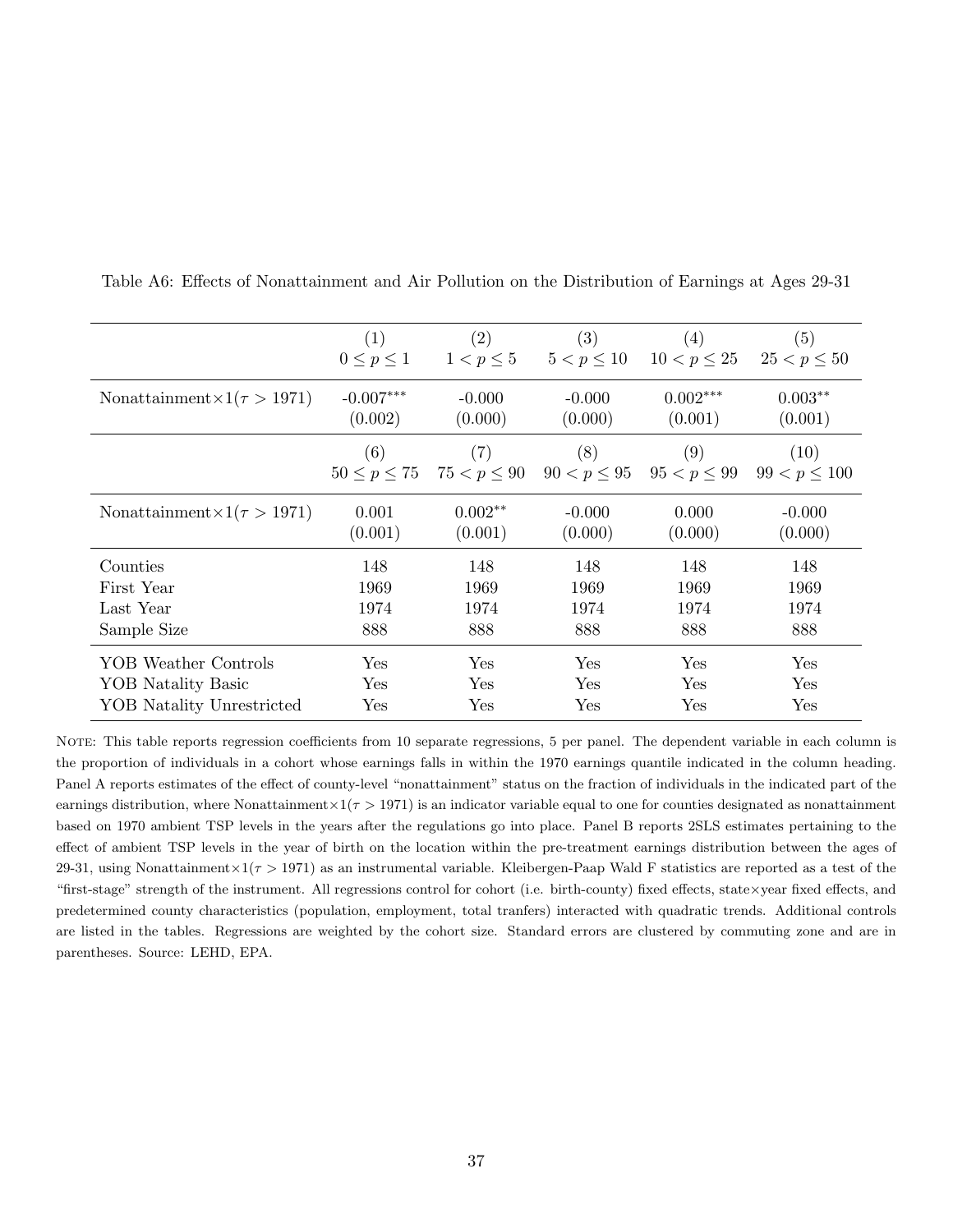|                                       | (1)                        | (2)        | $\left( 3\right)$ | (4)       |
|---------------------------------------|----------------------------|------------|-------------------|-----------|
|                                       | Panel A: Quarters Employed |            |                   |           |
| Nonattainment $\times 1(\tau > 1971)$ | $0.020***$                 | $0.019**$  | $0.015*$          | $0.018**$ |
|                                       | (0.007)                    | (0.008)    | (0.008)           | (0.008)   |
|                                       | Panel B: Annual Earnings   |            |                   |           |
| Nonattainment $\times 1(\tau > 1971)$ | $168.77*$                  | $210.91**$ | 187.85*           | $171.90*$ |
|                                       | (97.85)                    | (95.42)    | (95.85)           | (102.41)  |
| Counties                              | 148                        | 148        | 148               | 148       |
| First Year                            | 1970                       | 1970       | 1970              | 1970      |
| Last Year                             | 1972                       | 1972       | 1972              | 1972      |
| Sample Size                           | 444                        | 444        | 444               | 444       |
| Year of Birth Weather Controls        |                            | Yes        | Yes               | Yes       |
| Year of Birth Natality Basic          |                            |            | Yes               | Yes       |
| Year of Birth Natality Unrestricted   |                            |            |                   | Yes       |

<span id="page-37-0"></span>Table A7: The Effect of County Nonattainment Designation on Labor Market Outcomes at Ages 29-31

NOTE: This table reports regression coefficients from 8 separate regressions, 4 per panel. The dependent variable in Panel A is the annual mean quarters employed  $\in [0, 4]$  from ages 29-31, and the dependent variable in Panel B is mean earnings from ages 29-31. The data have been aggregated to county-cohort cells. The regression sample remains the same in all columns and panels. Both Panel A and B report estimates of the effect of county-level "nonattainment" status on labor market outcomes, where Nonattainment  $\times 1(\tau > 1971)$ is an indicator variable equal to one for counties designated as nonattainment based on 1970 ambient TSP levels in the years after the regulations go into place. All regressions control for cohort (i.e. birth-county) fixed effects, state×year fixed effects, and predetermined county characteristics (population, employment, total tranfers) interacted with linear trends. Additional controls are listed in the tables. Regressions are weighted by the cohort size. Standard errors are clustered by commuting zone and are in parentheses. See text for details. Source: LEHD, EPA.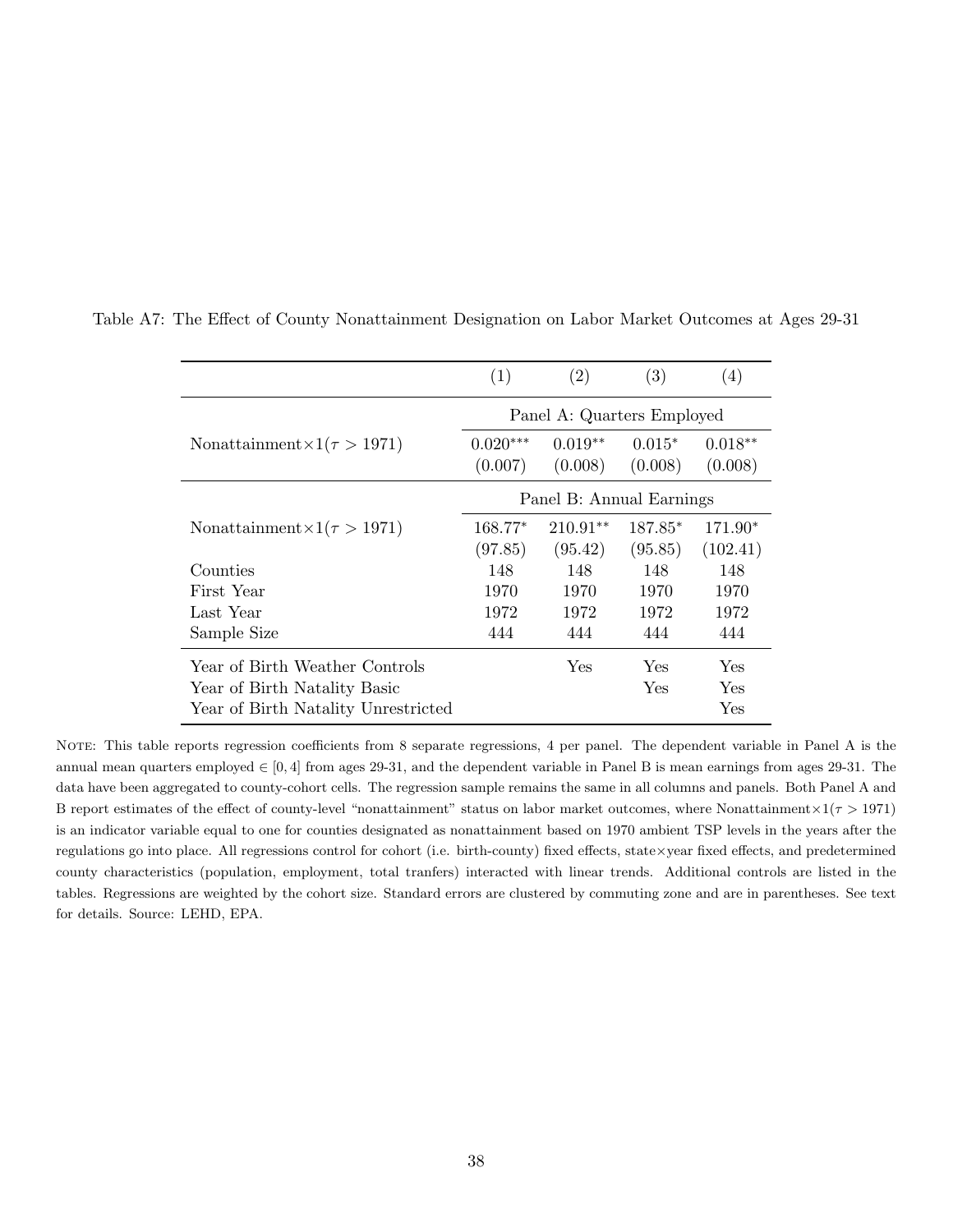|                                     | (1)                        | (2)       | $\left( 3\right)$        | (4)         |
|-------------------------------------|----------------------------|-----------|--------------------------|-------------|
|                                     | Panel A: Quarters Employed |           |                          |             |
| Mean TSPs $(10)$                    | $-0.019**$                 | $-0.029$  | $-0.027$                 | $-0.033$    |
|                                     | (0.009)                    | (0.022)   | (0.024)                  | (0.035)     |
|                                     |                            |           | Panel B: Annual Earnings |             |
| Mean TSPs $(10)$                    | $-165.99*$                 | $-327.65$ | $-332.94$                | $-326.46$   |
|                                     | (100.50)                   | (230.84)  | (265.17)                 | (334.88)    |
| First Stage F                       | 7.94                       | 9.78      | 9.52                     | 6.47        |
| Counties                            | 148                        | 148       | 148                      | 148         |
| First Year                          | 1970                       | 1970      | 1970                     | 1970        |
| Last Year                           | 1972                       | 1972      | 1972                     | 1972        |
| Sample Size                         | 444                        | 444       | 444                      | 444         |
| Year of Birth Weather Controls      |                            | Yes       | Yes                      | Yes         |
| Year of Birth Natality Basic        |                            |           | Yes                      | Yes         |
| Year of Birth Natality Unrestricted |                            |           |                          | ${\rm Yes}$ |

<span id="page-38-0"></span>Table A8: The Effect of Total Suspended Particulate Pollution in the Year of Birth on Labor Market Outcomes at Ages 29-31

NOTE: This table reports regression coefficients from 8 separate regressions, 4 per panel. The dependent variable in Panel A is the annual mean quarters employed  $\in [0, 4]$  from ages 29-31, and the dependent variable in Panel B is mean earnings from ages 29-31. The data have been aggregated to county-cohort cells. The regression sample remains the same in all columns and panels. Both Panel A and B report 2SLS estimates pertaining to the effect of ambient TSP levels in the year of birth on labor market outcomes between the ages of 29-31, using Nonattainment  $\times 1(\tau > 1971)$  as an instrumental variable. Kleibergen-Paap Wald F statistics are reported as a test of the "first-stage" strength of the instrument. All regressions control for cohort (i.e. birth-county) fixed effects, state×year fixed effects, and predetermined county characteristics (population, employment, total tranfers) interacted with linear trends. Additional controls are listed in the tables. Regressions are weighted by the cohort size. Standard errors are clustered by commuting zone and are in parentheses. See text for details. Source: LEHD, EPA.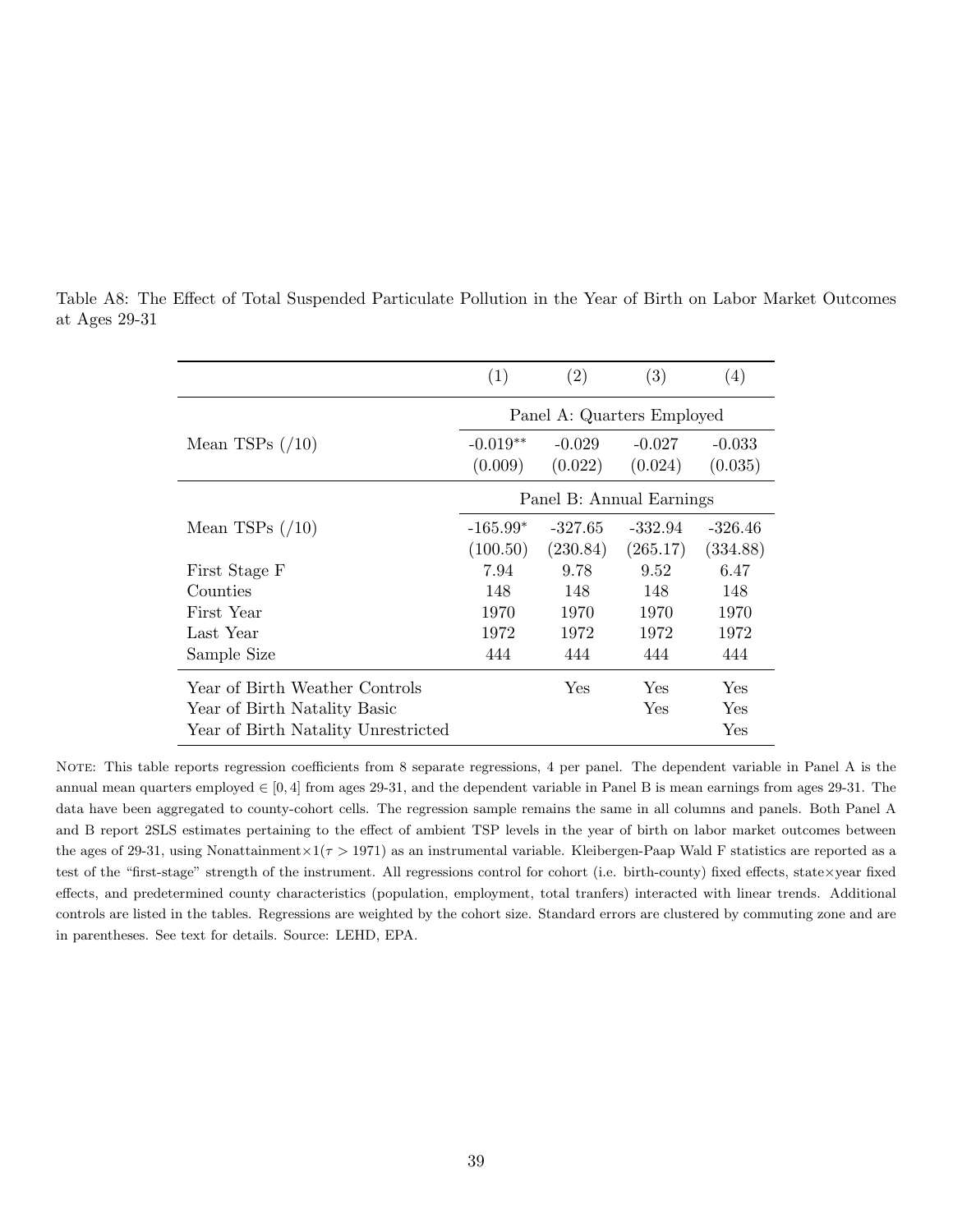|                                       | (1)<br>Log Number<br>of Workers           | (2)<br>Log Number<br>of Births                     | (3)<br>Ratio<br>$M/F$ Births | (4)<br>Ratio<br>$M/F$ Workers |
|---------------------------------------|-------------------------------------------|----------------------------------------------------|------------------------------|-------------------------------|
|                                       |                                           | Panel A: Nonattainment and the Workforce/Fertility |                              |                               |
| Nonattainment $\times 1(\tau > 1971)$ | $0.029*$<br>(0.015)                       | $-0.006$<br>(0.016)                                | 0.002<br>(0.002)             | 0.001<br>(0.001)              |
|                                       | Panel B: TSPs and the Workforce/Fertility |                                                    |                              |                               |
| Mean TSPs $(10)$                      | $-0.017$<br>(0.012)                       | 0.003<br>(0.009)                                   | $-0.002$<br>(0.003)          | $-0.001$<br>(0.002)           |
| Variable Mean                         | 7.96                                      | 7.89                                               | .513                         | .506                          |
| First Stage F                         | 4.64                                      | 4.64                                               | 14.2                         | 14.2                          |
| Counties                              | 148                                       | 148                                                | 148                          | 148                           |
| First Year                            | 1969                                      | 1969                                               | 1969                         | 1969                          |
| Last Year                             | 1974                                      | 1974                                               | 1974                         | 174                           |
| Sample Size                           | 888                                       | 888                                                | 888                          | 888                           |
| Weather Controls                      | Yes                                       | Yes                                                | Yes                          | Yes                           |
| Natality Basic                        | Yes                                       | Yes                                                | Yes                          | Yes                           |
| Natality Unrestricted                 | Yes                                       | Yes                                                | Yes                          | Yes                           |

<span id="page-39-0"></span>Table A9: The Effect of County Nonattainment Designation on Fertility and Workforce Composition

NOTE: This table reports regression coefficients from 10 separate regressions, 5 per panel. The dependent variable in each column is corresponds to a different outcome in a county×year. The regression sample remains the same in all columns and panels. Panel A reports estimates of the effect of county-level "nonattainment" status on the number and fraction of workers and births in a county×year, where Nonattainment $\times 1(\tau > 1971)$  is an indicator variable equal to one for counties designated as nonattainment based on 1970 ambient TSP levels in the years after the regulations go into place. Panel B reports 2SLS estimates pertaining to the effect of ambient TSP levels in the year of birth on the number and fraction of workers and births, using Nonattainment $\times 1(\tau > 1971)$  as an instrumental variable. Kleibergen-Paap Wald F statistics are reported as a test of the "first-stage" strength of the instrument. All regressions control for cohort (i.e. birth-county) fixed effects, state×year fixed effects, and predetermined county characteristics (population, employment, total tranfers) interacted with quadratic trends. Additional controls are listed in the tables. Regressions in columns (3)-(4) are weighted by the cohort size. Standard errors are clustered by commuting zone and are in parentheses. See text for details. Source: NCHS, EPA.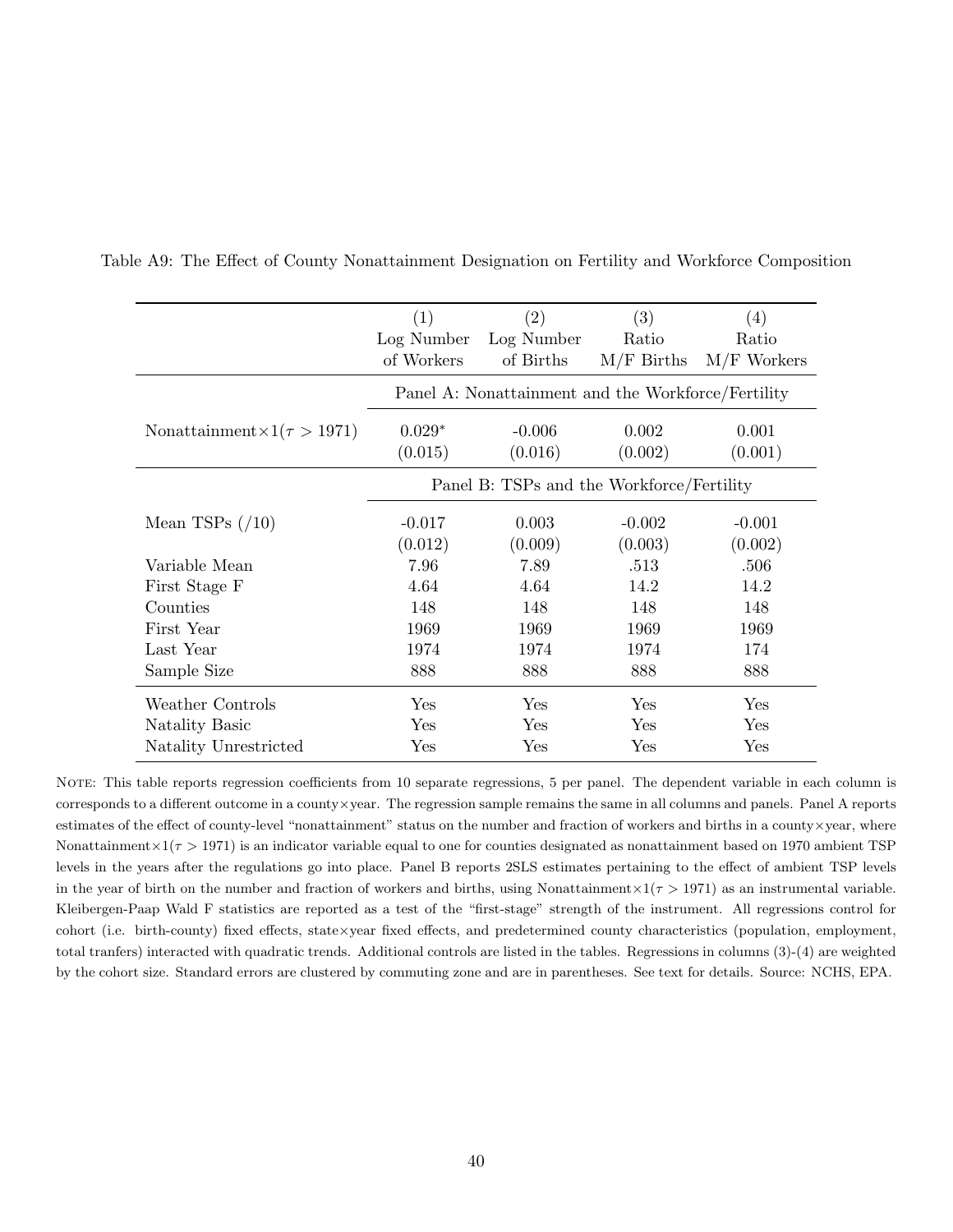<span id="page-40-0"></span>Table A10: The Effect of County Nonattainment Designation on Cross-State Mobility Between Birth and Ages 29-31

|                                       | (1)     | (2)     | $\left( 3\right)$ | 4)      |
|---------------------------------------|---------|---------|-------------------|---------|
| Nonattainment $\times 1(\tau > 1971)$ | 0.002   | 0.001   | 0.001             | 0.002   |
|                                       | (0.002) | (0.002) | (0.002)           | (0.002) |
| Counties                              | 148     | 148     | 148               | 148     |
| First Year                            | 1969    | 1969    | 1969              | 1969    |
| Last Year                             | 1974    | 1974    | 1974              | 1974    |
| Sample Size                           | 888     | 888     | 888               | 888     |
| Year of Birth Weather Controls        |         | Yes     | Yes               | Yes     |
| Year of Birth Natality Basic          |         |         | Yes               | Yes     |
| Year of Birth Natality Unrestricted   |         |         |                   | Yes     |

NOTE: This table reports regression coefficients from 4 separate regressions. The dependent variable is the fraction of individuals who are working at ages 29-31 in a state other than the state in which they were born. The data have been aggregated to county-cohort cells. The regression sample remains the same in all columns and panels. The table reports estimates of the effect of county-level "nonattainment" status on cross-state mobility, where Nonattainment  $\times 1(\tau > 1971)$  is an indicator variable equal to one for counties designated as nonattainment based on 1970 ambient TSP levels in the years after the regulations go into place. All regressions control for cohort (i.e. birth-county) fixed effects, state×year fixed effects, and predetermined county characteristics (population, employment, total tranfers) interacted with quadratic trends. Additional controls are listed in the tables. Regressions are weighted by the cohort size. Standard errors are clustered by commuting zone and are in parentheses. See text for details. Source: LEHD, EPA.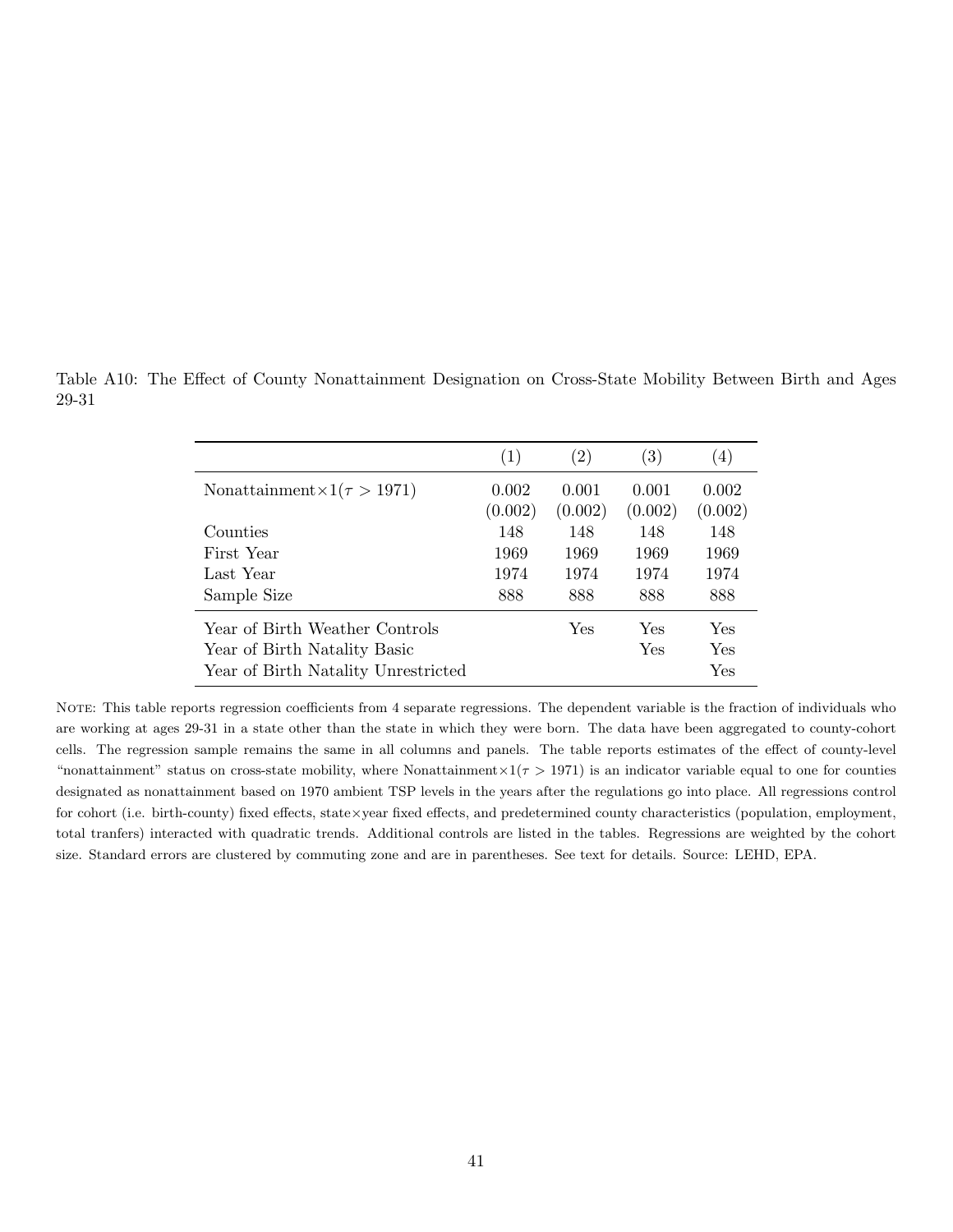|                                       | (1)                             | (2)                                      | (3)             | (4)             |
|---------------------------------------|---------------------------------|------------------------------------------|-----------------|-----------------|
|                                       |                                 | Low                                      | Internal        | External        |
|                                       | Birthweight                     | Birthweight                              | <b>IMR</b> Rate | <b>IMR</b> Rate |
|                                       |                                 | Panel A: Nonattainment and Infant Health |                 |                 |
| Nonattainment $\times 1(\tau > 1971)$ | $-6.838**$                      | 0.000                                    | $-0.001$        | 0.000           |
|                                       | (3.009)                         | (0.001)                                  | (0.001)         | (0.000)         |
|                                       | Panel B: TSPs and Infant Health |                                          |                 |                 |
| Mean TSPs $(10)$                      | 8.694*                          | $-0.001$                                 | 0.001           | $-0.000$        |
|                                       | (4.588)                         | (0.002)                                  | (0.001)         | (0.000)         |
| Variable Mean                         | 3273                            | 0.078                                    | 0.034           | 0.001           |
| First Stage F                         | 14.2                            | 14.2                                     | 14.2            | 14.2            |
| Counties                              | 148                             | 148                                      | 148             | 148             |
| First Year                            | 1969                            | 1969                                     | 1969            | 1969            |
| Last Year                             | 1974                            | 1974                                     | 1974            | 1974            |
| Sample Size                           | 888                             | 888                                      | 888             | 888             |
| Weather Controls                      | Yes                             | Yes                                      | Yes             | Yes             |
| Natality Basic                        | Yes                             | Yes                                      | Yes             | Yes             |
| Natality Unrestricted                 | Yes                             | Yes                                      | ${\rm Yes}$     | Yes             |

<span id="page-41-0"></span>Table A11: The Effect of County Nonattainment Designation on Infant Mortality and Morbidity

NOTE: This table reports regression coefficients from 8 separate regressions, 4 per panel. The dependent variable in each column is corresponds to a different infant health outcome in a county×year. The regression sample remains the same in all columns and panels. Panel A reports estimates of the effect of county-level "nonattainment" status on the infant mortality and morbidity in a county×year, where Nonattainment  $\times 1(\tau > 1971)$  is an indicator variable equal to one for counties designated as nonattainment based on 1970 ambient TSP levels in the years after the regulations go into place. Panel B reports 2SLS estimates pertaining to the effect of ambient TSP levels in the year of birth on the infant mortality and morbidity, using Nonattainment×1( $\tau$  > 1971) as an instrumental variable. Kleibergen-Paap Wald F statistics are reported as a test of the "first-stage" strength of the instrument. All regressions control for cohort (i.e. birth-county) fixed effects, state×year fixed effects, and predetermined county characteristics (population, employment, total tranfers) interacted with quadratic trends. Additional controls are listed in the tables. Regressions are weighted by the cohort size. Standard errors are clustered by commuting zone and are in parentheses. See text for details. Source: NCHS, EPA.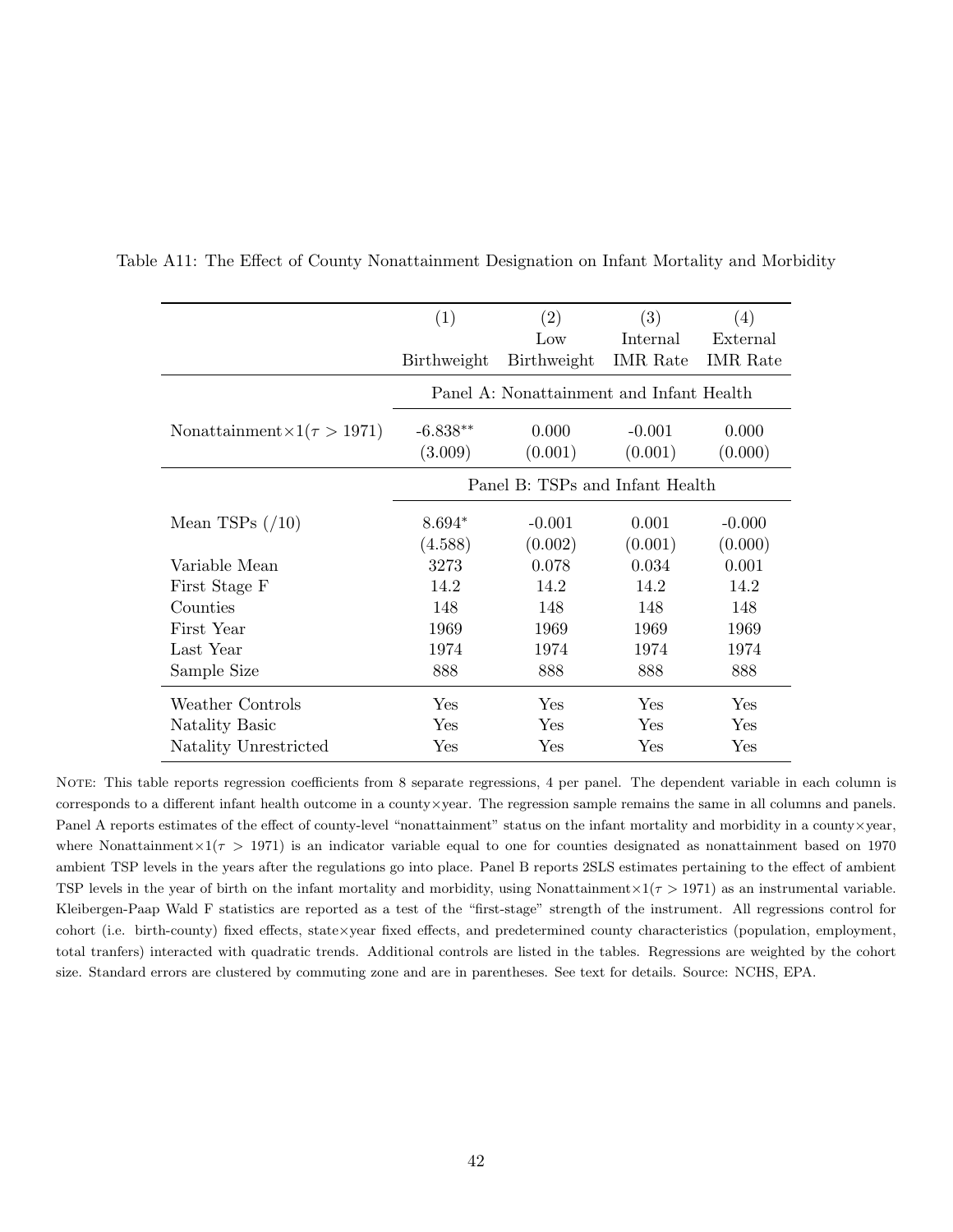|                                       | (1)                             | (2)<br>Low                               | (3)<br><i>Internal</i> | (4)<br>External |
|---------------------------------------|---------------------------------|------------------------------------------|------------------------|-----------------|
|                                       | Birthweight                     | Birthweight                              | <b>IMR</b> Rate        | <b>IMR</b> Rate |
|                                       |                                 | Panel A: Nonattainment and Infant Health |                        |                 |
| Nonattainment $\times 1(\tau > 1971)$ | $-4.837$                        | $-0.001$                                 | $-0.005***$            | $0.001*$        |
|                                       | (4.549)                         | (0.002)                                  | (0.001)                | (0.000)         |
|                                       | Panel B: TSPs and Infant Health |                                          |                        |                 |
| Mean TSPs $(10)$                      | 9.185                           | 0.002                                    | 0.009                  | $-0.001$        |
|                                       | (10.951)                        | (0.004)                                  | (0.007)                | (0.001)         |
| Variable Mean                         | 3272                            | 0.078                                    | 0.036                  | 0.001           |
| First Stage F                         | 6.47                            | 6.47                                     | 6.47                   | 6.47            |
| Counties                              | 148                             | 148                                      | 148                    | 148             |
| First Year                            | 1970                            | 1970                                     | 1970                   | 1970            |
| Last Year                             | 1972                            | 1972                                     | 1972                   | 1972            |
| Sample Size                           | 444                             | 444                                      | 444                    | 444             |
| Weather Controls                      | Yes                             | Yes                                      | Yes                    | Yes             |
| Natality Basic                        | Yes                             | Yes                                      | Yes                    | Yes             |
| Natality Unrestricted                 | $\operatorname{Yes}$            | Yes                                      | ${\rm Yes}$            | Yes             |

<span id="page-42-0"></span>Table A12: The Effect of County Nonattainment Designation on Infant Mortality and Morbidity

NOTE: This table reports regression coefficients from 8 separate regressions, 4 per panel. The dependent variable in each column is corresponds to a different infant health outcome in a county×year. The regression sample remains the same in all columns and panels. Panel A reports estimates of the effect of county-level "nonattainment" status on the infant mortality and morbidity in a county×year, where Nonattainment  $\times 1(\tau > 1971)$  is an indicator variable equal to one for counties designated as nonattainment based on 1970 ambient TSP levels in the years after the regulations go into place. Panel B reports 2SLS estimates pertaining to the effect of ambient TSP levels in the year of birth on the infant mortality and morbidity, using Nonattainment×1( $\tau$  > 1971) as an instrumental variable. Kleibergen-Paap Wald F statistics are reported as a test of the "first-stage" strength of the instrument. All regressions control for cohort (i.e. birth-county) fixed effects, state×year fixed effects, and predetermined county characteristics (population, employment, total tranfers) interacted with linear trends. Additional controls are listed in the tables. Regressions are weighted by the cohort size. Standard errors are clustered by commuting zone and are in parentheses. See text for details. Source: NCHS, EPA.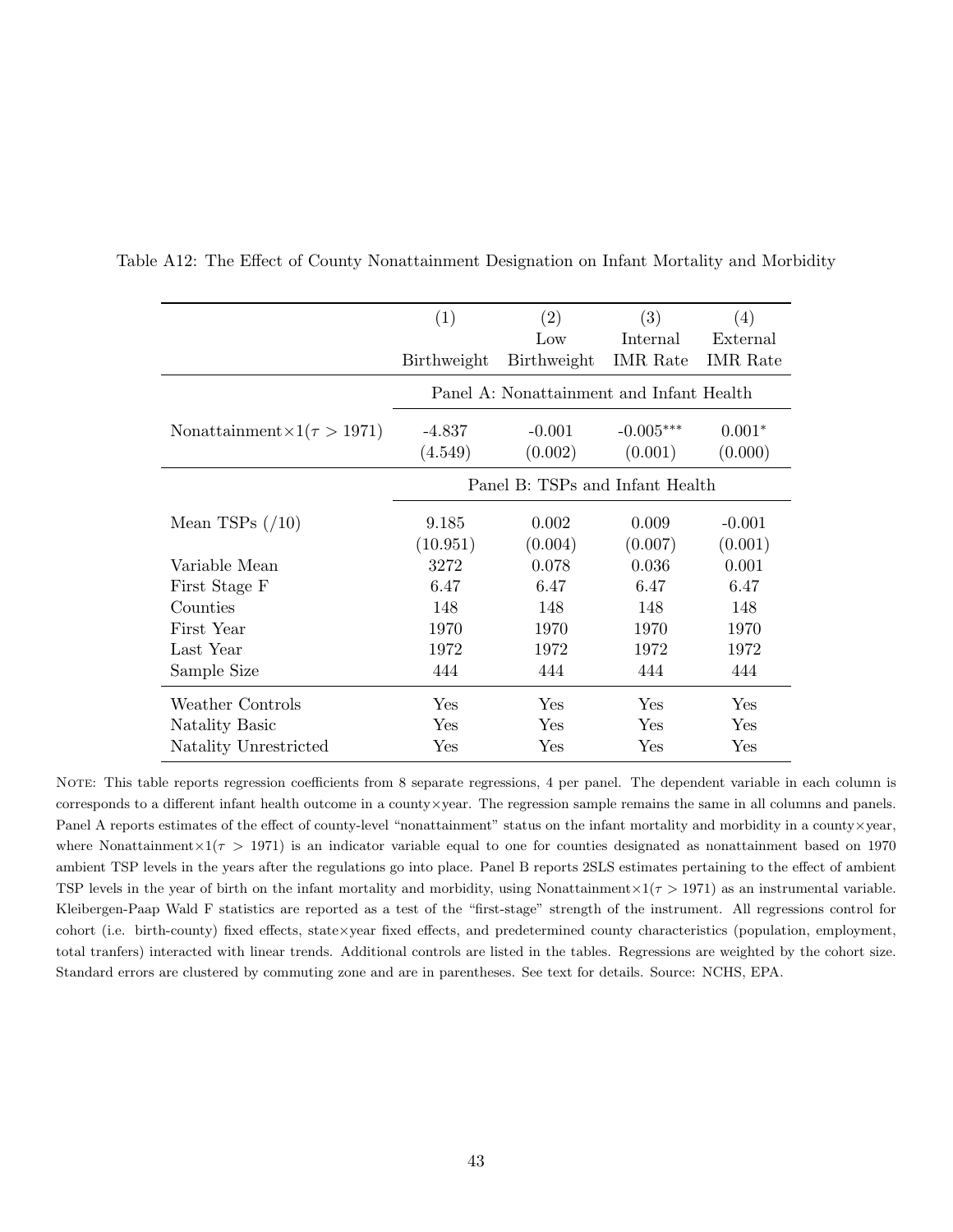### B Data Appendix

### <span id="page-43-0"></span>B.1 Data Appendix

#### Longitudinal Employer Household Dynamics Files

| Age | Birth Years | Earnings Years |
|-----|-------------|----------------|
| 28  | 1970-1979   | 1998-2007      |
| 29  | 1969-1978   | 1998-2007      |
| 30  | 1968-1977   | 1998-2007      |
| 31  | 1967-1976   | 1998-2007      |
| 32  | 1966-1975   | 1998-2007      |

Table B1: Cohort Age Coverage in the LEHD

### <span id="page-43-1"></span>B.2 Matching Algorithm

In order to match Clean Air Act nonattainment status and county pollution levels at birth to individuals' earnings records, we take advantage of the LEHD variables that detail each worker's place of birth. Derived from Social Security Administration records, the two variables pobcity (place of birth) and pobst (state, or foreign born, country of birth) should in theory identify the county of birth. However, in practice, a major challenge with the data is that they are string variables (filled out by hand when applying for a Social Security card) that can be difficult to match to County FIP codes; while the place of birth variable is supposed to list the city of birth (or county, if born in a non-incorporated community), there are almost 2,280,002 unique combinations of Pobcity and Pobst among the non-foreign born in the data whereas there are fewer than 22,800 actual Census places and counties in the United States, implying over two million errors in the string variables. The several orders of magnitude more places of birth in the LEHD stem from (using the example of Los Angeles) misspellings (e.g. Las Angeles), alternative abbreviations (e.g. L.A.), extraneous information (e.g. Los Angeles, Los Angeles County), neighborhoods within the city (e.g. Hollywood), incorrect states (e.g. CO), some combination thereof, and other errors. In order to match these string variables to county FIP codes in both an accurate and comprehensive manner, we follow a 5-step process. In each step, we draw on the Census Bureau's database of Census places, counties, and minor civil divisions as well as the United States Geological Survey's Geographic Names Information System (GNIS) file, which includes information on non-Census geographic localities.

Step 1: We take the LEHD string variables as is and merge them to the string variables from the Census and GNIS databases. The process successfully matches up 68,698 unique combinations of pobcity and pobst from the LEHD to their county fips codes, which constitutes 3.01% of the total unique combinations of the two variables, and when weighted by the number of workers in the LEHD that report each combination, 56.12% of the sample. Broken down by file type, 16,956 (0.75% unweighted and 48.86% weighted) are matched to Census places, 2,063 to counties (0.09% unweighted and 1.41% weighted), 2,585 to minor civil divisions (0.12% unweighted, 0.61% weighted), and 47,094 to GNIS localities (3.01% unweighted and 5.24% weighted).

Step 2: We split up the pobcity string variable into separate strings delimited by spaces (to split up the string variable into separate words) and then merge the first word from each string to the string variables from the Census and GNIS databases. We carry out this step because examination of several thousand string variables by hand indicated that the most prominent error in the data occurs when the city is listed followed by one or more letters that represent the county in which the city is located. In this step, we make one additional restriction; the first word from the pobcity variable cannot be matched when that word also matches the first word of a two or more word geographic locality (i.e. if both Los and Los Angeles exist, we do not match up a string with a first word of Los). The process successfully matches up 528,126 unique observations, representing 23.16% of all